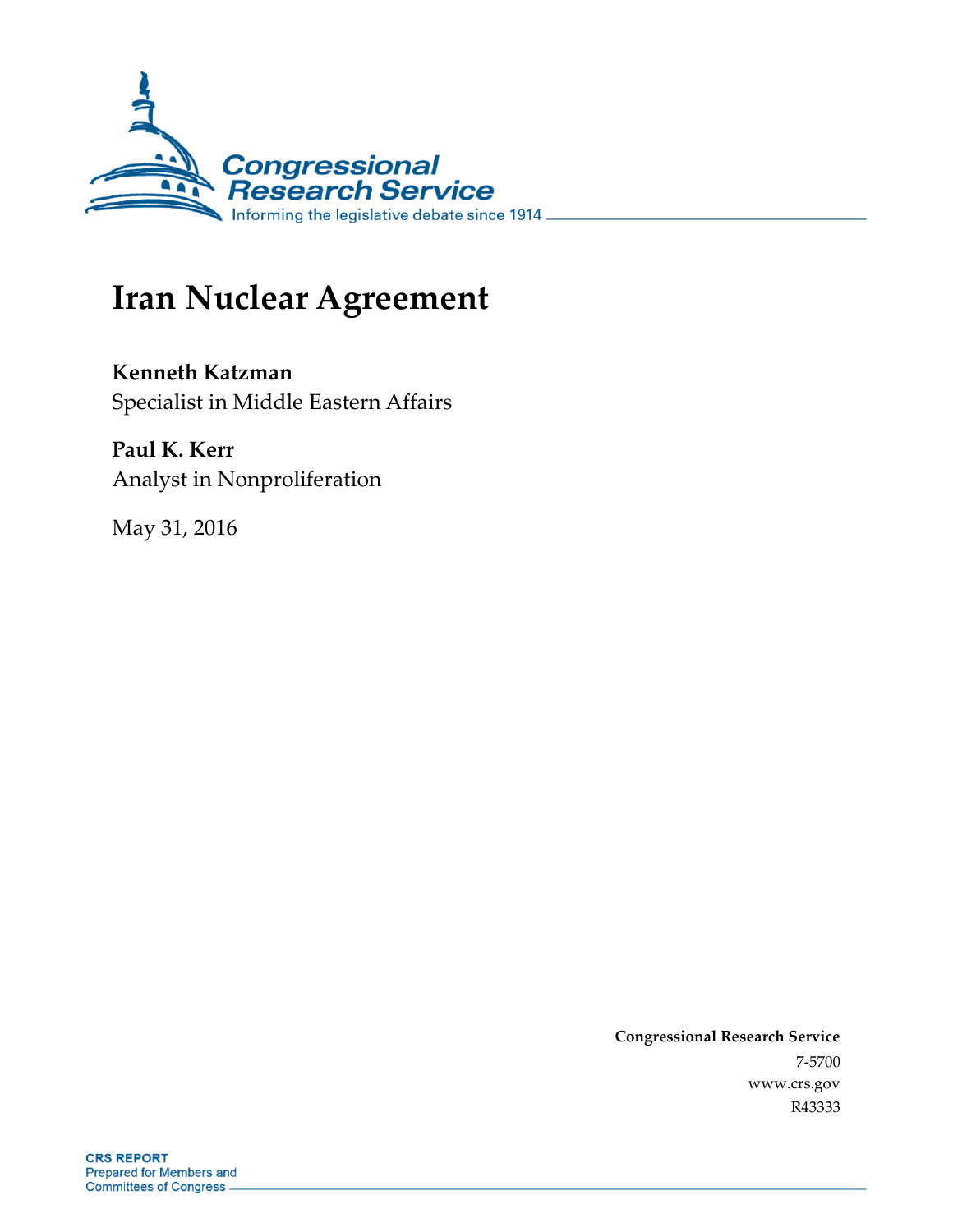## **Summary**

On July 14, 2015, Iran and the six powers that have negotiated with Iran about its nuclear program since 2006 (the United States, the United Kingdom, France, Russia, China, and Germany—collectively known as the P5+1) finalized a Joint Comprehensive Plan of Action (JCPOA). The JCPOA is intended to ensure that Iran's nuclear program can be used for purely peaceful purposes, in exchange for a broad lifting of U.S., European Union (EU), and United Nations (U.N.) sanctions on Iran. The JCPOA largely reflects what was agreed in an April 2, 2015, framework for the accord. The agreement replaces a Joint Plan of Action (JPA) interim nuclear accord in operation since January 2014. The International Atomic Energy Agency (IAEA) and U.S. officials have indicated Iran has abided by its commitments to the JCPOA.

A resolution of disapproval of the JCPOA was not enacted by Congress by the deadline of September 17, 2015, set by the Iran Nuclear Agreement Review Act (P.L. 114-17). Iran's legislature approved the agreement and the JCPOA formally took effect on "Adoption Day" (October 18, 2015), the date stipulated by the JCPOA as 90 days after passage of Resolution 2231 of July 20, 2015). On Adoption Day, the Administration issued provisional waivers for U.S. sanctions laws. Those waivers took effect—along with the revocation of some sanctions imposed by executive order—when the IAEA certified that Iran had complied with the initial set of nuclear-related requirements and "Implementation Day" was declared by the P5+1 on January 16, 2016. In the  $114<sup>th</sup>$  Congress, some legislation has been introduced with the stated purpose of redressing asserted weaknesses of the deal.

President Obama and other P5+1 leaders have asserted that the JCPOA represented the most effective means to ensure that Iran cannot obtain a nuclear weapon. U.S. officials also assert that all U.S. options to prevent Iran from developing a nuclear weapon remain available even after the key nuclear restrictions of the JCPOA expire, and that the JCPOA contains provisions for U.N. sanctions to be reimposed if Iran violates its commitments under the JCPOA. Some experts assert that it is difficult to predict whether international governments would reimpose sanctions.

Critics of the agreement, including some U.S. allies in the Middle East, express concerns that the extensive sanctions relief be provided under the accord give Iran additional resources to extend its influence in the region. Critics also assert that the lifting of a U.N. prohibition on arms sales to Iran or arms exports by Iran in five years, and on Iran's development of nuclear-capable ballistic missiles within eight years, will set the stage for Iran to emerge as a key regional actor. These commitments are stated in U.N. Security Council Resolution 2231, which is the one operative Resolution still in effect, as of Implementation Day. Some U.S. regional allies express concerns that the JCPOA could produce a broader U.S.-Iran rapprochement that could cause the United States to reduce its commitments to their security. Other critics have said that the JCPOA did not require that Iran cease support for groups that conduct acts of international terrorism. Most of the U.S.-Iran dual nationals held by Iran were released on Implementation Day after separate but parallel negotiations.

The Administration asserts that it is undertaking numerous initiatives to counter Iran's destabilizing activities in the Middle East and can address such issues as Iran's human rights practices, ballistic missile development, and other issues through other policies and initiatives. President Obama has said that the Administration is "not counting on" a broader change in Iranian behavior, and neither he nor any other U.S. official indicated that Implementation Day and the prisoner releases would quickly lead to a restoration of formal U.S.-Iran diplomatic relations. Iran's continued support for the regime of President Bashar Al Assad and other pro-Iranian factions and governments and its conduct of ballistic missile tests suggest that the JCPOA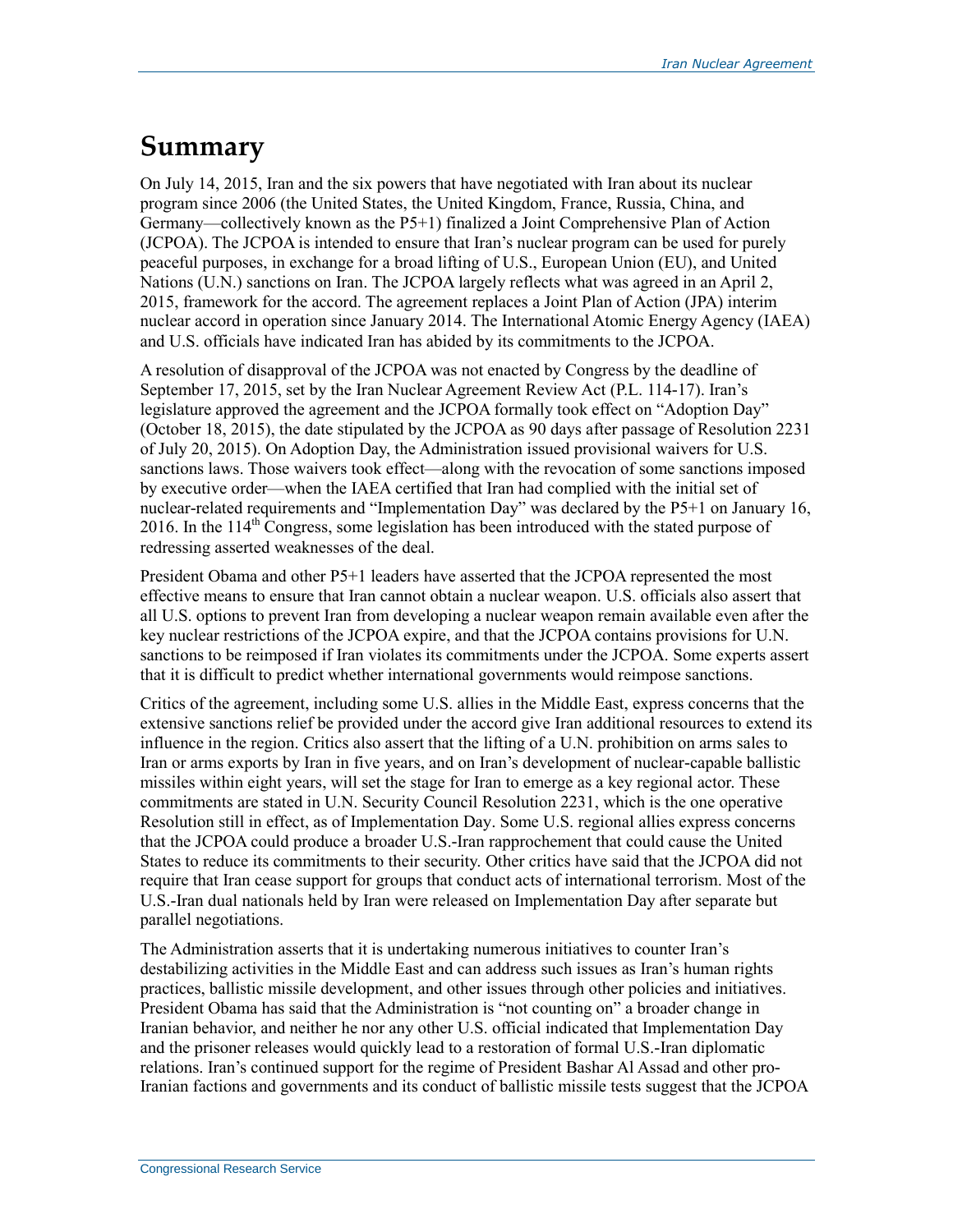has not reduced Iran's commitment to pursuing what it asserts are its core security and foreign policy interests.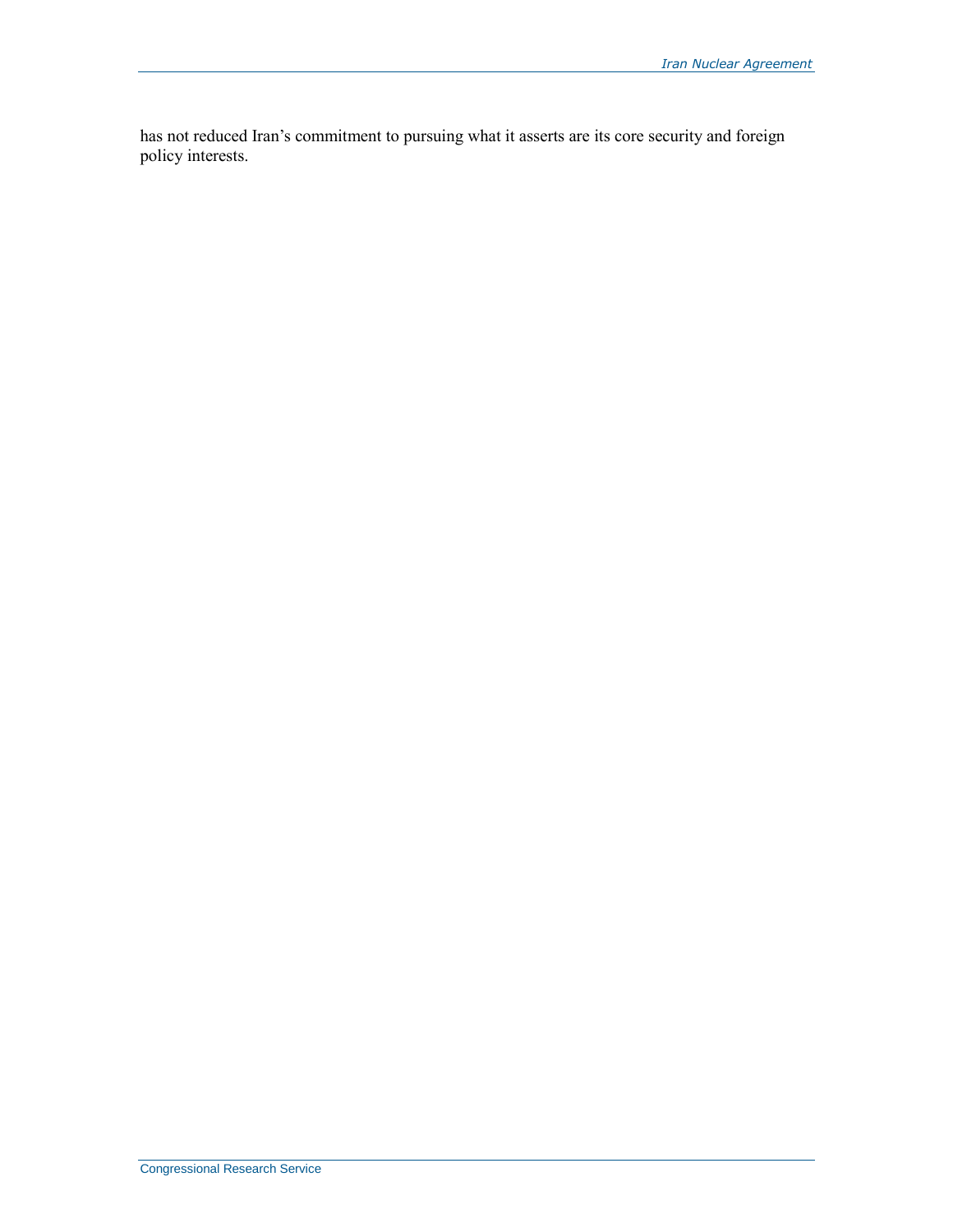# **Contents**

## **Tables**

## Appendixes

## Contacts

|--|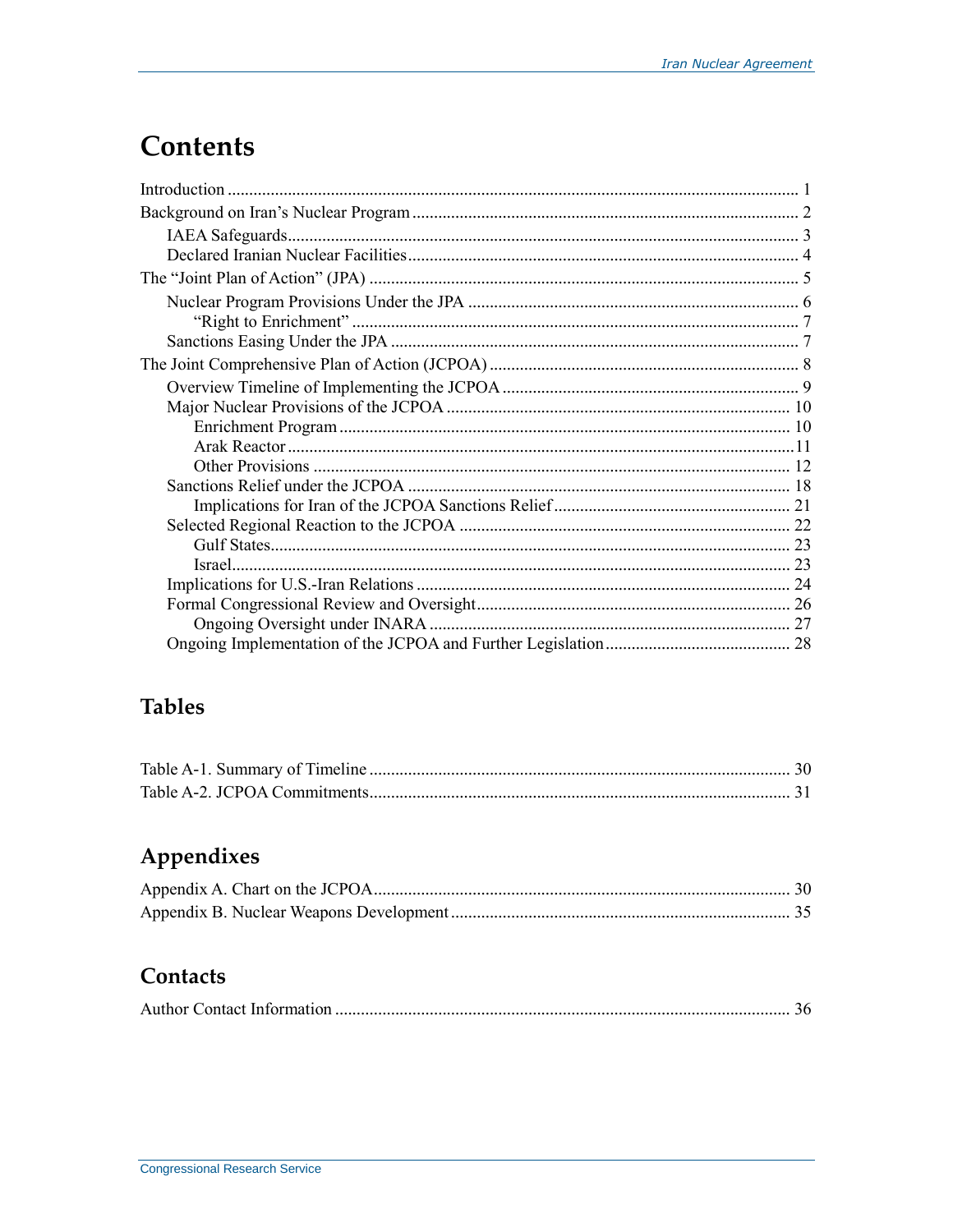# **Introduction**

Multilateral negotiations regarding Iran's nuclear program date back to 2003 after the International Atomic Energy Agency (IAEA) reported on the existence of clandestine nuclear facilities at Natanz. In October of that year, Iran concluded an agreement with France, Germany, and the United Kingdom under which Iran temporarily suspended aspects of its nuclear program, including enrichment of uranium, and signed an Additional Protocol to its IAEA safeguards agreement, but also asserted its right to develop nuclear technology. In January 2006, Tehran announced that it would resume research and development on its centrifuges at Natanz. After that time, Iran held multiple rounds of talks with China, France, Germany, Russia, the United Kingdom, and the United States (collectively known as the P5+1). As part of the diplomatic efforts, the U.N. Security Council adopted several resolutions, the most recent and sweeping of which (Resolution 1929) was adopted in June 2010. These resolutions required Iran to cooperate fully with an ongoing IAEA investigation of its nuclear activities, suspend its uranium enrichment program, suspend its construction of a heavy water reactor and related projects, and ratify the Additional Protocol to its IAEA safeguards agreement. Resolution 1929 also required Tehran to refrain from "any activity related to ballistic missiles capable of delivering nuclear weapons" and to comply with a modified provision (called code 3.1) of Iran's subsidiary arrangement to its IAEA safeguards agreement.<sup>1</sup> Several of these resolutions imposed economic and other sanctions on Iran.

Diplomacy bore fruit after the June 2013 election of Iranian President Hassan Rouhani with the achievement on November 24, 2013, of an interim nuclear accord—the Joint Plan of Action (JPA; referred to in international documents as JPOA). The JPA set out an approach toward reaching a long-term comprehensive solution to international concerns regarding Iran's nuclear program. The two sides began implementing the JPA on January 20, 2014. The P5+1 and Iran reached a framework of a Joint Comprehensive Plan of Action (JCPOA) on April 2, 2015, and the JCPOA was finalized on July 14, 2015. According to an August 2015 report from IAEA Director-General Yukiya Amano, the IAEA stated that it would continue conducting JPA-related monitoring activities "until the date on which the JCPOA is implemented."<sup>2</sup> The IAEA certified on January 16, 2016, that Iran had completed its required JCPOA nuclear-related tasks for Implementation Day. The United States, the U.N., and the EU ceased application of specific sanctions that same day. The agency has since stopped its JPA-related monitoring and has been "verifying and monitoring the implementation by Iran of its nuclear-related commitments under the JCPOA," according to a May 27 report from Amano.<sup>3</sup>

Coinciding with concluding the JPA, Iran signed a joint statement with the IAEA on November 11, 2013, describing a "Framework for Cooperation."<sup>4</sup> According to the statement, Iran and the IAEA agreed to "strengthen their cooperation and dialogue aimed at ensuring the exclusively

<sup>&</sup>lt;sup>1</sup> Iran is a party to the nuclear Non Proliferation Treaty (NPT) and has concluded a comprehensive safeguards agreement with the IAEA. Such agreements are designed to enable the IAEA to detect the diversion of nuclear material from peaceful purposes to nuclear weapons uses, as well as to detect undeclared nuclear activities and material. For more information, see CRS Report R40094, *Iran's Nuclear Program: Tehran's Compliance with International Obligations*, by Paul K. Kerr.

<sup>2</sup> *Verification and Monitoring in the Islamic Republic of Iran in light of United Nations Security Council Resolution 2231 (2015*), Report by the Director General, International Atomic Energy Agency, GOV/2015/53, August 14, 2015.

<sup>3</sup> *Verification and Monitoring in the Islamic Republic of Iran in Light of United Nations Security Council Resolution 2231 (2015)*, Report by the Director General, GOV/2016/23, May 27, 2016.

 $4$  Available at http://www.iaea.org/press/?p=4018.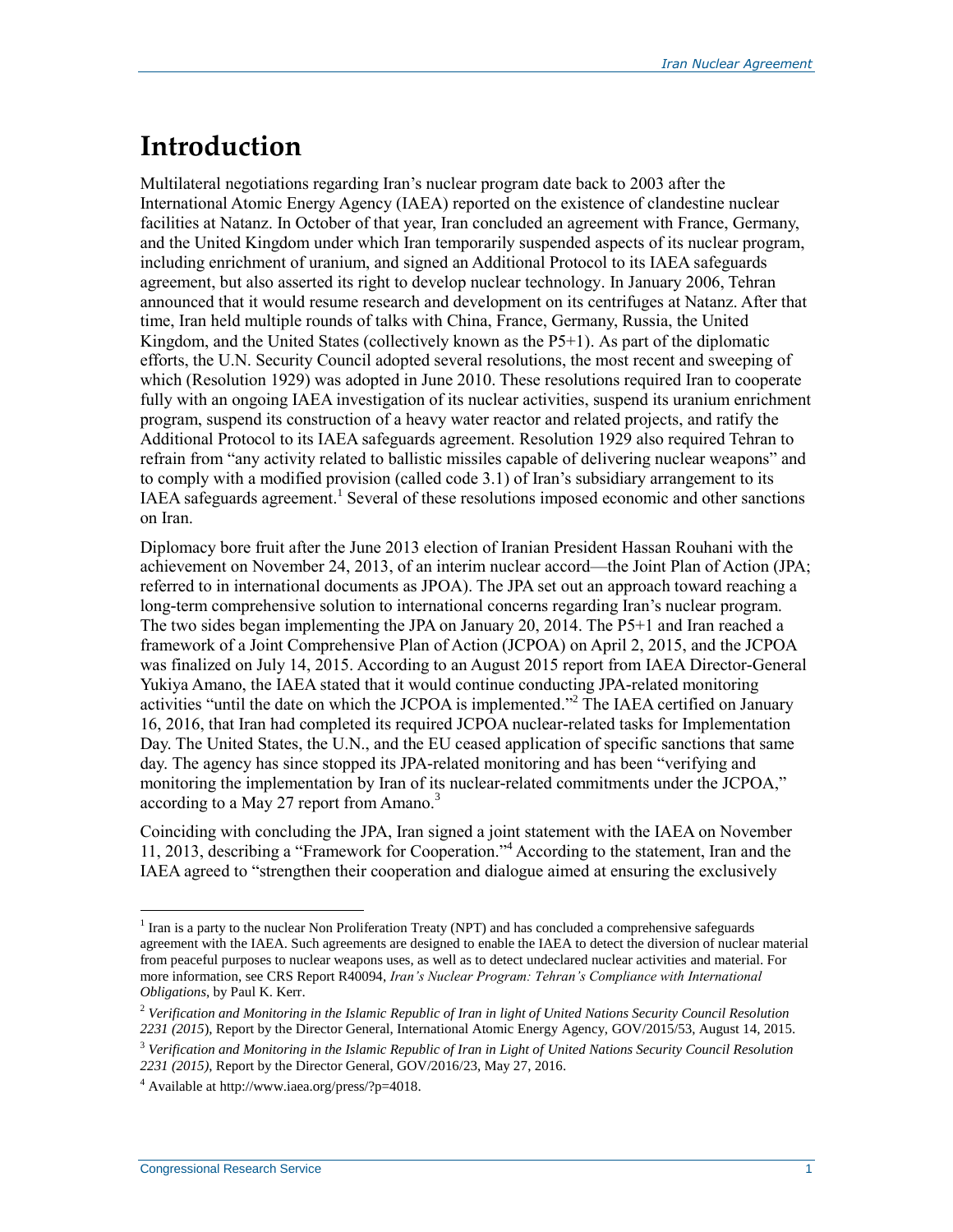peaceful nature of Iran's nuclear programme through the resolution of all outstanding issues that have not already been resolved by the IAEA." The agency had long sought to resolve some outstanding questions regarding Tehran's nuclear program, some of which concern possible Iranian research on nuclear weapons development. Amano issued the IAEA's "Final Assessment on Past and Present Outstanding Issues Regarding Iran's Nuclear Programme" on December 2.<sup>5</sup>

## **Background on Iran's Nuclear Program<sup>6</sup>**

Iran has nuclear programs that could potentially provide Tehran with the capability to produce both weapons-grade highly enriched uranium (HEU) and plutonium—the two types of fissile material used in nuclear weapons. (In addition to the production of weapons-grade nuclear material, a nuclear weapons program requires other key elements, such as warhead design and reliable delivery systems [see **[Appendix B](#page-38-0)**].) Statements from the U.S. intelligence community indicate that Iran has the technological and industrial capacity to produce nuclear weapons at some point, but the U.S. government assesses that Tehran has not mastered all of the necessary technologies for building a nuclear weapon.<sup>7</sup>

A November 2007 National Intelligence Estimate<sup>8</sup> assessed that Iran "halted its nuclear weapons program" in  $2003^9$  but the estimate, and subsequent statements by the intelligence community, also assessed that Tehran was keeping open the "option" to develop nuclear weapons.<sup>10</sup> Then Under Secretary of State for Political Affairs Wendy Sherman explained during an October 3, 2013, Senate Foreign Relations Committee hearing that Iran would need as much as one year to produce a nuclear weapon if the government made the decision to do so.<sup>11</sup> At the time, Tehran would have needed two to three months of this time to produce enough weapons-grade HEU for a nuclear weapon.<sup>12</sup> Iran's implementation of the JCPOA lengthened this time to one year, according to February 9, 2016, Congressional testimony from Director of National Intelligence James Clapper. <sup>13</sup> (See "Major Nuclear Provisions of the JCPOA").

<sup>5</sup> *Final Assessment on Past and Present Outstanding Issues Regarding Iran's Nuclear Programme*, GOV/2015/68, December 2, 2015.

<sup>6</sup> For more information, see CRS Report RL34544, *Iran's Nuclear Program: Status*, by Paul K. Kerr.

<sup>&</sup>lt;sup>7</sup> "Press Briefing by Senior Administration Officials on IAEA Report on Iran's Nuclear Activities," November 8, 2011. Ambassador Stephen D. Mull, Coordinator for Implementation of the JCPOA, told a Washington audience on January 21, 2016, that "there was a portion of the Iranian Government working in a very organized, systematic way to develop the capability to build a nuclear weapon. We don't know to the extent to which that knowledge has been tested or even survived." ("Implementation of the Joint Comprehensive Plan of Action," Washington Foreign Press Center, January 21, 2016).

<sup>&</sup>lt;sup>8</sup> "Iran: Nuclear Intentions and Capabilities," National Intelligence Estimate, November 2007.

<sup>&</sup>lt;sup>9</sup> The estimate defined "nuclear weapons program" as "nuclear weapon design and weaponization work and covert uranium conversion-related and uranium enrichment related work."

<sup>&</sup>lt;sup>10</sup> See, for example, Director of National Intelligence James Clapper's February 26, 2015, testimony before the Senate Armed Services Committee (Statement for the Record, *Worldwide Threat Assessment of the U.S. Intelligence Community*, February 26, 2015).

<sup>&</sup>lt;sup>11</sup> This estimate assumes the necessary time to produce a sufficient amount of weapons-grade HEU and complete the remaining steps necessary for an implosion-style nuclear explosive device suitable for explosive testing. (Conversation with U.S. official, July 21, 2015.); "Reversing Iran's Nuclear Program," Senate Foreign Relations Committee, October 3, 2013.

<sup>&</sup>lt;sup>12</sup> The White House. "Parameters for a Joint Comprehensive Plan of Action Regarding the Islamic Republic of Iran's Nuclear Program." April 2, 2015.

<sup>&</sup>lt;sup>13</sup> Statement for the Record Worldwide Threat Assessment of the US Intelligence Community, Senate Armed Services Committee, February 9, 2016.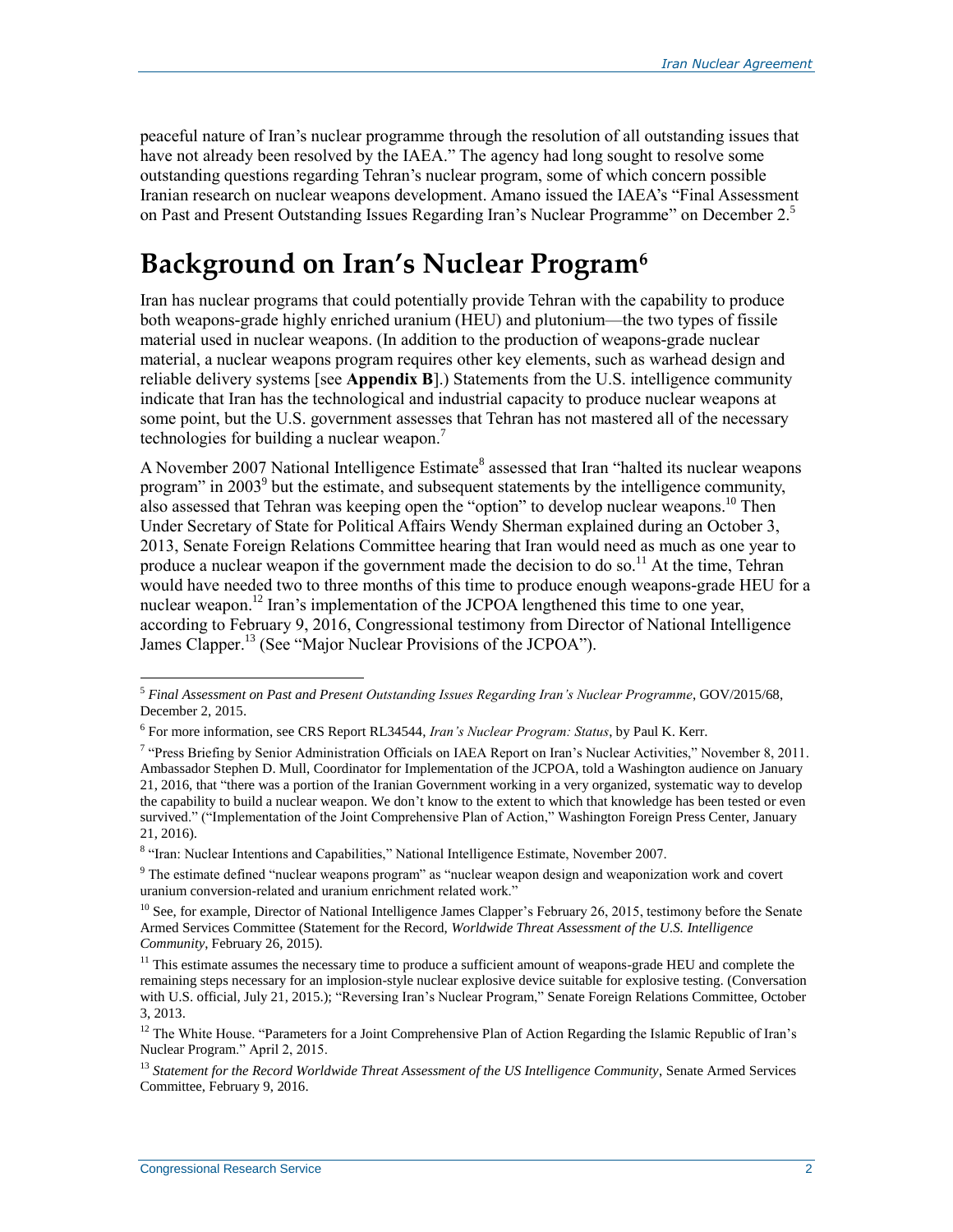U.S. officials argue that the IAEA and/or U.S. intelligence would likely detect an Iranian attempt to use its safeguarded facilities for producing weapons-grade HEU.<sup>14</sup> The intelligence community assesses that Iran, if it were to decide to do so, is more likely to produce weapons-grade HEU covertly, Director Clapper stated in a March 2015 interview.<sup>15</sup> But U.S. officials also express confidence in the ability of U.S. intelligence to detect Iranian covert nuclear facilities<sup>16</sup> and have argued that Iran currently does not appear to have any nuclear facilities of which the United States is unaware. CIA Director John Brennan stated during a March 2015 interview that the United States has "a good understanding of what the Iranian nuclear program entails."<sup>17</sup> During a July 31, 2015, press briefing about possible Iranian undeclared nuclear facilities, U.S. Secretary of Energy Ernest Moniz stated that "we feel pretty confident that we know their current configuration." Clapper testified that the JCPOA

has also enhanced the transparency of Iran's nuclear activities ... [a]s a result, the international community is well postured to quickly detect changes to Iran's declared nuclear facilities designed to shorten the time Iran would need to produce fissile material.<sup>18</sup>

President Obama has said that the goal for the JCPOA was to increase the time needed for Iran to produce enough fissile material for one nuclear weapon to between six months and one year, as well as to improve the international community's ability to detect such a scenario.<sup>19</sup>

## **IAEA Safeguards**

 $\overline{a}$ 

The IAEA's ability to inspect and monitor nuclear facilities in, as well as to obtain information from, a particular country pursuant to that government's comprehensive safeguards agreement has been limited to facilities and activities that have been declared by the government. Additional Protocols to IAEA comprehensive safeguards agreements increase the agency's ability to investigate undeclared nuclear facilities and activities by increasing the IAEA's authority to inspect certain nuclear-related facilities and demand information from member states. Iran signed such a protocol in December 2003 and agreed to implement the agreement pending ratification. However, following the 2005 breakdown of limited agreements with the European countries to suspend uranium enrichment, Tehran stopped adhering to its Additional Protocol in 2006.<sup>20</sup>

<sup>&</sup>lt;sup>14</sup> "Hearing on Security Threats to the United States," Senate Select Committee on Intelligence, March 12, 2013. Then-IAEA Deputy Director General for Safeguards Herman Nackaerts stated in July 2013 that the IAEA "would know within a week," if Iran were to use its safeguarded facilities to produce weapons-grade HEU. (Barbara Slavin, "Tight IAEA Inspection Regime Hampers Iran's Nuclear Breakout," *Al-Monitor*, July 22, 2013.)

<sup>&</sup>lt;sup>15</sup> PBS "Charlie Rose" Interview with James Clapper, Director of National Security, March 3, 2015.

<sup>&</sup>lt;sup>16</sup> "Senior Administration Official Holds A Background Briefing Previewing Iran P5+1 Talks," November 6, 2013; Colin H. Kahl, "Not Time to Attack Iran: Why War Should Be a Last Resort," *Foreign Affairs*, January 17, 2012. However, Director of National Intelligence Clapper stated in a February 2015 hearing that, although the United States has "a reasonably capable intelligence capability," IAEA safeguards would be an "important aspect of any sort of agreement we might reach with the Iranians" (*Worldwide Threat Assessment of the U.S. Intelligence Community*, February 26, 2015).

<sup>17</sup> "Exclusive: CIA Director John Brennan Provides Insight into Agency Overhaul to Face Modern Threats," *Fox News Sunday*, March 22, 2015.

<sup>18</sup> *Statement for the Record Worldwide Threat Assessment of the US Intelligence Community*, February 9, 2016.

<sup>&</sup>lt;sup>19</sup> "Exclusive: Full Text of Reuters Interview with Obama," *Reuters*, March 2, 2015. Also see Deputy Secretary of State Antony Blinken's testimony before the House Committee on Foreign Affairs March 19, 2015.

 $20$  Iran announced that it would stop implementing the protocol two days after the IAEA Board of governors adopted a resolution in February 2006 which referred Iran's noncompliance with its IAEA safeguards agreement to the U.N. Security Council.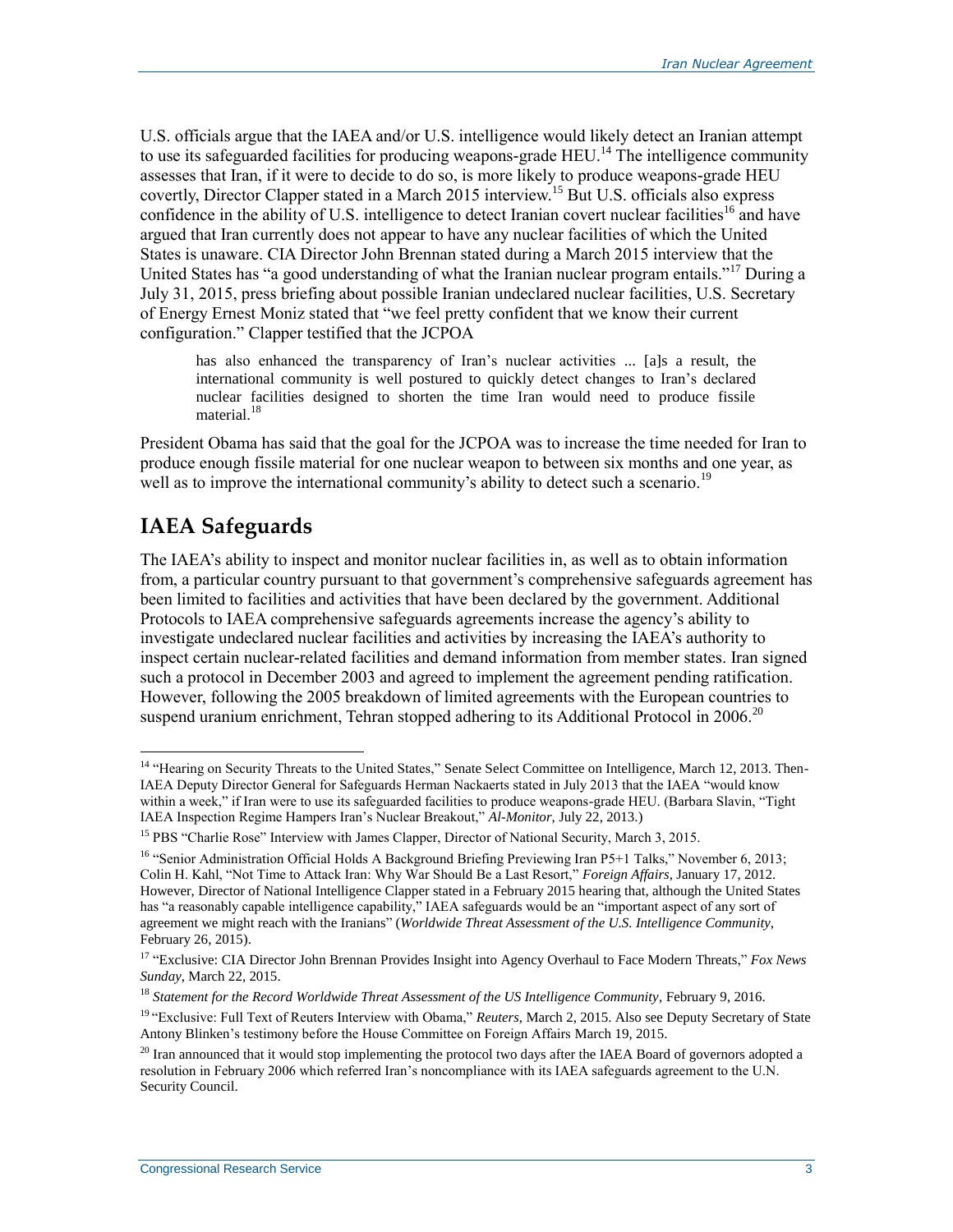Subsidiary arrangements to IAEA safeguards agreements describe the "technical and administrative procedures for specifying how the provisions laid down in a safeguards agreement are to be applied."<sup>21</sup> Code 3.1 of Iran's subsidiary arrangement to its IAEA safeguards agreement requires Tehran to provide design information for new nuclear facilities "as soon as the decision to construct, or to authorize construction, of such a facility has been taken, whichever is earlier."

## **Declared Iranian Nuclear Facilities<sup>22</sup>**

Iran has not built any new nuclear facilities or expanded the existing ones since beginning implementation of the JPA in January 2014. Iran operates a Russian-built nuclear power reactor, for which Russia is providing fuel until 2021. The JCPOA focuses on Iran's enrichment program and its heavy water reactor due to their potential for nuclear weapons material production, and all the facilities discussed below are addressed in the JCPOA.

Iran has three gas centrifuge enrichment facilities (Natanz Fuel Enrichment Plant, Natanz Pilot Fuel Enrichment Plant, and Fordow Fuel Enrichment Plant). Gas centrifuges enrich uranium by spinning uranium hexafluoride gas at high speeds to increase the concentration of the uranium-235 isotope. Such centrifuges can produce low-enriched uranium (LEU), which can be used for fuel in nuclear power reactors or research reactors, and weapons-grade highly enriched uranium (HEU). LEU used in nuclear power reactors typically contains less than 5% uranium-235; research reactor fuel can be made using 20% uranium-235; HEU used in nuclear weapons typically contains about 90% uranium-235. Tehran argues that it is enriching uranium for use as fuel in nuclear power reactors and nuclear research reactors.

- **Natanz Commercial-Scale Fuel Enrichment Plant**. In this facility, Iran is using first-generation centrifuges, called IR-1 centrifuges, to produce LEU containing up to 5% uranium-235. As of November 2013, Iran had installed about 15,400 of these centrifuges, approximately 8,800 of which are enriching uranium. Iran had also installed about 1,000 centrifuges with a greater enrichment efficiency, called IR-2m centrifuges, in the facility. The IR-2m centrifuges are not enriching uranium.
- **Natanz Pilot Fuel Enrichment Plant**. Iran had been using IR-1 centrifuges in this facility to produce LEU containing approximately 20% uranium-235 until halting this work pursuant to the JPA. Tehran's production of LEU enriched to the 20% level has caused concern because such production requires approximately 90% of the effort necessary to produce weapons-grade HEU, which, as noted, contains approximately  $90\%$  uranium-235.<sup>23</sup> Iran is testing other centrifuge models in this facility under IAEA supervision, but such work was monitored by the IAEA, even before the JPA (see below) limited this testing.

<sup>21</sup> *2001 IAEA Safeguards Glossary*. Available at http://www-pub.iaea.org/books/IAEABooks/6570/IAEA-Safeguards-Glossary-2001-Edition.

<sup>22</sup> Unless otherwise noted, this section is based on CRS Report RL34544, *Iran's Nuclear Program: Status*, by Paul K. Kerr, and reports from IAEA Director-General Yukiya Amano to the IAEA Board of Governors: GOV/2013/27 (May 2013), GOV/2013/40 (August 2013), GOV/2013/56 (November 2013, and GOV/2015/34, (May 2015).

<sup>&</sup>lt;sup>23</sup> Former IAEA Deputy Director General Olli Heinonen, "Dealing with a Nuclear Iran: Redlines and Deadlines," Center for Strategic and International Studies, February 6, 2013; U.S. Secretary of Energy Ernest Moniz, Senate Committee on Armed Services, "Impacts of the Joint Comprehensive Plan of Action (JPCOA) on U.S. Interests and the Military Balance in the Middle East," July 29, 2015.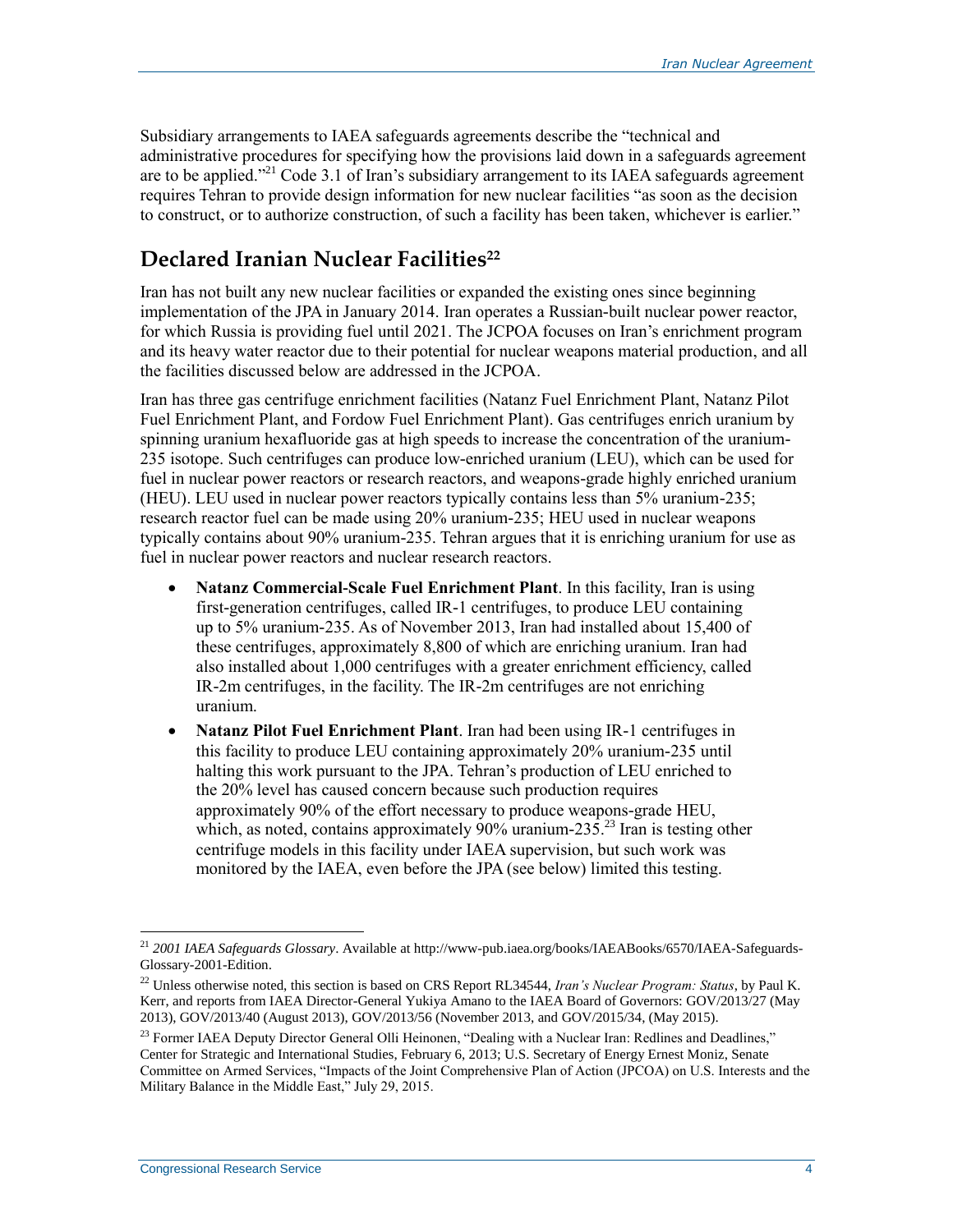- **Fordow Fuel Enrichment Plant**. Iran was using IR-1 centrifuges in this facility to produce LEU containing approximately 20% uranium-235 until the JPA took effect. Iran has installed about 2,700 first-generation centrifuges, approximately 700 of which were enriching uranium.
- **Arak Heavy Water Reactor**. Iran has been constructing a heavy watermoderated reactor at Arak, a type of reactor that produces spent fuel containing plutonium that is better-suited for nuclear weapons than plutonium produced by light water-moderated reactors.<sup>24</sup> Tehran has asserted that the reactor is intended to produce radioisotopes for medical use and to replace the Tehran Research Reactor. Heavy water production requires a separate production plant, which Iran possesses. The Arak reactor, if it were completed, could produce enough plutonium for between one and two nuclear weapons per year.<sup>25</sup> However, plutonium must be separated from the used fuel—a procedure called "reprocessing." Iran has always maintained that it would not engage in reprocessing. Prior to the JPA, Tehran notified the IAEA that it had produced enough heavy water to commission the reactor, but the JPA limited further development of the facility.

## **The "Joint Plan of Action" (JPA)**

The JPA, also widely known as the JPOA, essentially froze most aspects of Iran's nuclear program to allow time to negotiate the JCPOA. When the JPA went into effect in January 2014, Iran had enough uranium hexafluoride containing up to 5% uranium-235, which, if further enriched, would have yielded enough weapons-grade HEU for as many as eight nuclear weapons.<sup>26</sup> The total amount of Iranian LEU containing 20% uranium-235 would, if it had been further enriched, have been sufficient for a nuclear weapon. After the JPA went into effect, Iran either converted much of that material for use as fuel in a research reactor located in Tehran (called the Tehran Research Reactor), or prepared it for that purpose.<sup>27</sup> Iran diluted the rest of that stockpile so that it contained no more than 5% uranium-235. Tehran's uranium conversion facility is not set up to reconvert the reactor fuel to uranium hexafluoride.<sup>28</sup> According to a November 14, 2013, IAEA report, Iran had generally stopped expanding its enrichment and heavy water reactor programs during the negotiations leading up to the JPA.<sup>29</sup>

 $24$  Both the Tehran Research Reactor and the Bushehr reactor are light-water reactors.

<sup>25</sup> Kahl, May 14, 2015.

<sup>&</sup>lt;sup>26</sup> Colin Kahl, Deputy Assistant to the President and National Security Adviser to the Vice President, "Arms Control" Association Annual Meeting: Unprecedented Challenges for Nonproliferation and Disarmament," May 14, 2015.

<sup>&</sup>lt;sup>27</sup> This process has generated scrap which contains LEU with 20% uranium-235. Iran also retains .6 kilograms of uranium hexafluoride containing 20% uranium-235, which "had been used as reference material for mass spectrometry" (*Implementation of the NPT Safeguards Agreement and relevant provisions of Security Council resolutions in the Islamic Republic of Iran*, Report of the Director General, International Atomic Energy Agency, GOV/2015/34, May 29, 2015).

<sup>28</sup> *Nuclear Industry in Iran: An Overview on Iran's Activities and Achievements in Nuclear Technology*, Atomic Energy Organization of Iran, 2012, p. 13. Also see GOV/2015/34.

<sup>29</sup> *Implementation of the NPT Safeguards Agreement and Relevant Provisions of Security Council Resolutions in the Islamic Republic of Iran*, GOV/2013/56, November 14, 2013.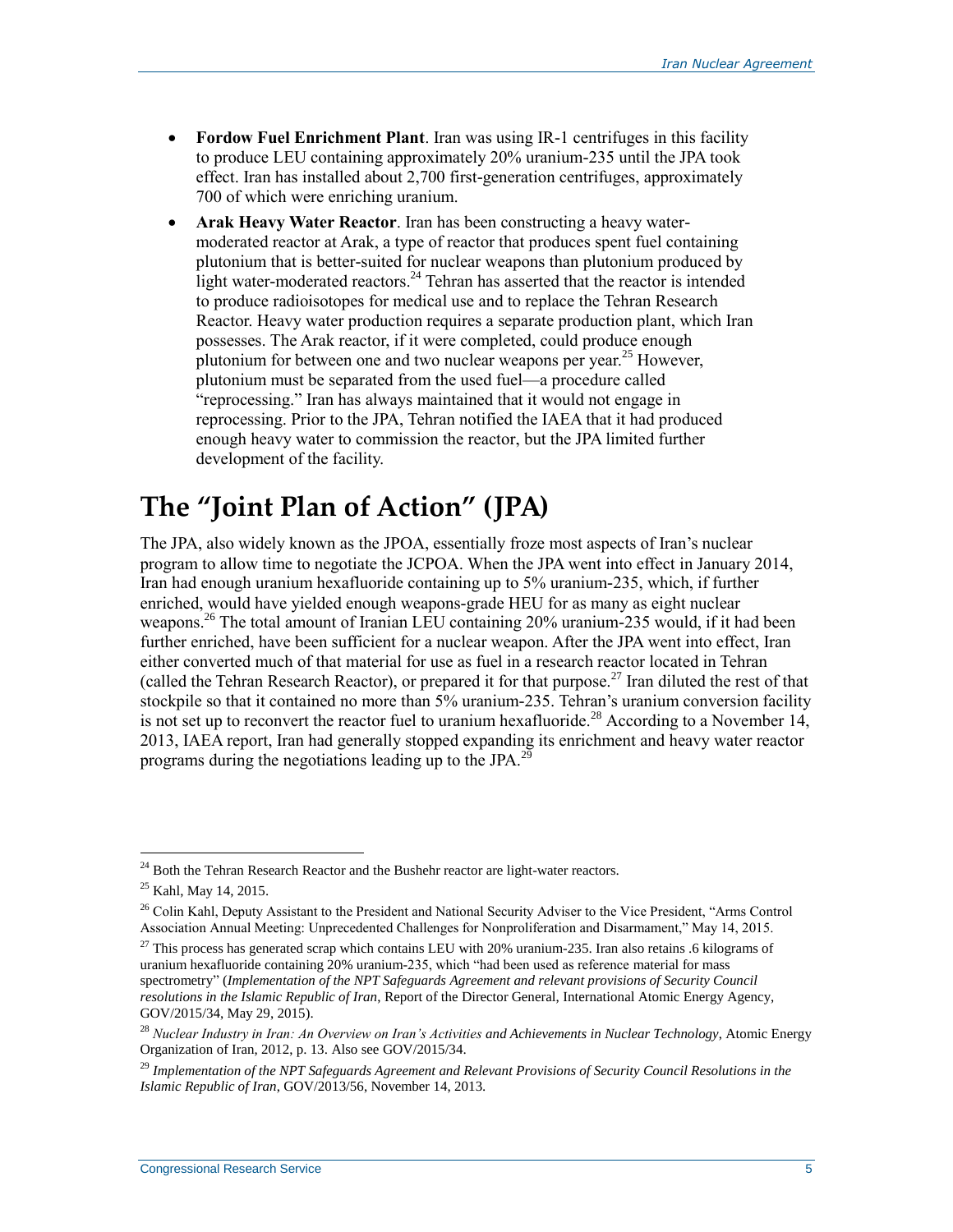### **Nuclear Program Provisions Under the JPA<sup>30</sup>**

Under the JPA, Iran agreed to refrain from "any further advances of its activities" at the Natanz commercial-scale facility, Fordow facility, and Arak reactor. Tehran was also required to provide the IAEA with additional information about its nuclear program, as well as access to some nuclear-related facilities to which Iran's IAEA safeguards agreement does not require access.

- **Centrifuge Limits**. The JPA required Iran to refrain from feeding uranium hexafluoride into its installed centrifuges that were not previously enriching uranium, to replace existing centrifuges only with "centrifuges of the same type," and to produce centrifuges only to replace damaged centrifuges. Tehran was also required to refrain from installing additional centrifuges at the Natanz facility. Iran was permitted to use its previously operating centrifuges in the Natanz commercial facility and the Fordow facility to produce enriched uranium containing as much as 5% uranium-235.
- **Level of Enrichment Limits**. Iran could only enrich uranium up to 5% uranium-235. Tehran was also to dilute half of its stockpile of uranium hexafluoride containing 20% uranium-235 to no more than 5% uranium-235. The rest of the uranium hexafluoride containing 20% uranium-235 was to be converted to uranium oxide for use as fuel for the Tehran Research Reactor.<sup>31</sup> Iran also agreed to refrain from building a line in its uranium conversion facility for reconverting the uranium oxide back to uranium hexafluoride.
- **LEU Stockpile Limits**. Iran was required, in effect, to freeze the amount of stocks of enriched uranium hexafluoride containing up to  $5\%$  uranium-235.<sup>32</sup>
- **Centrifuge R&D**. Iran was permitted to continue its "current enrichment R&D Practices" under IAEA safeguards, "which are not designed for accumulation of the enriched uranium." This provision prohibited Tehran from producing enriched uranium hexafluoride containing more than 5% uranium-235.
- **Additional Monitoring**. The JPA provided for additional IAEA monitoring of the enrichment facilities by allowing IAEA inspectors to access video records from those facilities on a daily basis. Previously, inspectors did not access such records daily (and the video is not streamed in real time to the agency).<sup>33</sup>
- **Arak Reactor**. Iran pledged to refrain from commissioning the reactor, transferring fuel or heavy water to the reactor site, testing and producing additional reactor fuel, and installing remaining reactor components. The JPA allowed Tehran to continue some construction at the reactor site and to produce

 $\overline{a}$  $30$  Unless otherwise noted, this section is based on the agreement text (available at http://eeas.europa.eu/statements/ docs/2013/131124\_03\_en.pdf), "Background Briefing by Senior Administration Officials on First Step Agreement on Iran's Nuclear Program," November 24, 2013, and GOV/2013/56.

 $31$  This material is unsuitable for further enrichment. Uranium hexafluoride is the form of uranium used as feedstock for centrifuge enrichment.

<sup>&</sup>lt;sup>32</sup> Iran began operating a conversion plant for this purpose in July 2014.

 $33$  Then-deputy National Security Adviser Anthony Blinken stated in a November 25, 2013, television interview that such access would enable IAEA inspectors to detect Iranian efforts to produce weapons-grade HEU at its declared enrichment facilities "almost instantaneously." However, as noted, U.S. officials have previously expressed confidence in the IAEA's ability to detect such Iranian efforts; the extent to which the November 24, 2013, agreement improved this ability is unclear.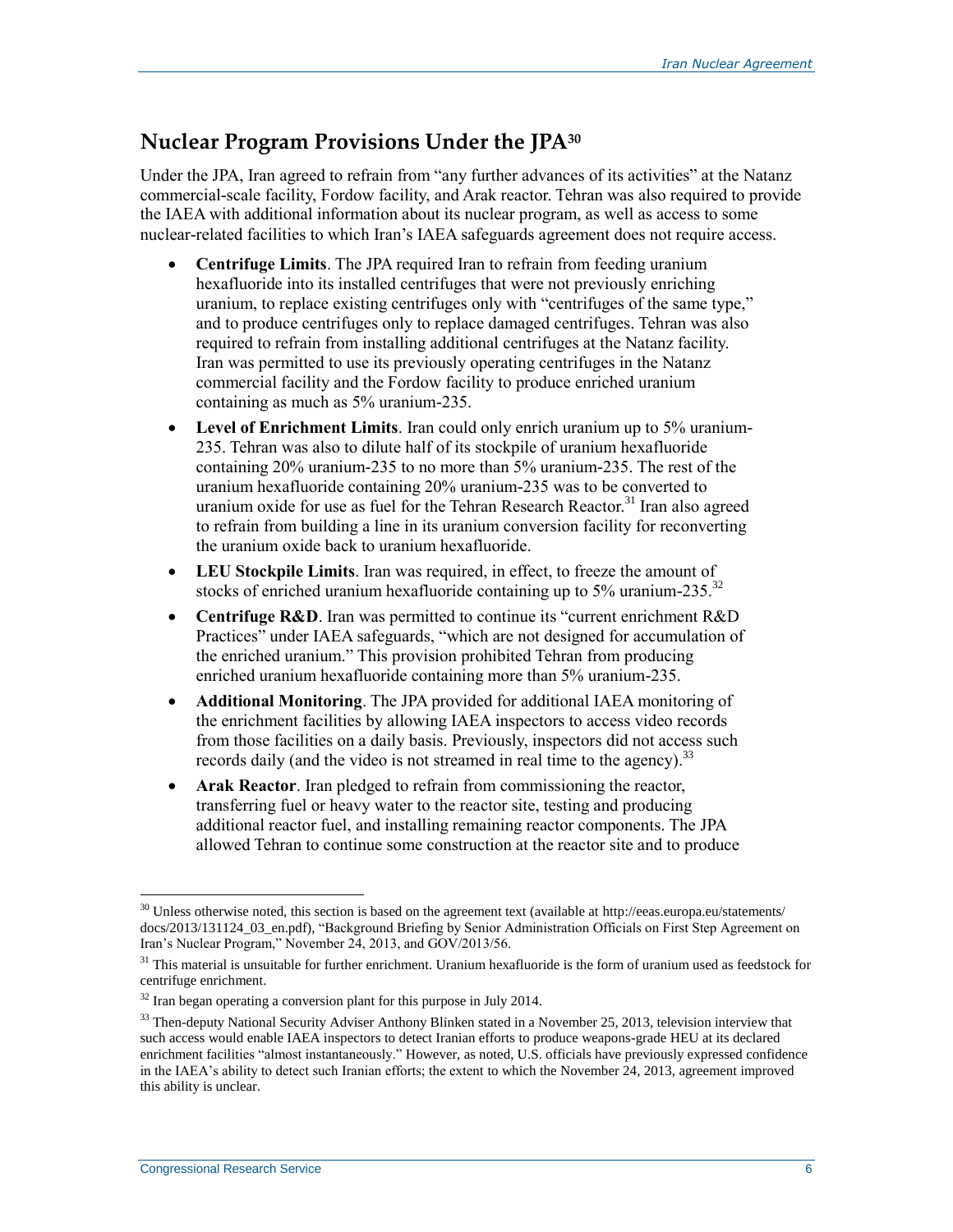some reactor components off-site. Iran also agreed to refrain from reprocessing spent nuclear material and building a reprocessing facility.<sup>34</sup>

 **Additional Pledges/Information**. The JPA reiterated previous Iranian statements "reaffirm[ing] that under no circumstances will Iran ever seek or develop any nuclear weapons." In addition, Iran was to provide the IAEA with other information, such as plans for future nuclear facilities. Tehran was already required to provide some of this information by code 3.1 of Iran's subsidiary arrangement to its IAEA safeguards agreement. Iran also provided IAEA inspectors with "managed access" to its centrifuge assembly workshops, centrifuge rotor production workshops, centrifuge storage facilities, and uranium mines and mills. $35$ 

#### **"Right to Enrichment"**

The JPA acknowledged that Iran's right to the peaceful use of nuclear energy under the nuclear Non-Proliferation Treaty (NPT) will be part of a comprehensive solution, but shied away from stating that enrichment is part of this right. It stipulated that an enrichment program in Iran would have defined limits and transparency measures.<sup>36</sup> The Obama Administration applied to Iran the Administration argument that the NPT does not contain an explicit right to enrichment. A senior Administration official explained on November 24, 2013, that "the United States has not recognized a right to enrich for the Iranian government, nor do we intend to. The document does not say anything about recognizing a right to enrich uranium."<sup>37</sup> (Similarly, the JCPOA states that, if the JCPOA is fully and successfully implemented, Iran will "fully enjoy its right to nuclear energy for peaceful purposes under the relevant [NPT] articles ... in line with its obligations therein, and the Iranian nuclear program will be treated in the same manner as that of any other non-nuclear-weapon state party to the NPT.")

### **Sanctions Easing Under the JPA**

The JPA provided for what the Administration terms "limited, temporary, targeted, and reversible" sanctions relief for Iran.<sup>38</sup> Almost all U.S. sanctions laws provide the President with waiver authority, as well as the power to determine sanctions violations. Sanctions imposed only

 $34$  There is no public official evidence that Iran has a reprocessing facility.

 $35$  According to the IAEA, "managed access" to nuclear-related facilities is "arranged in such a way as 'to prevent the dissemination of proliferation sensitive information, to meet safety or physical protection requirements, or to protect proprietary or commercially sensitive information. Such arrangements shall not preclude the Agency from conducting activities necessary to provide credible assurance of the absence of undeclared nuclear material and activities at the location in question." (*2001 IAEA Safeguards Glossary*.)

<sup>&</sup>lt;sup>36</sup> Tehran has long argued that it has the right to enrich uranium pursuant to the NPT, Article IV of which states, in part, that nothing in the treaty "shall be interpreted as affecting the inalienable right of all the Parties to the Treaty to develop research, production and use of nuclear energy for peaceful purposes without discrimination and in conformity" with the NPT's nonproliferation provisions. For example, Iran demanded in a 2012 proposal to the P5+1 that those countries recognize and announce "Iran's nuclear rights, particularly its enrichment activities, based on NPT Article IV." Available at http://www.armscontrol.org/factsheets/Iran\_Nuclear\_Proposals.

<sup>&</sup>lt;sup>37</sup> "Background Briefing By Senior Administration Officials On First Step Agreement On Iran's Nuclear Program," November 24, 2013.

<sup>&</sup>lt;sup>38</sup> White House Office of the Press Secretary. "Fact Sheet: First Step Understandings Regarding the Islamic Republic of Iran's Nuclear Program." November 23, 2013.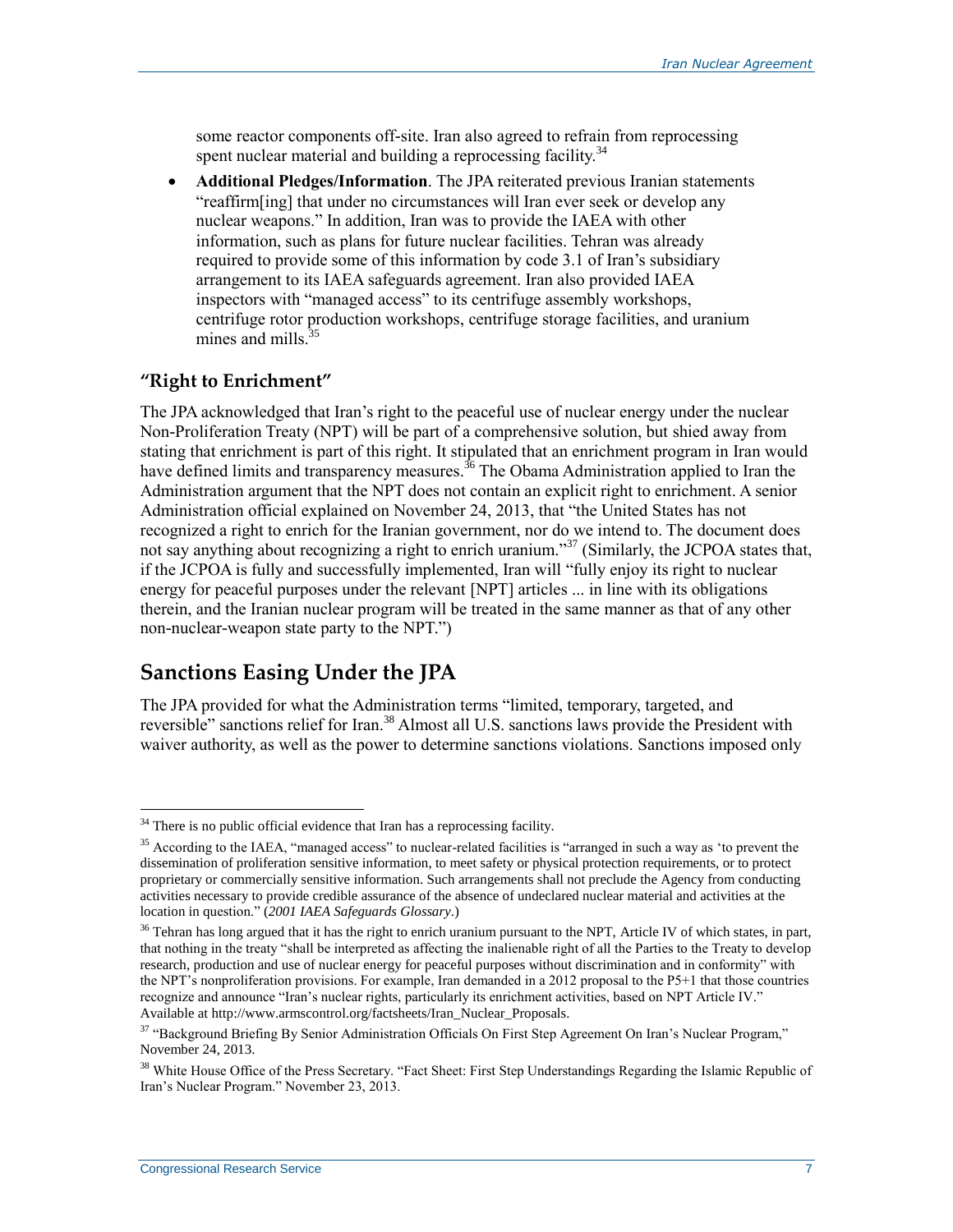by executive order can be eased by a superseding order.<sup>39</sup> Its provisions, which remained in force until "Implementation Day" (January 16, 2016), included the following:

- **Access to Some Hard Currency**. Iran was able to repatriate \$700 million per month in hard currency from oil sales, and to access an additional \$65 million per month of its foreign exchange reserves for tuition for Iranian students abroad.
- **Oil Exports Capped**. Iran's oil exports were required to remain at their December 2013 level of about 1.1 million barrels per day (mbd). However, Iran's sales of oil products such as condensates were not specifically prohibited by the JPA, making Iran's practical level of sales during the JPA about 1.3 mbd - nearly 50% drop from 2011 levels of about 2.5 million barrels per day.
- **Resumption of Trade in Selected Sectors.** The JPA suspended U.S. and international sanctions on Iran's sales of petrochemicals, trading in gold and other precious metals, and transactions involving Iran's auto production sector.

## **The Joint Comprehensive Plan of Action (JCPOA)**

The JPA previewed a Joint Comprehensive Plan of Action (JCPOA) by stating that a JCPOA was to be concluded "no more than one year after the adoption" of the JPA (by November 24, 2014) and include a "mutually defined [Iranian] enrichment programme with practical limits and transparency measures to ensure the peaceful nature of the programme." Specifically, Iran and the P5+1 were to reach agreement on permanent, comprehensive sanctions relief in exchange for restrictions on the "scope and level" of Iran's enrichment activities, the capacity and location of Iranian enrichment facilities, and the size and composition of Tehran's enriched uranium stocks "for a period to be agreed upon." Tehran would be obligated to "resolve concerns related to" the Arak reactor, refrain from reprocessing spent nuclear fuel or constructing a facility "capable of reprocessing," implement "agreed transparency measures and enhanced monitoring," and ratify and implement its Additional Protocol. Following successful implementation of the final steps of the JCPOA, Iran's nuclear program would be treated in the same manner as that of any nonnuclear weapon state party to the NPT. Iran's IAEA safeguards obligations last for an indefinite duration. Potential nuclear-related exports to Iran remain subject to the Nuclear Suppliers Group's export guidelines. 40

P5+1-Iran negotiations on a comprehensive settlement began in February 2014 but did not make sufficient progress to meet the July 20, 2014, or subsequent November 24, 2014, deadlines for a JCPOA. On November 24, 2014, Iran and the P5+1 announced that they were extending the talks—and all provisions of the JPA—with the intent of finalizing a detailed agreement by June 30, 2015, stating that they would first attempt to reach an overarching framework and roadmap for the agreement "within four months." The framework accord was agreed on April 2, 2015, in Lausanne, Switzerland.<sup>41</sup> The parties strived to meet the June 30 deadline to finalize a JCPOA to

<sup>&</sup>lt;sup>39</sup> For information on the use of waivers and other authorities to implement the sanctions relief of the JPA, see CRS Report R43311, *Iran: U.S. Economic Sanctions and the Authority to Lift Restrictions*, by Dianne E. Rennack, and CRS Report RS20871, *Iran Sanctions*, by Kenneth Katzman.

<sup>40</sup> For information about the Nuclear Suppliers Group, see CRS Report RL33865, *Arms Control and Nonproliferation: A Catalog of Treaties and Agreements*, by Amy F. Woolf, Paul K. Kerr, and Mary Beth D. Nikitin.

<sup>&</sup>lt;sup>41</sup> The text of the framework accord is at The White House. "Parameters for a Joint Comprehensive Plan of Action Regarding the Islamic Republic of Iran's Nuclear Program." April 2, 2015. U.S. Secretary of Energy Ernest Moniz described this timeline as "very, very conservative" in an April 2015 interview (Michael Crowley, "Ernest Moniz: Iran Deal Closes Enrichment Loophole," *Politico,* April 7, 2015).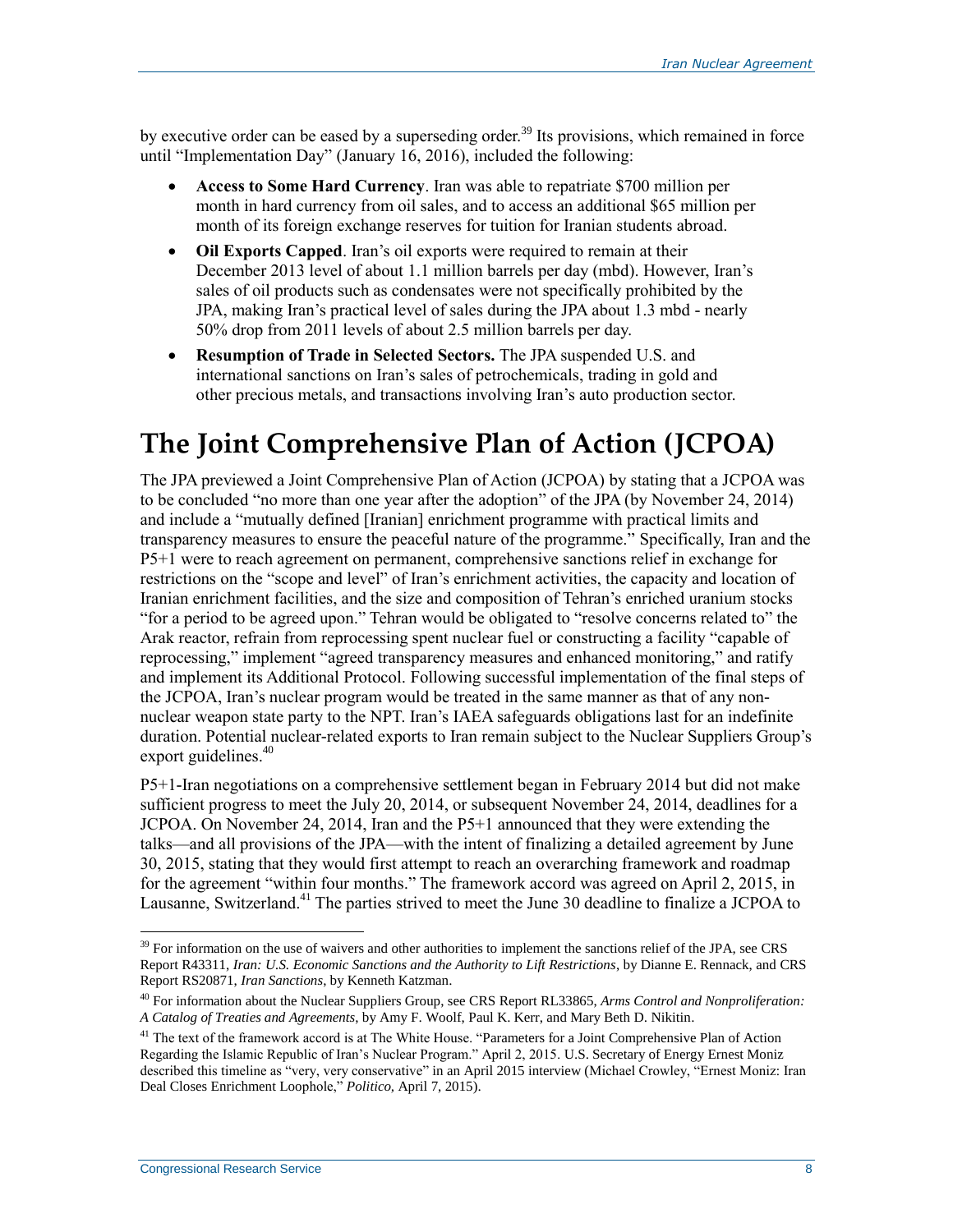meet a congressional requirement for a 30-day review period under the Iran Nuclear Agreement Review Act (P.L. 114-17). However, because the JCPOA was not finalized until July 14, 2015, a 60-day review period was triggered under that act. The provisions of the JPA remained in effect until the JCPOA was formally "adopted," as discussed below.

### **Overview Timeline of Implementing the JCPOA**

The JCPOA outlines specified steps that are to take place, as follows:

- **Finalization Day: July 14, 2015.** Iran and the P5+1 countries, along with the High Representative of the European Union for Foreign Affairs and Security Policy (Frederica Mogherini), endorsed the JCPOA. A U.N. Security Council Resolution to endorse the JCPOA was submitted for adoption.
- **Adoption Day/New U.N. Security Council Resolution**. The JCPOA formally came into effect 90 days after endorsement of JCPOA by U.N. Security Council, or earlier by mutual consent. Resolution 2231 was adopted for that purpose on July 20, 2015, placing Adoption Day at October 18, 2015. The Administration asserted that the 90-day timeframe allowed for review of the JCPOA by the U.S. Congress and by any other legislature of Iran or the other P5+1 states. On Adoption Day, the United States issued the provisional presidential waivers required to implement U.S. sanctions relief, with the waivers to formally take effect on Implementation Day.
- **Implementation Day.** This day was defined in the JCPOA as the day the IAEA verified that Iran has completed the several stipulated nuclear related measures (e.g., reducing centrifuges, removing the core of the Arak reactor) and the United States, the U.N., and the EU cease application of specific sanctions (see text below). The U.N. Security Council terminated the provisions of its resolutions on Iran: 1696 (2006), 1737 (2006), 1747 (2007), 1803 (2008), 1835 (2008), 1929 (2010), and 2224 (2015) and Resolution 2231 became the sole operative U.N. Security Council resolution on Iran. Implementation Day was declared on January 16, 2016, after the IAEA made the required certification of Iran's completion of the stipulated tasks.<sup>42</sup>
- **Transition Day.** Represents initial stages of Iran's emergence from U.N. Security Council scrutiny. Transition Day is eight years from Adoption Day—or upon "Broader Conclusion" report from the IAEA Director General to the IAEA Board of Governors and U.N. Security Council—whichever is earlier. As of Transition Day, additional EU entities to be removed from sanctions, the United States is required to remove from designation specified additional Iranian entities subjected to sanctions. The Administration is also required to seek legislative termination of sanctions that were suspended on Implementation Day.
- **UNSCR Termination Day**. Ten years from Adoption Day (on October 18, 2025). Provisions and measures imposed in U.N. Security Council Resolution endorsing JCPOA would terminate and the Security Council would not be

<sup>42</sup> *Verification and Monitoring in the Islamic Republic of Iran in Light of United Nations Security Council Resolution 2231 (2015),* GOV/INF/2016/1, January 16, 2016. Resolution 2231 also ended the role of the UN panel of experts, which Resolution 1929 had created to work with a committee which monitored states' compliance with the resolutions. Resolution 1737 had established the committee.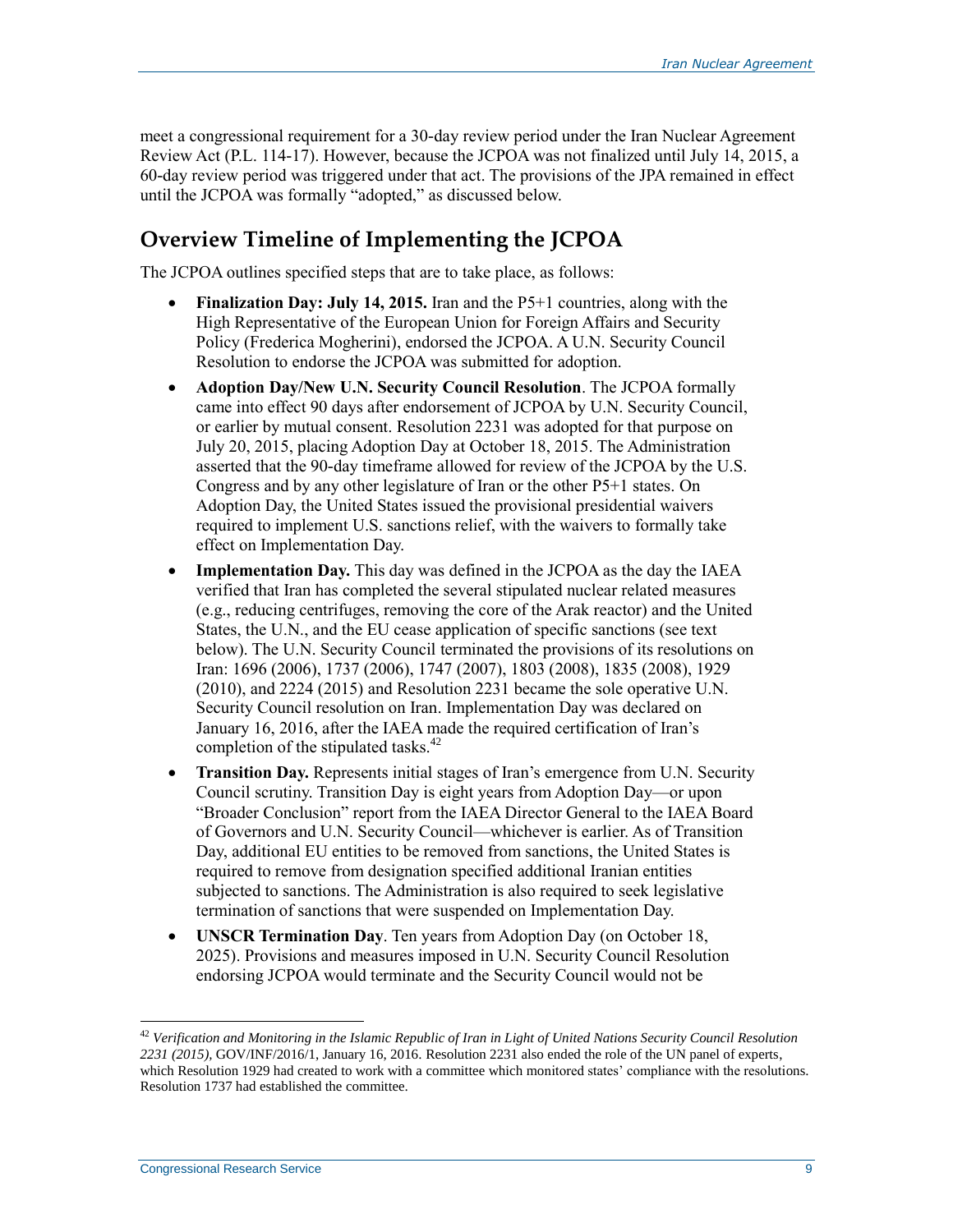involved in the Iran nuclear issue. However, the JCPOA itself does not terminate on this day, and there is no specified termination day for the JCPOA's provisions.

## **Major Nuclear Provisions of the JCPOA**

The JCPOA places constraints on Iran's enrichment and heavy water reactor programs and includes monitoring provisions designed to detect Iranian efforts to produce nuclear weapons using either declared or covert facilities. The nuclear-related provisions of the agreement will, according to the Obama Administration, extend the amount of time that Iran would need to produce enough weapons-grade HEU for one nuclear weapon to a minimum of one year, for a duration of at least 10 years.<sup>43</sup> In addition to the restrictions on activities related to fissile material production, the JCPOA indefinitely prohibits Iranian "activities which could contribute to the design and development of a nuclear explosive device," including research and diagnostic activities. The nuclear provisions agreed in the JCPOA appear to be generally consistent with the nuclear provisions of the April 2 framework accord.

#### **Enrichment Program**

The JCPOA sets out specific limitations on Iran's enrichment of uranium for fixed durations. Iran's completion of most of the tasks below was required to be certified by the IAEA in order to qualify for Implementation Day sanctions relief. According to the JCPOA, expiration of the JCPOA enrichment restrictions will be "followed by gradual evolution, at a reasonable pace" of Iran's enrichment program. Iran has submitted an "enrichment R&D plan" to the IAEA as part of Tehran's initial declaration for its Additional Protocol. (See ["Verification"](#page-15-0) section below.) Iranian adherence to that plan is a JCPOA requirement. An IAEA report on January 16, 2016, certified that Iran had met the requirements for Implementation Day stipulated below.<sup>44</sup> A May 27 report from Amano, as well as statements from U.S. officials, have indicated that Iran has abided by its JCPOA commitments.<sup>45</sup> Ambassador Stephen Mull told the Senate Banking Committee on May 25 that "Iran is in full compliance with the deal."<sup>46</sup>

- **Centrifuge Limitation**. Tehran is to use no more than 5,060 IR-1 centrifuges to enrich uranium for 10 years, and to install only IR-1 centrifuges in the facility. All excess centrifuges are to be used only as replacements for operating centrifuges and equipment.
- **Level of Enrichment Limitation**. Iran is to refrain from producing enriched uranium containing more than 3.67% uranium-235 for at least 15 years.
- **Facility Limitation**. For 15 years, Iran is to enrich uranium only at the Natanz commercial facility and is not to build any new enrichment facilities.<sup>47</sup>

 $\overline{a}$  $43$  "Background Conference Call by Senior Administration Officials on Iran," July 14, 2015. U.S. Secretary of Energy Ernest Moniz described this timeline as "very, very conservative" in an April 2015 interview (Michael Crowley, "Ernest Moniz: Iran Deal Closes Enrichment Loophole," *Politico,* April 7, 2015). British Foreign and Commonwealth Office official Tobias Ellwood echoed this statement in a July 20, 2015, statement to Parliament, explaining that, under the JCPOA provisions, "Iran's breakout period will be over 12 months for 10 years, and is not expected to fall to zero afterwards." (Iran: Nuclear Power: Written question-6891. Answered by Mr. Tobias Ellwood on July 20, 2015.)  $44$  GOV/INF/2016/1.

<sup>45</sup> GOV/2016/23.

<sup>46</sup> "Understanding the Role of Sanctions Under the Iran Deal: Administration Perspectives," Senate Committee on Banking, Housing and Urban Affairs, May 25, 2016.

<sup>&</sup>lt;sup>47</sup> After 10 years, Iran may produce enriched uranium at the pilot centrifuge facility as part of R&D work.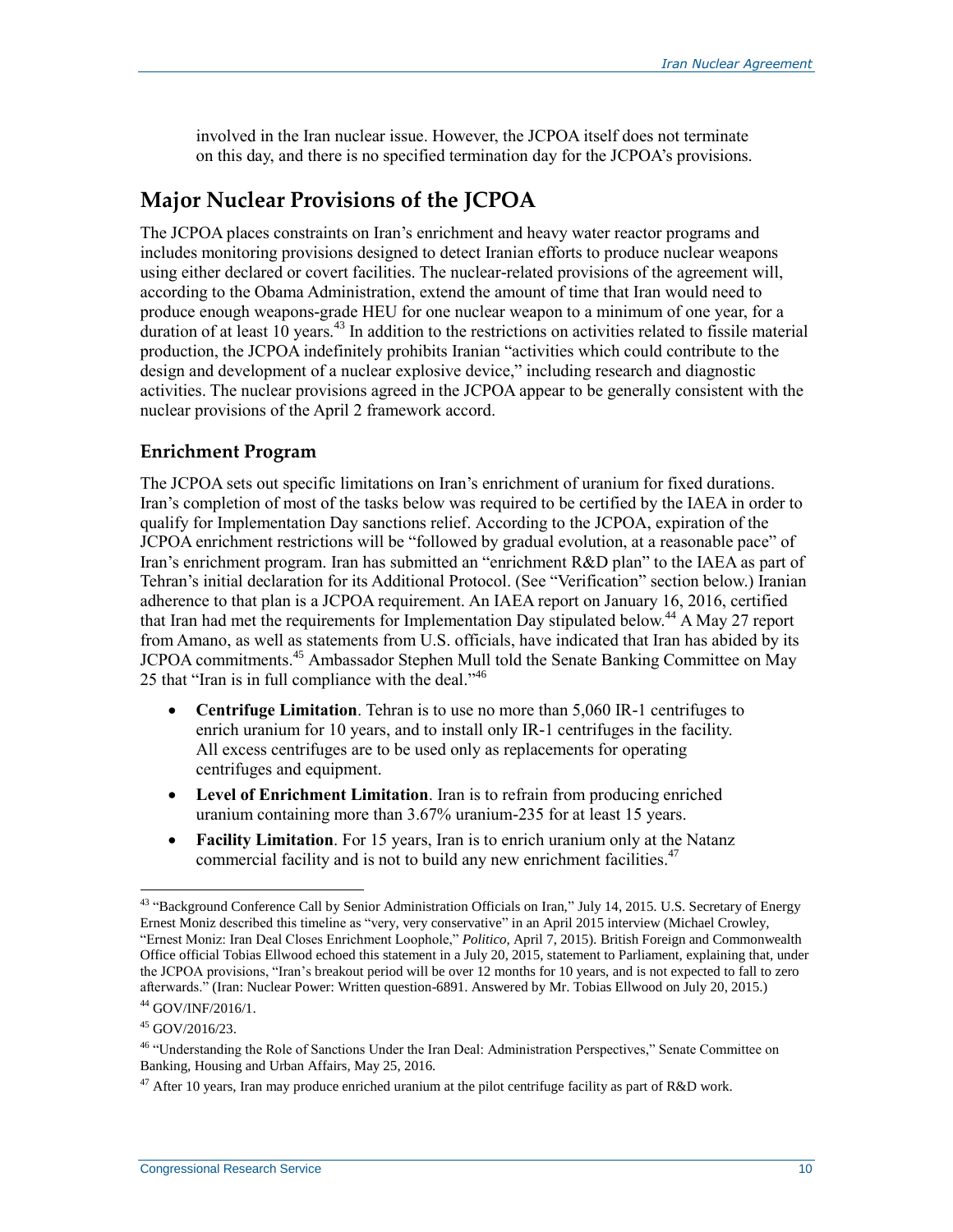- **LEU Stockpile Limitation**. For 15 years, Iran is to maintain its LEU stockpile at no more than 300 kilograms of LEU containing 3.67% uranium-235. Tehran had three options for disposing of the remaining portion of its LEU stockpile: diluting the material so that it contains the same levels of uranium-235 found in natural uranium; selling the LEU to another country; or selling it to an international LEU bank recently established by the IAEA.<sup>48</sup> Iran's LEU containing between 5% and 20% uranium-235 is to be "fabricated into fuel plates for the Tehran Research Reactor or transferred, based on a commercial transaction, outside of Iran or diluted" so that it contains a maximum of 3.67% uranium-235. Iran is to export LEU that cannot be fabricated into fuel for the Tehran Research Reactor or dilute that LEU to at most 3.67% uranium-235. On December 28, 2015, Iran shipped out LEU to Russia to reduce its stockpile to the required levels.<sup>49</sup> All fuel plates for the Tehran Research Reactor have been irradiated, according to the January 2016 IAEA report.
- **Fordow Conversion.** Iran agreed to convert its Fordow enrichment facility into "a nuclear, physics, and technology centre" and, for 15 years, to maintain no more than 1,044 IR-1 centrifuges at the facility and to not conduct uranium enrichment or related research and development (R&D) there. The facility will not contain any nuclear material. 348 of the IR-1 centrifuges may be used to produce stable isotopes for medical and industrial uses.<sup>50</sup>
- **Centrifuge Production**. With regard to centrifuge manufacturing, Iran for 10 years is to use the excess IR-1 centrifuges from the Natanz and Fordow facilities "for the replacement of failed or damaged machines." Tehran may resume producing IR-1 centrifuges if its stock of replacement centrifuges "falls to 500 or below." After 8 years, Iran can begin to manufacture two types of advanced centrifuges; after 10 years, Iran can produce complete versions of those centrifuges and store them under IAEA monitoring "until they are needed for final assembly."
- **Centrifuge R&D**. For 10 years, Iran is to refrain from pursuing R&D on any technologies other than gas centrifuge enrichment.

#### **Arak Reactor**

 $\overline{a}$ 

The JCPOA commits Iran to redesign and rebuild the Arak reactor based on a design agreed to by the P5+1 so that it will not produce weapons-grade plutonium. Iran is to export the spent fuel from this reactor and all other nuclear reactors. The JCPOA also requires Tehran to render the Arak reactor's original core inoperable; State Department spokesperson John Kirby confirmed on

 $^{48}$  Russian Deputy Foreign Minister Sergey Ryabkov stated on August 14 that Iran will export this material to Russia ("The Iran Nuclear Deal: Russia's Interests and Prospects for Implementation," Transcript of a Meeting with Russian Deputy Foreign Minister Sergey Ryabkov, Center for Energy and Security Studies [CENESS], August 14, 2015).

<sup>&</sup>lt;sup>49</sup> "Press Release on the Export of Enriched Uranium from Iran Assisted by Russia as Part of Preparation for JCPOA Implementation," Ministry of Foreign Affairs of the Russian Federation, December 29, 2015. Daily Press Briefing, Department of State, December 28, 2015." Ambassador Stephen Mull, Coordinator for Implementation of the JCPOA, told the Senate Foreign Relations Committee on December 17, 2015, that the exported material "will end up at a safeguarded facility" in Russia.

<sup>&</sup>lt;sup>50</sup> Ryabkov stated on August 14 that Russian and Iranian officials had met several times to discuss stable isotope production, adding that the two sides would reach an agreement on the details of such production in "several months" (Ibid.).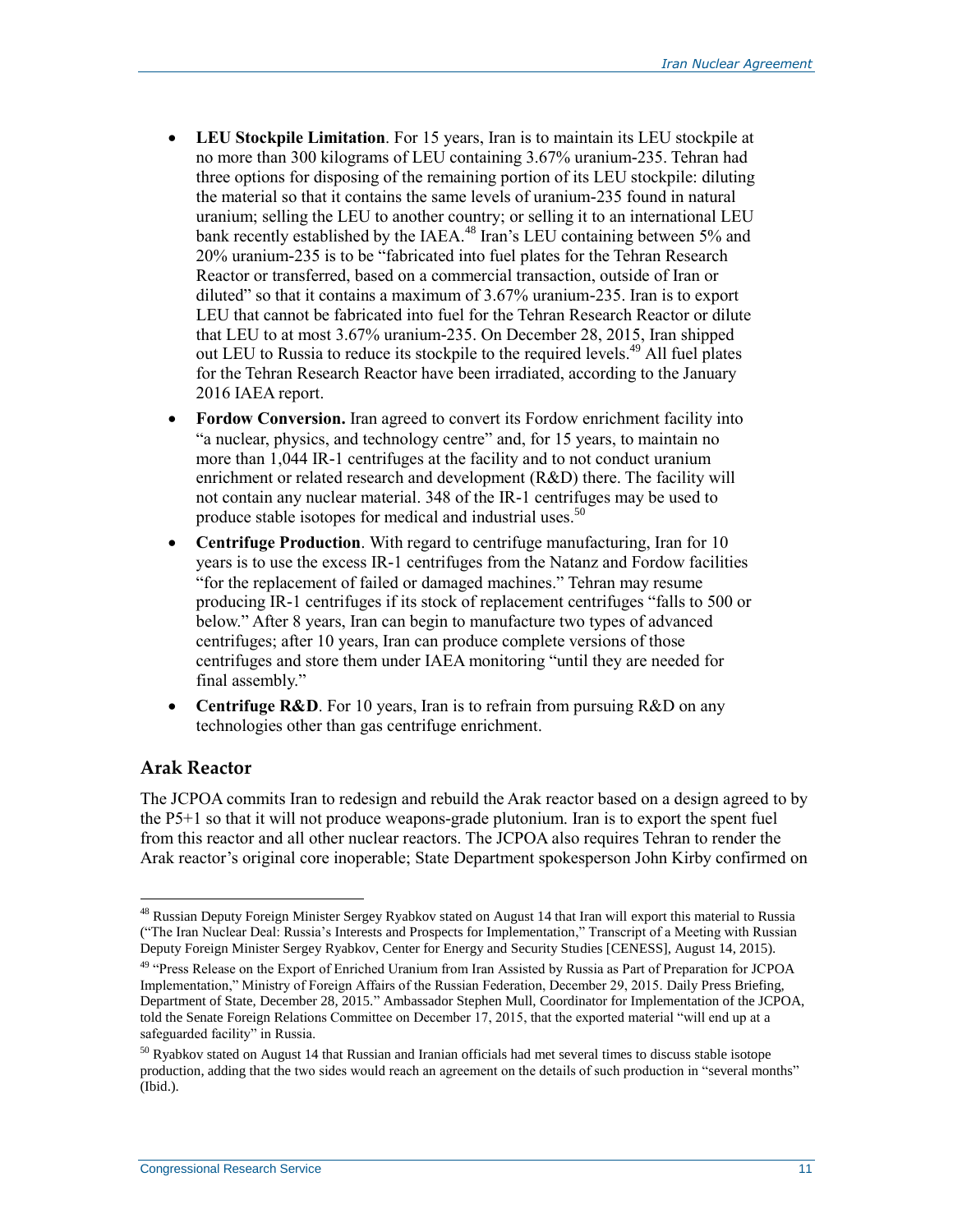January 14 that Iran had taken this step, and the IAEA report of January 16, 2016, cited above, said Iran had met this requirement. Iran will manage an international project to redesign and construct the replacement reactor; P5+1 participants are to establish a working group "to support and facilitate the redesigning and rebuilding of the reactor." The group is to "conclude an official document" before Implementation Day which would "define the responsibilities" assumed by the P5+1 participants. China's Atomic Energy Authority and the U.S. Department of Energy "affirmed their readiness to convene and co-chair" the working group, according to an October 18, 2015, joint statement from China, Iran, and the United States, which added that the three parties "intend to work together to conclude expeditiously" the document described above.<sup>51</sup> The parties issued the document on November 22, 2015.

The JCPOA prohibits Iran from reprocessing spent reactor fuel, except to produce "radio-isotopes for medical and peaceful industrial purposes." The JCPOA text states that Iran "does not intend" to engage in reprocessing after the 15-year period expires. Furthermore, Tehran has also committed to refrain from accumulating heavy water "beyond Iran's needs"; Iran is to "sell any remaining heavy water on the international market for 15 years." The JCPOA requires Iran to refrain from building heavy water-moderated reactors for 15 years, and Iran pledges to refrain from constructing any such reactors indefinitely.

#### **Other Provisions**

#### <span id="page-15-0"></span>*Verification*

 $\overline{a}$ 

The IAEA is to monitor Iranian compliance with the JCPOA provisions concerning its enrichment program and the Arak program. To do so, the agency plans to increase its number of inspectors in Iran and use modern verification technologies. Iran has pledged to allow a "long-term IAEA presence in Iran" and "has agreed to implement" the Additional Protocol to its safeguards agreement.<sup>52</sup> Iran is also to implement the modified code 3.1 of the subsidiary arrangements to its IAEA safeguards agreement. It is worth noting that Iran's IAEA safeguards obligations last for an indefinite duration. Potential nuclear-related exports to Iran would remain subject to the Nuclear Suppliers Group's export guidelines. $53$ 

The JCPOA also describes other monitoring and inspections. For 15 years, the IAEA will monitor the stored Iranian centrifuges and related infrastructure. During this time, Iran will also permit the IAEA "daily access" to "relevant buildings" at the Natanz facilities. For 20 years, Tehran will allow the agency to verify Iran's inventory of certain centrifuge components and the manufacturing facilities for such components. Additionally, Iran is to allow the IAEA to monitor the country's uranium mills for 25 years and to monitor Iran's plant for producing heavy water.<sup>54</sup> IAEA Director-General Yukiya Amano told reporters on July 14, 2015, that the agency's "workload will increase" under the JCPOA. Amano intends to request additional resources from the agency's Board of Governors.<sup>55</sup> On August 25, the Board of Governors authorized Amano "to

<sup>&</sup>lt;sup>51</sup> "Joint Statement of Intent Concerning the Arak Heavy Water Reactor Research Reactor Modernization Project under the Joint Comprehensive Plan of Action," October 18, 2015.

 $52$  Article 17 of the Model Additional Protocol says that a state may, before the Protocol enters into force, "declare that it will apply this Protocol provisionally."

<sup>53</sup> For information about the Nuclear Suppliers Group, see CRS Report RL33865, *Arms Control and Nonproliferation: A Catalog of Treaties and Agreements*, by Amy F. Woolf, Paul K. Kerr, and Mary Beth D. Nikitin.

<sup>54</sup> This plant is currently not under IAEA safeguards.

<sup>55</sup> "IAEA Director General Amano's Remarks to the Press on Agreements with Iran," July 14, 2015.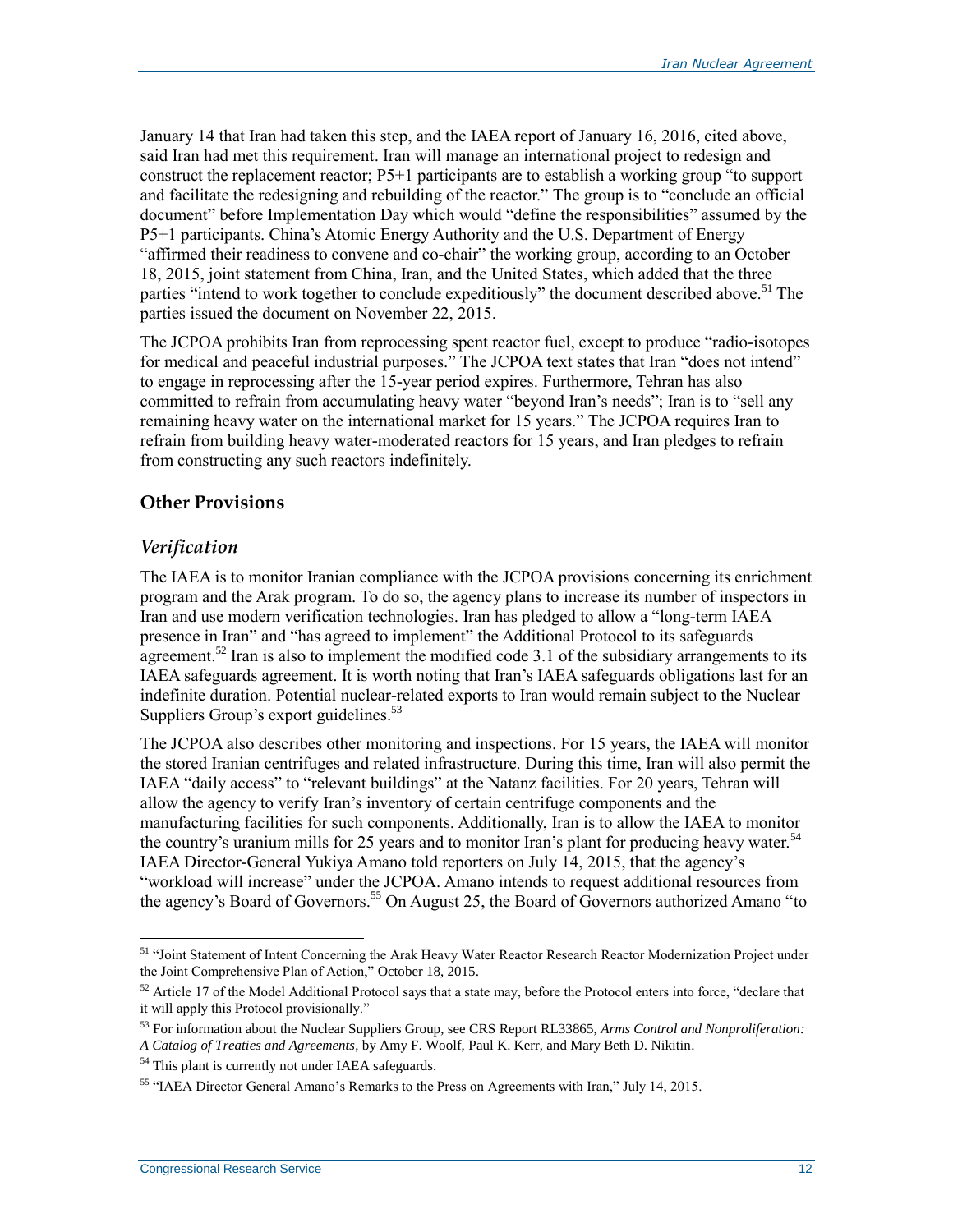undertake the verification and monitoring" of Iran's nuclear-related JCPOA commitments "subject to the availability of funds and consistent with our standard safeguards practices." 56 Since then, most of the funding for these activities has come from 31 member states' extra budgetary contributions, according to a February 26 report from Amano.<sup>57</sup> As noted, Amano also reported that, since Implementation Day, the IAEA "has been verifying and monitoring the implementation by Iran of its nuclear-related commitments under the JCPOA."<sup>58</sup>

The Obama Administration argues that these provisions will prevent Iran from developing a nuclear weapon covertly. Secretary Kerry explained in a September 2, 2015, speech that Iran "would have to come up with a complete ... and completely secret nuclear supply chain," adding that "our intelligence community and our Energy Department ... both agree Iran could never get away with such a deception."<sup>59</sup>

The JCPOA and UN Security Council Resolution 2231 contain a variety of reporting provisions for the IAEA. For example, the resolution requests the agency's Director General

to provide regular updates to the IAEA Board of Governors and, as appropriate, in parallel to the Security Council on Iran's implementation of its commitments under the JCPOA and also to report to the IAEA Board of Governors and in parallel to the Security Council at any time if the Director General has reasonable grounds to believe there is an issue of concern directly affecting fulfilment of JCPOA commitments.

**Access to Undeclared Sites**. The JCPOA also describes arrangements for the IAEA to gain access to Iranian sites other than those Tehran declares to the agency "if the IAEA has concerns regarding undeclared nuclear materials or activities, or activities inconsistent with" the JCPOA. If the IAEA has such concerns at one of these sites, the agency "will provide Iran the basis for such concerns and request clarification." The IAEA could request access to the site if Iran's explanation did not provide sufficient clarification. Tehran may respond to such a request by proposing "alternative means of resolving the IAEA's concerns." If such means did not resolve the IAEA's concerns or the two sides did not "reach satisfactory arrangements ... within 14 days of the IAEA's original request for access," Iran "would resolve the IAEA's concerns through necessary means agreed between Iran and the IAEA." Tehran would make such a decision "in consultation with the members of the Joint Commission" established by the JCPOA. <sup>60</sup> If the two sides cannot not reach agreement, the commission "would advise on the necessary means to resolve the IAEA's concerns" if at least a majority of the commission's members agreed to do so. The Joint Commission would have seven days to reach a decision; "Iran would implement the necessary means within three additional days." (*The total time for the stipulated procedures would be 24 days.*)

The JCPOA contains several provisions apparently designed to address Iranian concerns that IAEA inspectors may try to obtain information unrelated to the country's nuclear program. For example, the IAEA may only request access to the types of facilities described above "for the sole

<sup>56</sup> "IAEA Director General Yukiya Amano's Statement to the Board of Governors," September 7, 2015.

<sup>57</sup> *Verification and Monitoring in the Islamic Republic of Iran in Light of United Nations Security Council Resolution 2231 (2015)*, Report by the Director General, GOV/2016/8, February 26, 2016.

<sup>58</sup> GOV/2016/23.

<sup>&</sup>lt;sup>59</sup> "Remarks on Nuclear Agreement With Iran," September 2, 2015. For a detailed explanation, see Richard Nephew, "How the Iran Deal Prevents a Covert Nuclear Weapons Program," *Arms Control Today*, September 2015.

 $60$  Even in the absence of compliance issues, the commission is to meet every three months. (Ambassador Stephen D. Mull, "Implementation of the Joint Comprehensive Plan of Action," Washington Foreign Press Center, January 21, 2016.)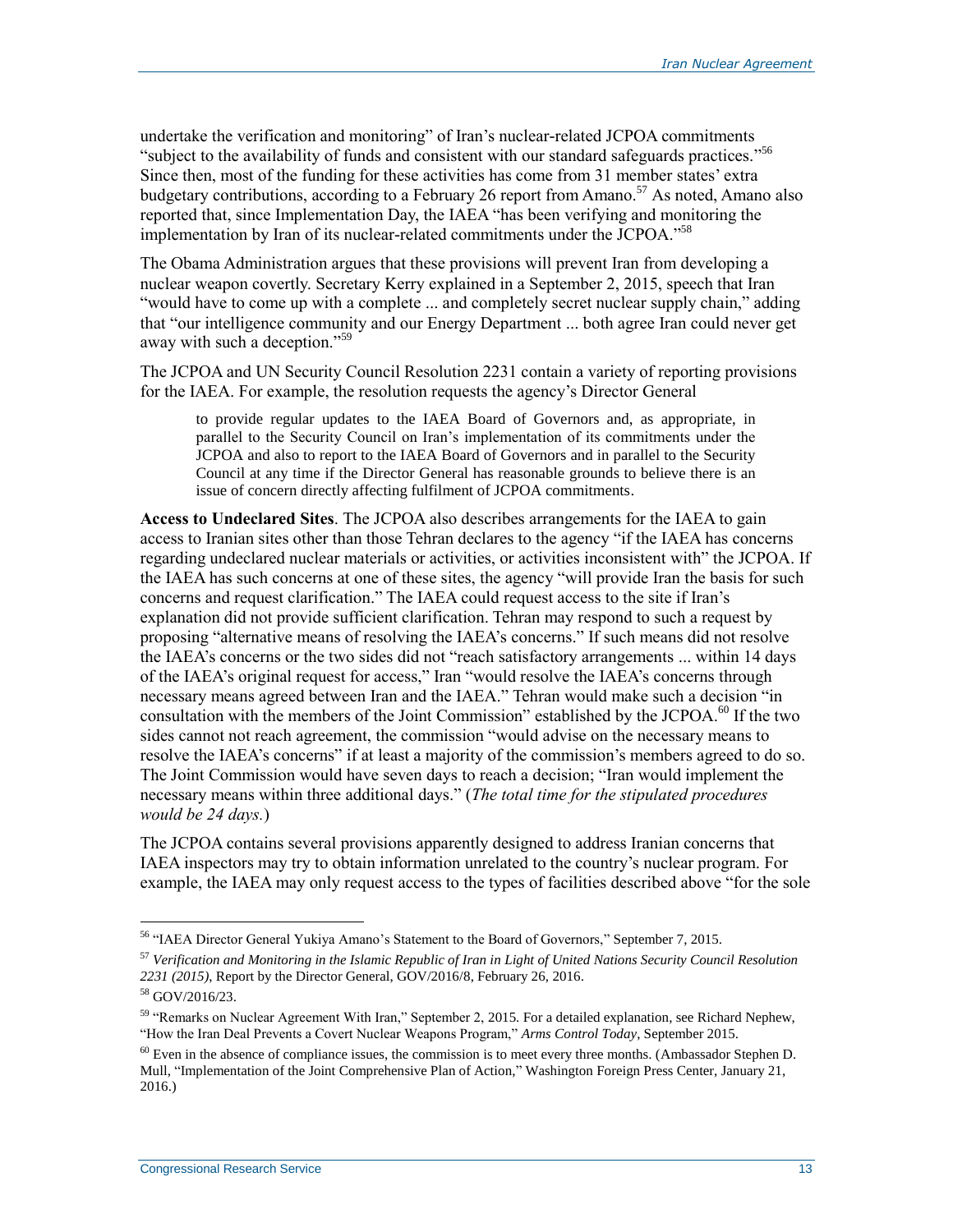reason to verify the absence of undeclared nuclear materials and activities or activities inconsistent with the JCPOA." In addition, the agency would provide Iran with written "reasons for access" and "make available relevant information."

**Procurement Channel.** The JCPOA established a "procurement channel" for Iran's nuclear program.<sup>61</sup> The Joint Commission established by the JCPOA is to monitor and approve transfers made via the channel for 10 years. IAEA officials will have access to information about, and may participate in meetings regarding such transfers when they are proposed. According to IAEA officials, "there is additional work to be done in informing exporting countries of their obligations and standardizing the data that the countries would report to IAEA so that they are usable to the agency," a February 2016 GAO report said. $62$ 

**"Broader Conclusion?"** The JCPOA also indicates that the IAEA will pursue drawing a "Broader Conclusion that all nuclear material in Iran remains in peaceful activities." According to the IAEA, the agency can draw such a conclusion for states with comprehensive safeguards agreements and additional protocols in force. According to the IAEA,

The conclusion of the absence of undeclared nuclear material and activities is drawn when the activities performed under an additional protocol have been completed, when relevant questions and inconsistencies have been addressed, and when no indications have been found by the IAEA that, in its judgement, would constitute a safeguards concern.<sup>63</sup>

#### *International Cooperation*

The JCPOA discusses a variety of nuclear projects in Iran which would include other countries. These include the Arak reactor project; research at the Fordow facility; other nuclear reactor projects; nuclear medicine; nuclear safety; and the supply of nuclear fuel. This latter form of cooperation is presumably designed to obviate the need for Iran to produce its own nuclear fuel. Some, but not necessarily all, of the P5+1 countries, will participate in these projects. U.S. sanctions laws prohibit the United States from engaging in most forms of nuclear cooperation with Iran. Moreover, the United States does not have a civil nuclear cooperation agreement with Iran, and Section 129b.(1) of the Atomic Energy Act (AEA) of 1954, as amended, forbids the export of "nuclear materials and equipment or sensitive nuclear technology" to any country designated as a state sponsor of terrorism.<sup>64</sup> Section 129b.(3) allows the President to waive this provision. Section 57b.(2) of the AEA allows for limited forms of nuclear cooperation related to the "development or production of any special nuclear material outside of the United States" without a nuclear cooperation agreement if that activity has been authorized by the Secretary of Energy following a determination that it "will not be inimical to the interest of the United States."

<sup>&</sup>lt;sup>61</sup> Information about the channel is available at http://www.un.org/en/sc/2231/pdf/160113-Information-on-theprocurement-channel.pdf.

<sup>62</sup> *Nuclear Nonproliferation: Preliminary Observations on IAEA's Role in Verifying the Iran Agreement*, United States Government Accountability Office, GAO-16-417, February 2016.

<sup>63</sup> *2001 IAEA Safeguards Glossary*.

 $64$  Section 129b. (2) of the AEA states that the prohibitions described in the previous section "shall not apply to exports, reexports, transfers, or retransfers of radiation monitoring technologies, surveillance equipment, seals, cameras, tamperindication devices, nuclear detectors, monitoring systems, or equipment necessary to safely store, transport, or remove hazardous materials ... except to the extent that such technologies, equipment, seals, cameras, devices, detectors, or systems are available for use in the design or construction of nuclear reactors or nuclear weapons." For more information, see CRS Report RS22937, *Nuclear Cooperation with Other Countries: A Primer*, by Paul K. Kerr and Mary Beth D. Nikitin.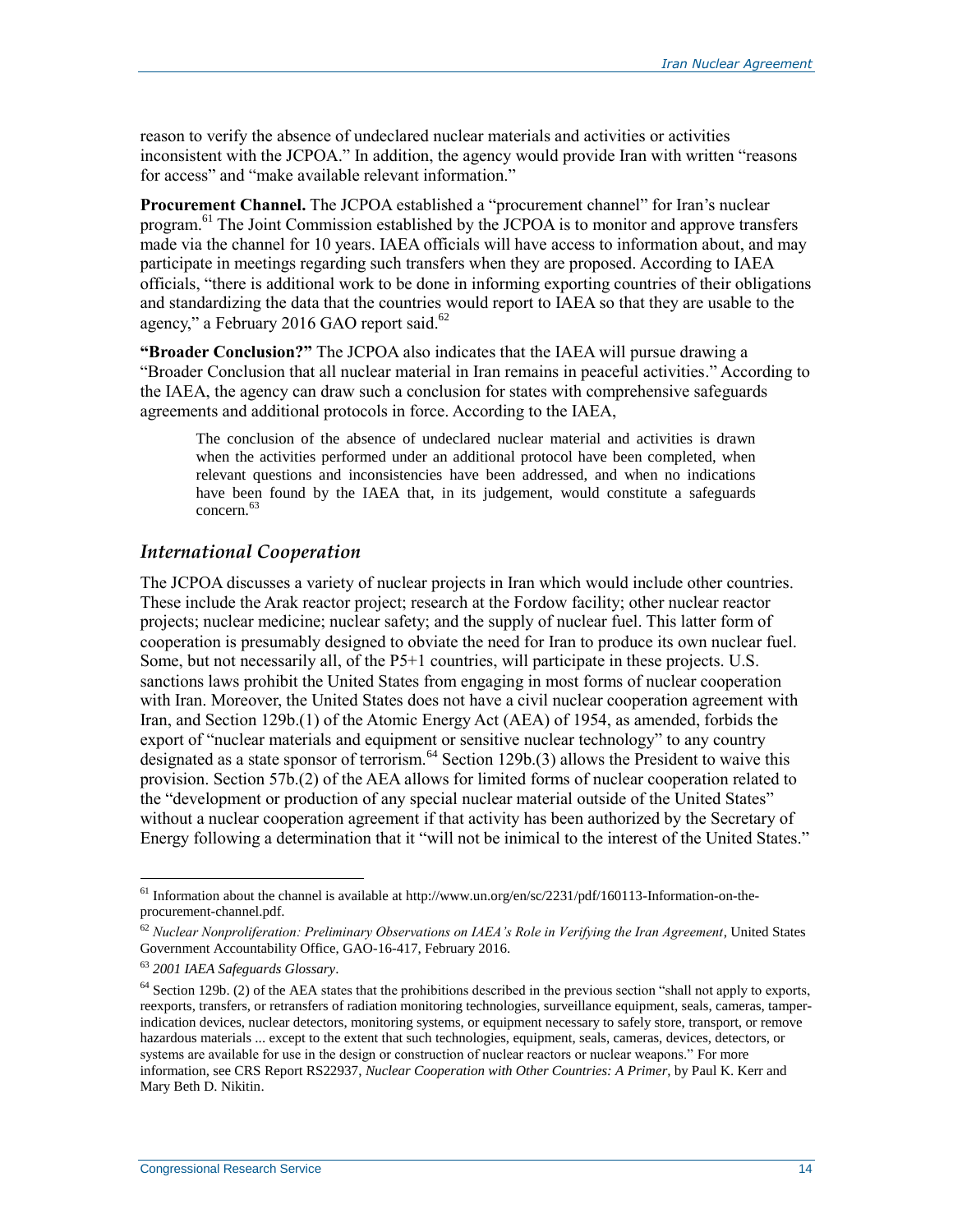The JCPOA also envisions forms of technical cooperation between Iran and the IAEA.<sup>65</sup> The Administration argues that international nuclear cooperation will provide additional transparency into Iran's nuclear program.<sup>66</sup>

#### *Nuclear Weapons Research and Development*

In addition to addressing Iran's ability to produce fissile material, the JCPOA contains other provisions intended to render Iran unable to produce a nuclear weapon. For example, the agreement indefinitely prohibits specific activities "which could contribute to the design and development of a nuclear explosive device."<sup>67</sup> Neither Iran's comprehensive safeguards agreement nor its additional protocol explicitly prohibit these activities. As noted, the U.S. government assesses that Tehran has not mastered all of the necessary technologies for building a nuclear weapon. In addition, for 15 years Iran is to refrain from "producing or acquiring plutonium or uranium metals or their alloys" and "conducting R&D on plutonium or uranium (or their alloys) metallurgy, or casting, forming, or machining plutonium or uranium metal." Producing uranium or plutonium metals is a key step in producing nuclear weapons.

#### *Resolving Questions of Past Nuclear Weapons-Related Research*

Regarding the outstanding issues in the IAEA's investigation of Iran's nuclear program, the JCPOA states that Tehran will "complete" a series of steps set out in an Iran-IAEA "Roadmap for Clarification of Past and Present Outstanding Issues." According to IAEA reports, the agency has evidence that Iran may have conducted work relevant to nuclear weapons, such as research about a nuclear payload for missiles. U.N. Security Council resolutions require Iran to resolve these questions by providing full information to the IAEA, and the agency has held regular talks with Iran to chart a path forward. But past reports from Amano to the agency's Board of Governors said that, although the IAEA could verify that there was no diversion of nuclear material from Iran's declared nuclear facilities, it could not conclude that no nuclear weapons-related activity was taking place in the country.

According to Amano, this road map set out "a process, under the November 2013 Framework for Cooperation, to enable the Agency, with the cooperation of Iran, to make an assessment of issues relating to possible military dimensions to Iran's nuclear programme."<sup>68</sup> The November 2013 framework specified measures to address the outstanding questions. "All the activities contained in the road-map were implemented in accordance with the agreed schedule," according to a December 2 report from Amano.<sup>69</sup>

<sup>68</sup> "IAEA Director General Amano's Remarks to the Press on Agreements with Iran," July 14, 2015.

 $<sup>65</sup>$  Implementing a provision of UN Security Council resolution 1737, the IAEA halted some technical cooperation with</sup> Iran in 2007.

<sup>66</sup> "Background Conference Call by Senior Administration Officials on Iran," July 14, 2015.

 $^{67}$  Listed in Annex I of the JCPOA, these activities are designing, developing, acquiring, or using computer models to simulate nuclear explosive devices; designing, developing, fabricating, acquiring, or using multi-point explosive detonation systems suitable for a nuclear explosive device; designing, developing, fabricating, acquiring, or using explosive diagnostic systems(streak cameras, framing cameras and flash x-ray cameras) suitable for the development of a nuclear explosive device; and designing, developing, fabricating, acquiring, or using explosively driven neutron sources or specialized materials for explosively driven neutron sources. Iran may conduct some of these activities for non-nuclear purposes if Tehran receives permission from the Joint Commission established by the JCPOA. Such permitted activities would be "subject to monitoring."

<sup>69</sup> *Final Assessment on Past and Present Outstanding Issues Regarding Iran's Nuclear Programme*, GOV/2015/68, December 2, 2015.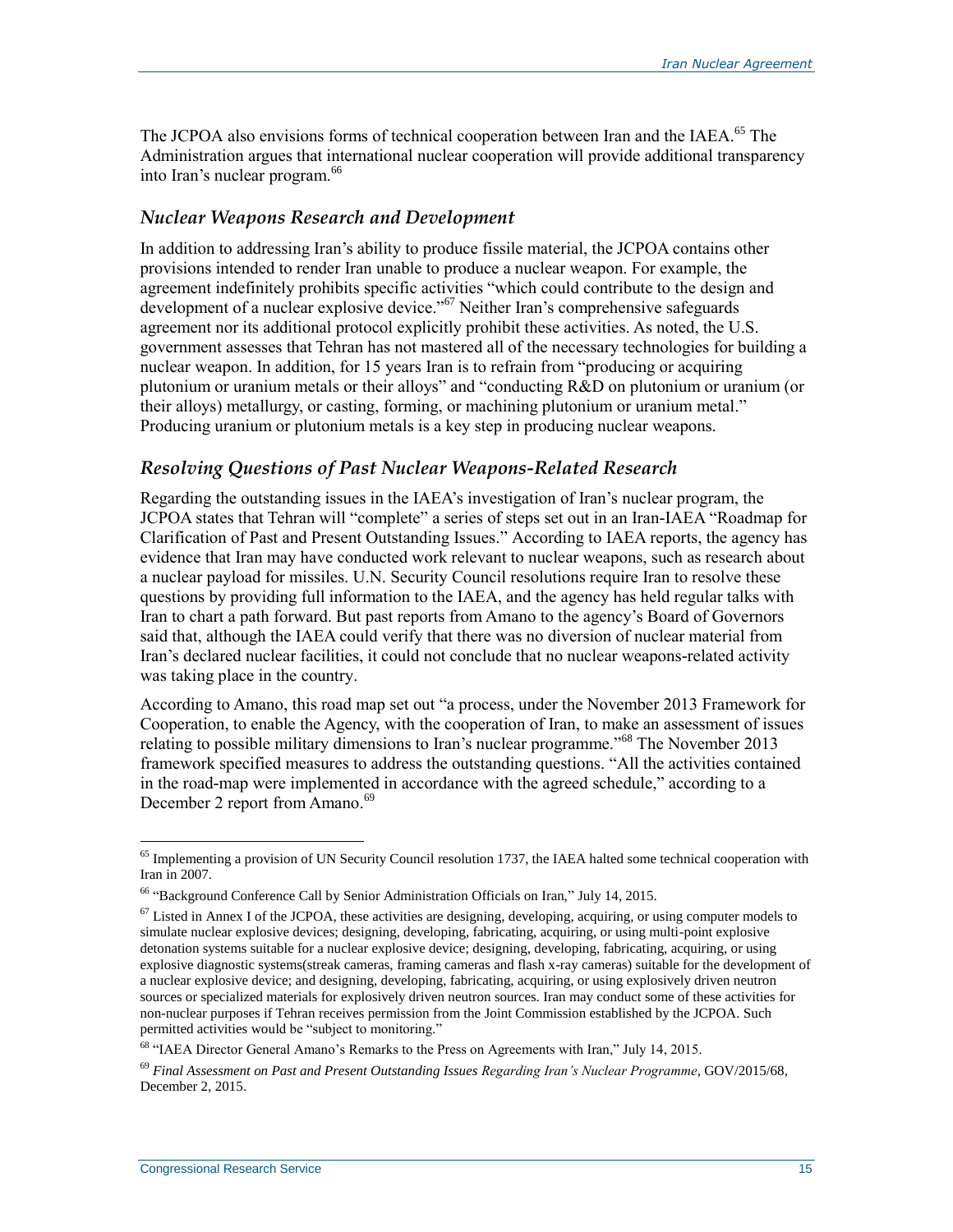The road map specified that Amano was to present a report to the IAEA Board of Governors by December 15, 2015, which contains the agency's "final assessment on the resolution" of the aforementioned outstanding issues.<sup>70</sup> On December 2, Amano presented this report, which he had described in a November 26, 2015, statement to the IAEA board as "my final assessment on all past and present outstanding [Iranian nuclear] issues" described in a November 2011 report.<sup>71</sup> The December 2 report indicates that the information provided by Iran did not allow the IAEA to resolve some outstanding issues and also casts doubt on some of the information's accuracy. Nevertheless, the report assesses that "before the end of 2003, an organizational structure was in place in Iran suitable for the coordination of a range of activities relevant to the development of a nuclear explosive device." Iran conducted "a range of activities relevant to the development of a nuclear explosive device ... prior to the end of 2003 as a coordinated effort," the report says, adding that "some [nuclear weapons-related] activities took place after 2003," but "were not part of a coordinated effort." The report concludes that "these activities did not advance beyond feasibility and scientific studies, and the acquisition of certain relevant technical competencies and capabilities" and notes that the IAEA "has no credible indications of activities in Iran relevant to the development of a nuclear explosive device after 2009." Amano told the IAEA board on December 15 that, although "it was not possible for the Agency to reconstruct all the details of activities conducted by Iran in the past, we were able to clarify enough elements to provide an assessment of the whole picture."<sup>72</sup>

"It is up to ... [IAEA] Member States to determine the appropriate response" to the report, Amano observed in a November 11, 2015, speech.<sup>73</sup> The JCPOA states that, following Amano's report, the P5+1 "in their capacity as members of the [IAEA] Board of Governors, will submit a resolution to the Board of Governors for taking necessary action, with a view to closing the issue." The board adopted a resolution on December 15 which notes Iran's cooperation with the road map and "further notes that this closes the Board's consideration" of the "outstanding issues regarding Iran's nuclear programme."<sup>74</sup> After the IAEA has verified that Iran has taken the steps required for Implementation Day to take effect, the board will no longer focus on Iran's compliance with past Security Council resolutions and past issues concerning Iran's safeguards agreement. Instead, the board will "become seized of a separate agenda item covering JCPOA implementation and verification and monitoring in Iran in light of" Security Council Resolution 2231. The resolution requests the Director General to issue quarterly reports to the board regarding Iran's "implementation of its relevant commitments under the JCPOA for the full duration of those commitments." The Director General is also to report to the Board of Governors and the Security Council "at any time if the Director General has reasonable grounds to believe there is an issue of concern" regarding Tehran's compliance with its JCPOA or safeguards obligations. It is worth noting that the IAEA will not be able to draw the "Broader Conclusion that all nuclear material in Iran remains in peaceful activities" without addressing these issues.

According to the road map, Iran stated that it would present, in writing, its "comprehensive assessment to the IAEA" on Amano's report. Iran issued that document on January 7, 2016,

<sup>&</sup>lt;sup>70</sup> "Road-map for the Clarification of Past and Present Outstanding Issues Regarding Iran's Nuclear Program," July 14, 2015.

<sup>71</sup> GOV/2015/68; *Implementation of the NPT Safeguards Agreement and Relevant Provisions of Security Council Resolutions in the Islamic Republic of Iran*, Report by the Director General, GOV/2011/65, November 8, 2011.

 $72$  IAEA Director General Amano's Introductory Statement to the Board of Governors, December 15, 2015.

<sup>73</sup> "IAEA Director General Yukiya Amano's Remarks at the International Institute for Strategic Studies on 11 November 2015."

 $74$  GOV/2015/72.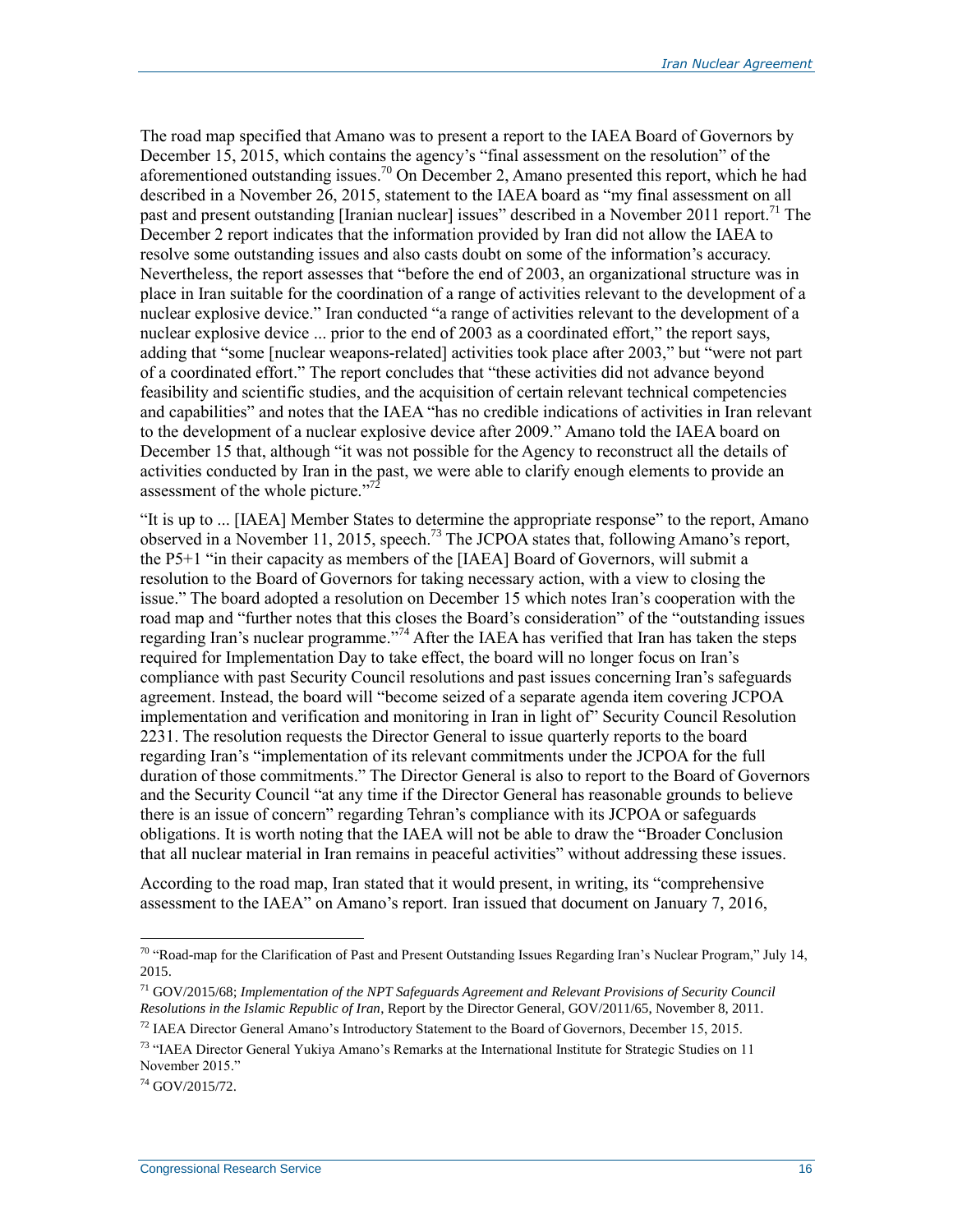which apparently acknowledges Iranian "scientific studies of dual-use technologies" for "peaceful civilian or conventional military uses."<sup>75</sup> But the statement reiterated previous Iranian claims that the country has done no work on nuclear weapons and that some of the evidence underlying the agency's concerns is inauthentic.

British Foreign and Commonwealth Office official Simon Gass stated on September 9, 2015, that "I do not think that anybody believes that we will get a complete understanding of anything that has ever been done in Iran, which was probably never going to happen, but I think we will get a pretty good sense of what past activities have been undertaken."<sup>76</sup> The significance of resolving these issues for ensuring that Iran's current program is for purely peaceful purposes is unclear. Former IAEA Deputy Director General Olli Heinonen argued during a July 2014 Senate hearing that gaining full understanding of Iran's past suspected nuclear weapons program is important for determining that Iran is not reconstituting that program and also for determining the probability that Iran will use a future centrifuge program to produce nuclear weapons.<sup>77</sup> However, in April 2015, Jofi Joseph, a former Obama Administration official whose portfolio included the Iran nuclear issue, commented:

Some argue that it will be very difficult to identify future covert Iranian nuclear weapons efforts without a detailed understanding of what happened before. I'm not so sure. It is not clear if the individuals involved with the previous [nuclear weapons program] would be the ones tapped again for a future covert program or whether a clear understanding of their previous actions would help identify future efforts.<sup>78</sup>

Former State Department official Robert Einhorn argued that

It is sometimes argued that full Iranian disclosure is essential to designing an effective JCPOA monitoring system. But the provisions of an agreement that could be most effective in monitoring small-scale weaponization activities would be more intrusive than any sovereign state would be willing to accept (e.g., keeping close track of all scientists with the necessary expertise, on-site verification of all equipment in the country that could be used in nuclear weapons design and diagnostics). With or without full knowledge of past Iranian activities, it would have been nearly impossible to reach agreement on such intrusive arrangements.<sup>79</sup>

Einhorn also explained that

 $\overline{a}$ 

the United States already has considerable knowledge of past Iranian nuclear weapons work. And in any event, in calculating how much time it would have to thwart an Iranian breakout, the United States would have to make the conservative assumption that Iran had made substantial headway in weaponization and would not require much time to proceed from the production of fissile material to the fabrication of a weapon. It is unlikely that anything the Iranians might say about past weaponization efforts would

<sup>75</sup> *Communication Dated 7 January 2016 Received from the Permanent Mission of the Islamic Republic of Iran to the Agency Regarding the Report of the Director General on the Final Assessment on Past and Present Outstanding Issues Regarding Iran's Nuclear Programme*, INFCIRC/893, January 8, 2016.

<sup>76</sup> "Oral Evidence: Foreign Policy Developments," HC 381, September 9, 2015.

<sup>77</sup> *Iran: Status of the P-5+1, Panel 2*, Senate Committee on Foreign Relations Hearing, July 29, 2014.

<sup>78</sup> "Jofi Joseph on the Iran Deal," Arms Control Wonk, April 7, 2015. Available at http://lewis.armscontrolwonk.com/ archive/7623/jofi-joseph-on-the-iran-deal.

<sup>79</sup> Robert Einhorn, "A Verdict on Iranian Military Nukes Won't Kill the Deal," *The National Interest*, November 30, 2015. November 30, 2015.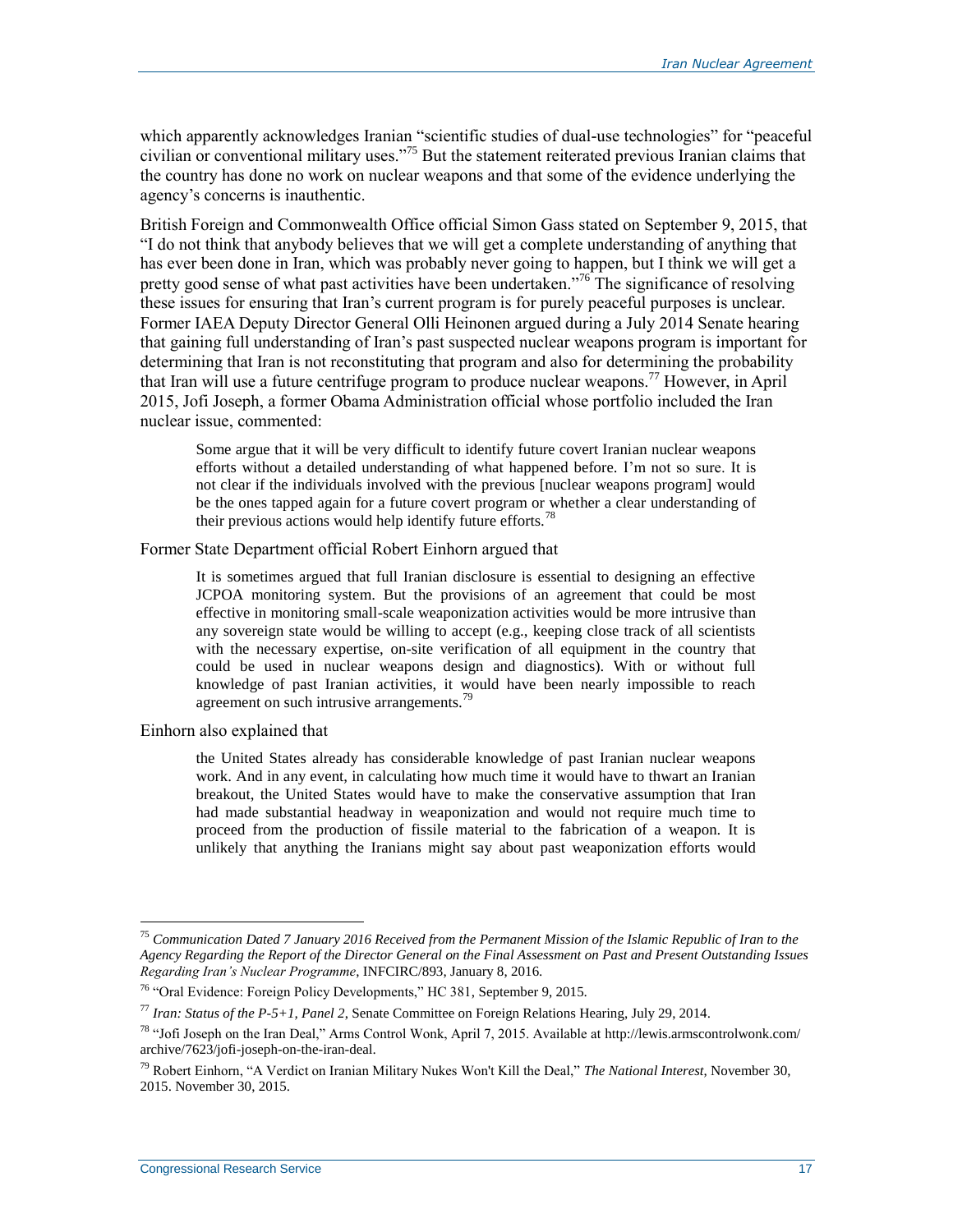affect U.S. planning to stop an Iranian breakout, especially because whatever they said would hardly be taken at face value.<sup>80</sup>

### **Sanctions Relief under the JCPOA**

Under the JCPOA, the overwhelming bulk of sanctions relief occurs at Implementation Day—the day when the IAEA certifies that Iran has completed the stipulated core nuclear requirements discussed above. The declaration that Implementation Day was reached on January 16, 2016, immediately put into effect the U.S., E.U., and U.N. sanctions relief below, in accordance with the JCPOA.<sup>81</sup> A comprehensive, detailed explanation of the U.S. sanctions being suspended was published by the Office of Foreign Assets Control (OFAC) on Implementation Day. The guidance can be found at https://www.treasury.gov/resource-center/sanctions/Programs/Documents/ implement guide jcpoa.pdf.

- The sanctions to be lifted or suspended are mostly those imposed since U.N. Security Council Resolution 1929 was enacted in June 2010.<sup>82</sup> That resolution identified Iran's energy sector as a potential contributor to Iran's "proliferationsensitive nuclear activities."<sup>83</sup> The U.S. sanctions that have been suspended are primarily those that sanction foreign entities and countries for conducting specified transactions with Iran (so-called "secondary sanctions"). The JCPOA commits the United States to only minor modifications to the direct ban on U.S. trade with Iran (Executive Order 12959 of May 1995) to permit licensing sales to Iran of commercial aircraft, and importation from Iran of Iranian luxury goods such as carpets, caviar, and nuts. $84$  The vast bulk of the U.S. trade ban remains in place.
- **Sectors Receiving Sanctions Relief**. The U.S. sanctions relief that took effect on Implementation Day (January 16, 2016) includes lifting or suspension of U.S. sanctions on foreign firms (1) that are involved in Iran's energy sector, including Iran's production of and exportation of oil, or that sell Iran gasoline and energy sector equipment; (2) that conduct transactions with most major Iranian banks; and (3) that are involved in Iran's automobile production sector and trading in the *rial.* The United States revoked the designations made under various Executive Orders of numerous specified Iranian economic entities and personalities (listed in Attachment III of Annex II of the JCPOA), including the National Iranian Oil Company (NIOC), various Iranian banks, and many energy and shipping-related institutions. That step enables foreign companies to resume transactions with these entities without risking being penalized by the United States.
- **U.S. Laws to Be Waived and Executive Orders to Be Terminated**. The suspension of U.S. sanctions as required under the JCPOA necessitated exercising presidential authority to waive sanctions mandated by the core

<sup>80</sup> Ibid*.*

 $^{81}$ http://www.politico.com/story/2015/07/full-text-iran-deal-120080.html.

<sup>82</sup> The exact U.S. sanctions laws whose provisions might be waived are discussed in: CRS Report RS20871, *Iran Sanctions*, by Kenneth Katzman, and CRS Report R43311, *Iran: U.S. Economic Sanctions and the Authority to Lift Restrictions*, by Dianne E. Rennack.

<sup>&</sup>lt;sup>83</sup> The text of the Resolution is at https://www.iaea.org/sites/default/files/unsc\_res1929-2010.pdf.

<sup>&</sup>lt;sup>84</sup> The U.S. importation of these luxury goods was permitted during 2000-2010, under a modification to the Executive Order 12959 that imposed a ban on U.S. trade with Iran.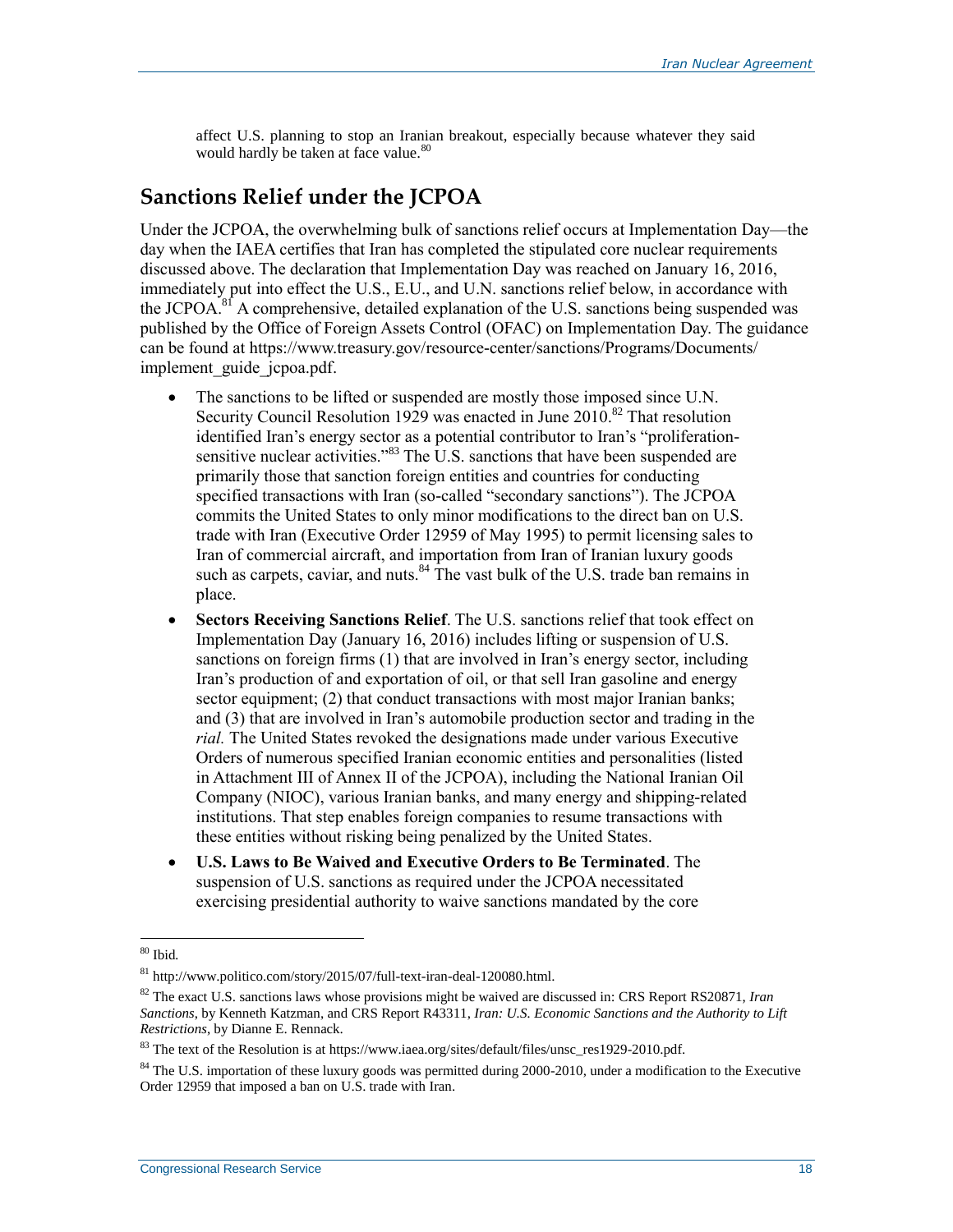operative provisions: (1) the Iran Sanctions Act (P.L. 104-172 as amended); $^{85}$  (2) Section 1245(d)(1) of the National Defense Authorization Act for FY2012 (P.L. 112-81); (3) the Iran Threat Reduction and Syria Human Rights Act (P.L. 112- 158); and (4) the Iran Freedom and Counter-Proliferation Act (Subtitle D of P.L. 112-239). The statutory basis for these sanctions remains unchanged. The U.S. sanctions relief also required termination of the following Executive Orders: 13574, 13590, 13622, 13645, and Sections 5-7 and 15 of Executive Order 13628. These revocations were accomplished through the issuing by President Obama of a new Order on January 16, 2016, that revoked those Orders and sections.<sup>86</sup> The United States also has revoked the designations of entities listed in Attachment III—mainly shipping and energy-related entities, as well as some Iranian banks thereby ending U.S. sanctions on these entities under various Executive Orders and laws (particularly the Comprehensive Iran Sanctions, Accountability, and Divestment Act (CISADA, P.L. 111-195) that reference such designated entities. On October 18 ("Adoption Day"), the Administration issued provisional waivers of the above cited laws, and the waivers formally took effect on Implementation Day. For more detail, on the Executive Orders and the laws referenced above, see CRS Report RS20871, *Iran Sanctions*, and CRS Report R43311, *Iran: U.S. Economic Sanctions and the Authority to Lift Restrictions*.

- **EU Lifting of Sanctions on Implementation Day.** The EU sanctions lifted on Implementation Day included (1) the EU ban on purchases of oil and gas from Iran; (2) the ban on Iran's use of the SWIFT electronic payments system that enables Iran to move funds from abroad to its Central Bank or its commercial banks; and (3) sanctions on entities listed in Annex II, Attachment 1. This attachment does not include one controversial personality—IRGC-Qods Force Commander Qasem Soleimani. EU nuclear-related sanctions on him are to remain until Transition Day, although he will remain sanctioned under EU decisions on Syria and on terrorism. U.S. sanctions on Soleimani will remain, including secondary sanctions on entities that deal with him.
- **Request for Congress to Lift Sanctions Outright**. The JCPOA requires the U.S. Administration, within eight years ("Transition Day"), to request that Congress lift virtually all of the sanctions that will be suspended under the JCPOA. The JCPOA requires all remaining U.N. sanctions to terminate after 10 years of adoption of the JCPOA.
- **Some U.S. Sanctions to Remain in Place**. The JCPOA does not require the United States to suspend sanctions on Iran's support for terrorism, its human rights abuses, and worldwide arms and WMD-related technology to Iran. The specific Executive Orders and statutory provisions that have not been altered include (1) E.O. 13224 sanctioning terrorism entities (not specific to Iran); (2) the Iran-Iraq Arms Non-Proliferation Act that sanctions foreign firms that sell arms and weapons of mass destruction-related technology to Iran; (3) the Iran-North

 $85$  The provision of the Iran Sanctions Act that triggers sanctions on foreign entities that sell WMD-related technology or "destabilizing numbers and types" of advanced conventional weaponry to Iran are not being suspended under the JCPOA.

<sup>86</sup> Executive Order of January 16, 2016: Revocation of Executive Ord3ers 13574, 13590, 13622 and 13645 with respect to Iran, and Amendment of Executive Order 13628, and Provision of Implementation Authorities for Aspects of Certain Statutory Sanctions. https://www.whitehouse.gov/the-press-office/2016/01/16/executive-order-revocation-of-executiveorders-with-respect-to-Iran.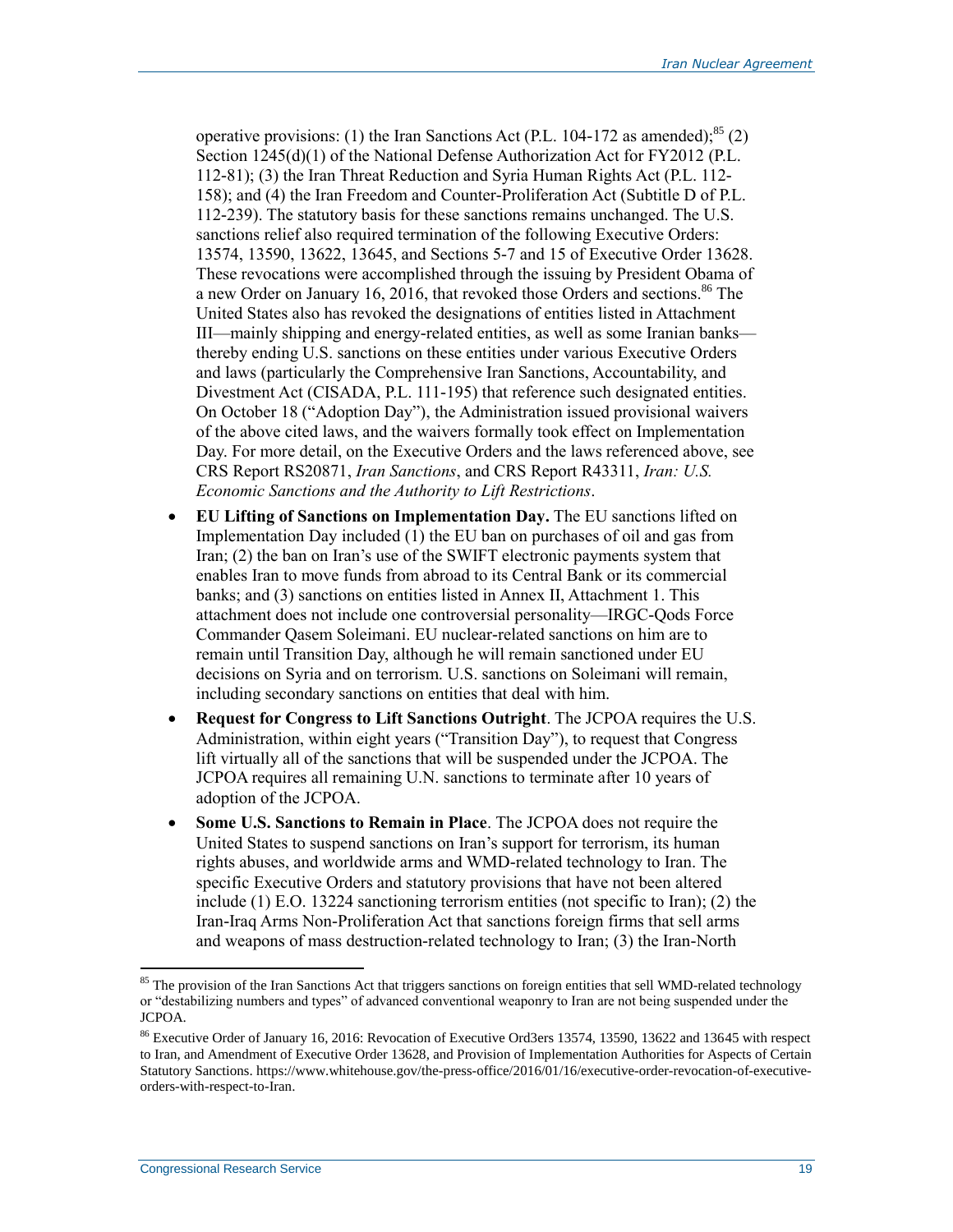Korea-Syria Non-Proliferation Act (INKSNA); $^{87}$  and (4) the Executive Orders and the provisions of CISADA and the Iran Threat Reduction and Syria Human Rights Act that pertain to human rights or democratic change in Iran. Executive Order 13382 sanctioning proliferation entities also remains in place although, as noted, the JCPOA requires the United States to "de-list" numerous entities that have been sanctioned under that Order

- The United States has not pledged in the JCPOA to remove or to reconsider Iran's designation as a state sponsor of terrorism and all sanctions triggered by that designation remain in place. That designation triggers numerous U.S. sanctions, including a ban on any U.S. foreign aid to Iran and on U.S. exportation to Iran of controlled goods and services, and a prohibition on U.S. support for international lending to Iran. And, those Iranian entities involved in most forms of proliferation activity and in Iran's foreign policy will remain designated for sanctions under various Executive Orders. These entities include the Islamic Revolutionary Guard Corps (IRGC), the IRGC-Qods Force, various IRGC commanders, and IRGC-affiliated entities.
- **U.N. Sanctions on Arms Sales and Ballistic Missiles to Be Terminated After Several Years.** One issue that arose during final negotiations on the JCPOA was the suspension of U.N. sanctions on Iran's development of nuclear-capable ballistic missiles and on Iran's importation or exportation of conventional weaponry. The April 2 framework accord indicated that these sanctions would remain in place, but the finalized JCPOA provided for the ban on Iran's development of nuclear-capable ballistic missiles to be lifted within eight years and the ban on conventional arms sales to Iran and on Iran's exportation of arms to be lifted within five years.<sup>88</sup> These maximum expiration dates are stipulated in Resolution 2231. Some in Congress have cited Iran's reported ballistic missile tests on October 10 and November 21—the former of which the Administration has confirmed and deemed a violation of Resolution 1929—as calling into question Iran's commitment to full implementation of the JCPOA.<sup>89</sup> The Administration has sought separate U.N. Security Council action on the test(s), while asserting that ballistic missile issues are not discussed specifically in the JCPOA. On January 17, 2016, the Administration sanctioned eleven additional entities under Executive Order 13382 for allegedly providing assistance to Iran's ballistic missile program. As noted, U.S. sanctions on foreign entities that sell arms to Iran will remain in place, as will specific U.N. Security Council Resolutions that prohibit weapons shipments to Lebanon and to Yemen.
- **Ban on Reimposing those Sanctions that are Lifted or Suspended**. The JCPOA requires the parties to the agreement to refrain from reimposing the sanctions that are lifted or suspended, as long as Iran is complying. The agreement states that if U.S. sanctions are reimposed (other than on the grounds of Iranian noncompliance), Iran would not be bound by its nuclear commitments. An Iranian letter to the President of the U.N. Security Council, dated July 20, interprets the provision to bar the reimposition of lifted sanctions under "non-

 $87$  The JCPOA does commit the United States to terminate sanctions with respect to some entities designated for sanctions under INKSNA.

<sup>88</sup> http://www.scribd.com/doc/271711382/Iran-Deal-Draft-UNSC-Resolution-as-Uploaded-by-Inner-City-Press.

 $89$  http://www.kirk.senate.gov/?p=press\_release&id=1584.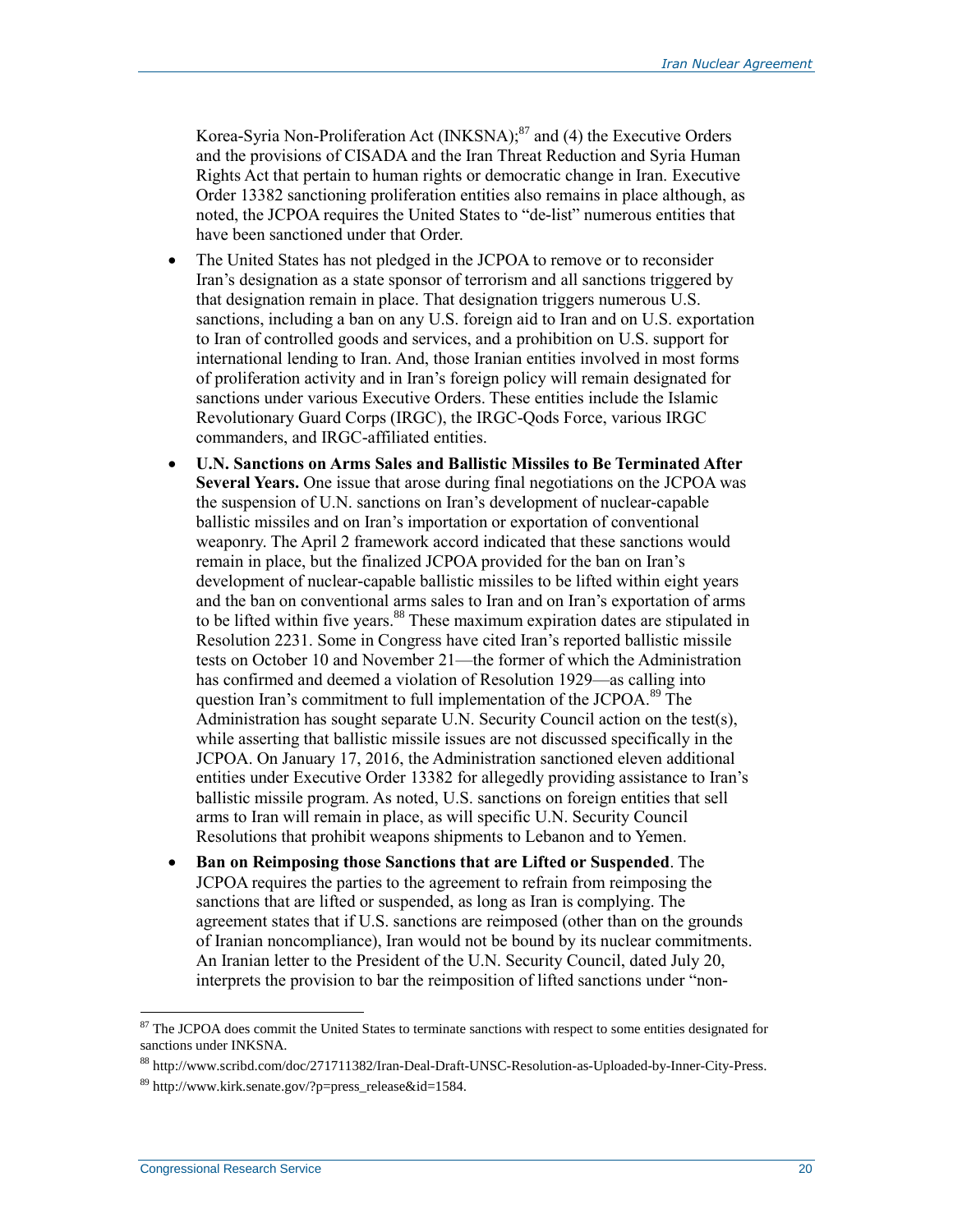nuclear" justifications such as Iranian support for terrorism or armed factions in the Middle East, or for human rights violations.

#### *Automatic Reimposition of Sanctions ("Snap-Back")*

The JCPOA (paragraph 36 and 37) contains a mechanism for the "snap back" of U.N. sanctions if Iran does not satisfactorily resolve a compliance dispute. According to the JCPOA, the United States (or any veto-wielding member of the U.N. Security Council) would be able to block a U.N. Security Council resolution that would continue the lifting of U.N. sanctions despite Iran's refusal to resolve the dispute. In that case, "... the provisions of the old U.N. Security Council resolutions would be reimposed, unless the U.N. Security Council decides otherwise." These provisions are included in U.N. Security Council Resolution  $2231.^{90}$  The wording implies that the Council has the option to reimpose some, but not all, sanctions that existed prior to the JCPOA. *The total time for this "dispute resolution" mechanism*—*between the time of the complaint of Iranian noncompliance and the reimposition of U.N. sanctions*—*is 65 days.*

A related question is whether a reimposition of U.N. sanctions would produce an effect on Iran similar to that observed during 2011-2015. The effectiveness of sanctions depended on the substantial degree of international cooperation with the sanctions regime that has taken place. A wide range of countries depend on energy and other trade with Iran and might be reluctant to resume cooperating with reimposed U.S. sanctions unless Iran commits egregious violations of its commitments. Countries that do not wish to reimpose their sanctions on Iran could argue that, because U.N. Security Council sanctions are lifted, they are no longer bound to cooperate with U.S. sanctions. On the other hand, the Administration asserts that the EU, at the very least, has pledged to fully reimpose EU sanctions on Iran in a full snap-back scenario.

#### **Implications for Iran of the JCPOA Sanctions Relief**

The suspension of sanctions is likely have significant implications for Iran's economy, including the following:

- **Crude Oil Exports**. Iran is now able to export crude oil without restriction. Iranian energy officials say they plan to increase exports by about 500,000 barrels per day, up from the 1.1 mbd level of the JPA period, within about six months. Iran reportedly has about 30 million-50 million barrels of oil stored, and therefore available for immediate delivery. However, market conditions (falling prices) might cause Iran to sell less oil than it initially planned.
- **Access to Restricted Foreign Exchange Reserves**. Iran gains access to the approximately \$115 billion in foreign exchange assets currency that it has been unable to repatriate to its Central Bank. However, according to Treasury Secretary Jacob Lew in testimony on the JCPOA in late July, about \$65 billion of those funds are obligated. About \$20 billion is owed to China for infrastructure projects performed in Iran by Chinese firms. About \$45 billion is owed to cover non-performing loans made to Iranian energy companies and other Iranian firms. The Department of the Treasury says that only about \$56 billion would be available for Iran to repatriate, after these obligations are paid. And, of those funds, Iran might need to keep some of the funds abroad for financial management purposes. The funds consist of some assets deposited before

 $\overline{a}$ <sup>90</sup> http://www.scribd.com/doc/271711382/Iran-Deal-Draft-UNSC-Resolution-as-Uploaded-by-Inner-City-Press.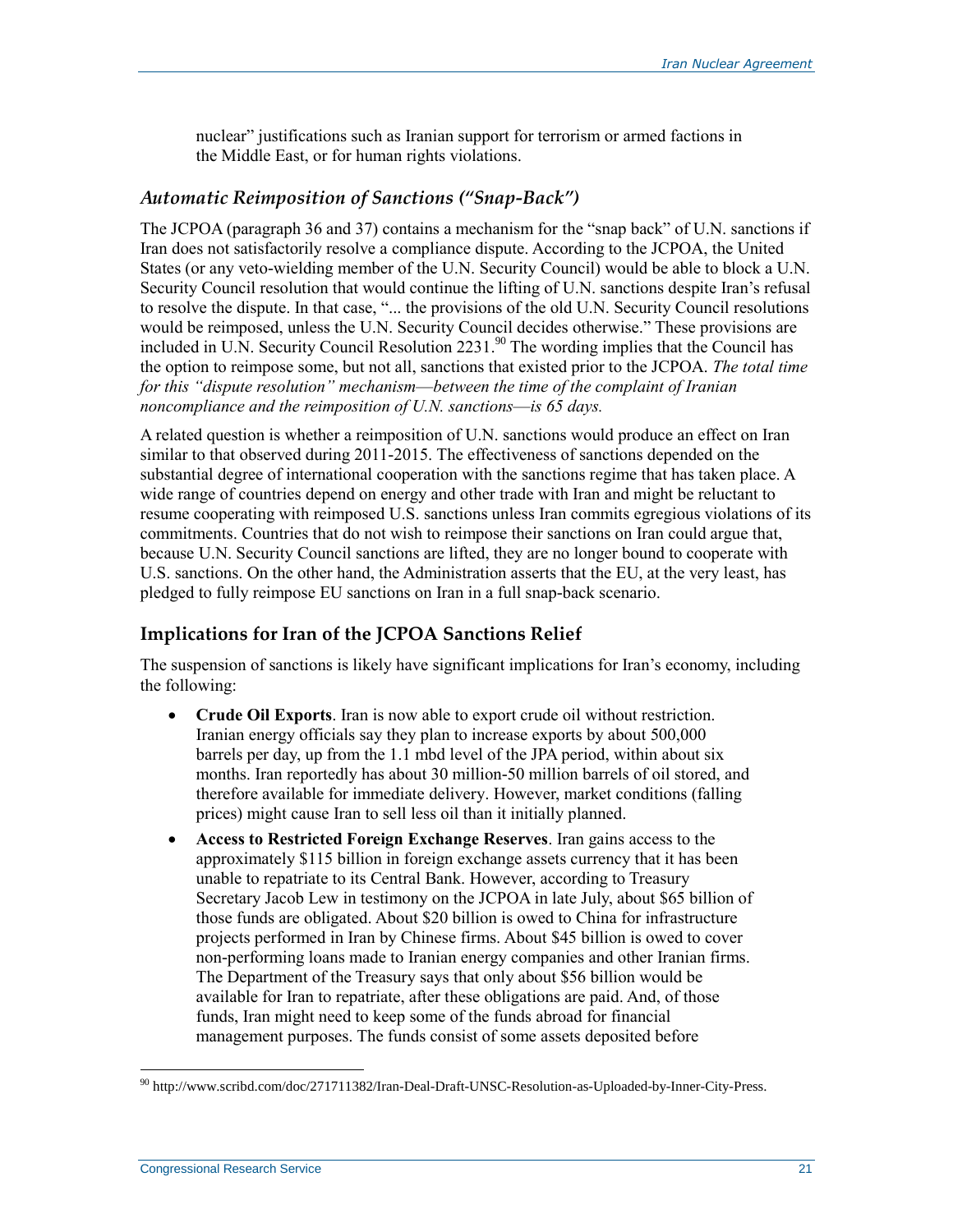restrictions on the movement of the funds was imposed in February 2013 (Iran Threat Reduction Act), but the bulk of the assets are oil sales proceeds deposited since that restriction went into effect. The funds are held by many banks around the world, and particularly in those of Iran's five remaining oil customers: China, India, South Korea, Japan, and Turkey.<sup>91</sup> Some funds might be held in EU banks as well. Other banks said to hold Iranian foreign exchange funds are, according to a determination of waiver provided to Congress on June 17, 2015, in Oman, Switzerland, and South Africa.<sup>92</sup> Banks in the United Arab Emirates, a major trading partner of Iran, might hold some of the monies as well. The United States did not commit in the JCPOA to release any frozen assets (impounded property, bank accounts and securities totaling up to \$3 billion) held by the United States under various Executive Orders to Iran, although a nearly simultaneous (announced January 17, 2016) settlement of a 35 year-old dispute over undelivered military equipment will require about \$400 million in a DOD escrow account to be remitted to Iran. An additional \$1.3 billion in accrued interest (an amount settled on) will come from the "Judgments Fund" of the Justice Department.

- **Post-Sanctions Economic Growth**. Economists estimate that Iran's economy could grow as much as 7% after sanctions are suspended.<sup>93</sup> Iran's energy sector, automotive production sector, and other industrial sectors are likely to rebound strongly as importation of parts becomes easier to finance. Some assert that Iran will use the additional economic resources generated by the deal to enhance its regional position. The Administration acknowledges Iran might steer some extra funding to regional allies but argues that Iran will use the great bulk of the additional funds to invest in its domestic economy, which has been starved by sanctions for several years.
- **Commercial Aircraft Sales**. Iran is likely to seek to purchase significant quantities of commercial aircraft because of the advanced age of most of the aircraft used by its airlines. The deal commits the United States to license commercial aircraft sales to Iran, including U.S.-made aircraft. If such sales are consummated, U.S.-Iran trade in dollars, which has been highly limited by sanctions for many years, could expand significantly. The importation to the United State of U.S. luxury goods is likely not to boost bilateral trade significantly because of the low-volume and low dollar-figure nature of these imports by U.S. buyers.

### **Selected Regional Reaction to the JCPOA**

The JCPOA could have profound implications for the Middle East, and particularly for Israel and for the states of the Gulf Cooperation Council (GCC: Saudi Arabia, Kuwait, Bahrain, UAE, Qatar, and Oman). The JCPOA's potential to remove the threat of a nuclear-armed Iran could lessen regional tensions might. On the other hand, the sanctions relief of the JCPOA will increase the economic resources available to Iran to promote its interests in the region, including the

 $91$  Author conversations with diplomats from East Asia. 2014-15.

 $92$  Assistant Secretary of State for Legislative Affairs Julia Frifield. Letter to Senator Bob Corker, Chairman Senate Committee on Foreign Relations. June 17, 2015. Enclosure to letter: Department of State. Determination and Certification pursuant to the National Defense Authorization Act of FY2012. Undated.

 $^{93}$  http://www.businessinsider.com/baml-chart-on-irans-economy-2015-7.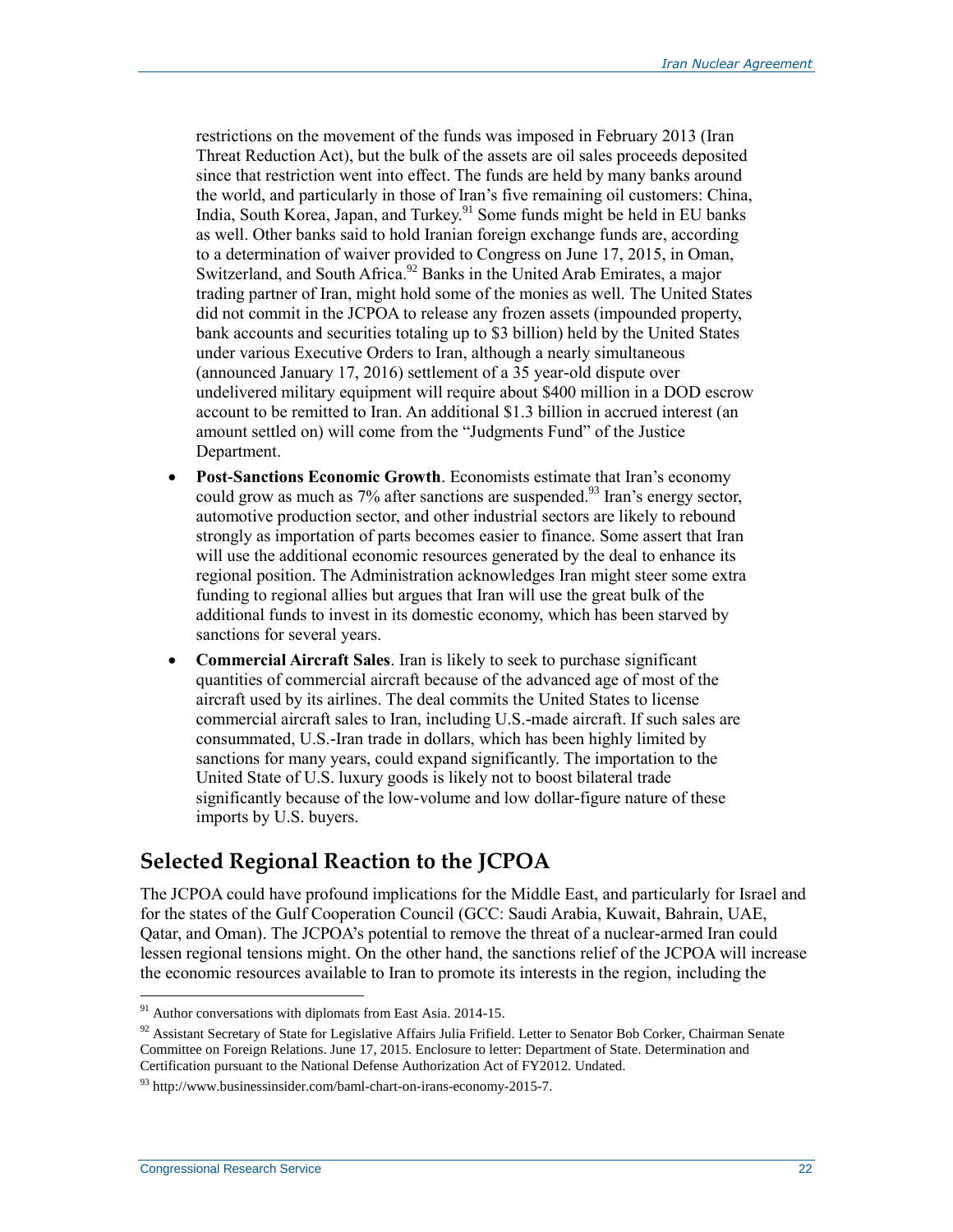maintenance in office of Syrian President Bashar Al Assad. These issues are discussed in greater depth in CRS Report R44142, *Iran Nuclear Agreement: Selected Issues for Congress*, coordinated by Kenneth Katzman and Paul K. Kerr

#### **Gulf States**

The GCC states have expressed public support for the JCPOA but they state concerns that the sanctions relief component of the deal could lead Iran to expand its regional influence. Some GCC leaders have publicly associated their concerns about the agreement with criticisms of U.S. reticence to act militarily to try to oust Assad, the U.S. pullout of all troops from Iraq in 2011, and U.S. assertions that it will not deploy ground combat troops to battle the Islamic State organization in Iraq or Syria. The GCC leaders assert that Iran is pursuing a sectarian agenda aimed at empowering Shiite Muslims in the region at the expense of Sunnis.

In an apparent attempt to assuage GCC concerns, during in the latter stages of negotiations of the JCPOA, President Obama met with GCC leaders at Camp David during May 13-14, 2015. The meeting resulted in statements of additional U.S. support for the security of the GCC states, and the leaders and deputy leaders who attended the meetings reportedly expressed substantial satisfaction with the results. There reportedly was further discussion of joint U.S.-GCC steps to counter Iran's destabilizing regional activities during a White House meeting on September 4, 2015, between President Obama and Saudi Arabia's King Salman, and further high-level U.S. meetings with Gulf state leaders have discussed these same issues since. The final statement of the December 9-10 GCC summit, an annual event, called on Iran to adhere to the JCPOA an rejected "Iran's interference into the internal affairs of the GCC states and the region."<sup>94</sup> Tensions over the JCPOA might have contributed to Saudi Arabia's execution of a Shiite cleric in early January 2016, an action that precipitated the sacking of the Saudi Embassy in Tehran and the breaking of relations between Saudi Arabia and Iran and Bahrain and Iran, and the downgrading of relations with Iran by the UAE, Kuwait, and Qatar. See also CRS Report RL32048, *Iran: Politics, Gulf Security, and U.S. Policy*, by Kenneth Katzman.

#### **Israel<sup>95</sup>**

 $\overline{a}$ 

Israel's leaders routinely assert that their country is uniquely threatened by the possibility of a nuclear-armed Iran, as well as by an Iran that is freed from international sanctions and has additional resources with which to pursue its foreign policy. Israeli Prime Minister Binyamin Netanyahu, including in a speech to a joint session of Congress on March 3, 2015, has repeatedly warned of the alleged perils of a deal that would in any way ease the international sanctions regime against Iran and accept Iran's retention of enriched uranium or of infrastructure potentially usable for the generation of fissile material. Netanyahu stated, the day the JCPOA was announced, that the deal is a "historic mistake" and that Israel would "not be bound" by the accord. His critical view of the deal, restated in his October 2, 2015, speech to the U.N. General Assembly, is widely shared across the Israeli political spectrum. The reportedly ongoing U.S.- Israel consultations on aid and arms sales appear to reflect a shift by Israeli officials away from opposing the nuclear deal, and toward insisting on its enforcement. During Prime Minister Netanyahu's November 2015 visit to the United States, he said:

<sup>94</sup> http://www.bna.bh/portal/en/news/700828.

<sup>&</sup>lt;sup>95</sup> This section was prepared by Jim Zanotti, Specialist in Middle Eastern Affairs (tel. 7-1441), on October 5, 2015. For more information, see CRS Report RL33476, *Israel: Background and U.S. Relations*, by Jim Zanotti.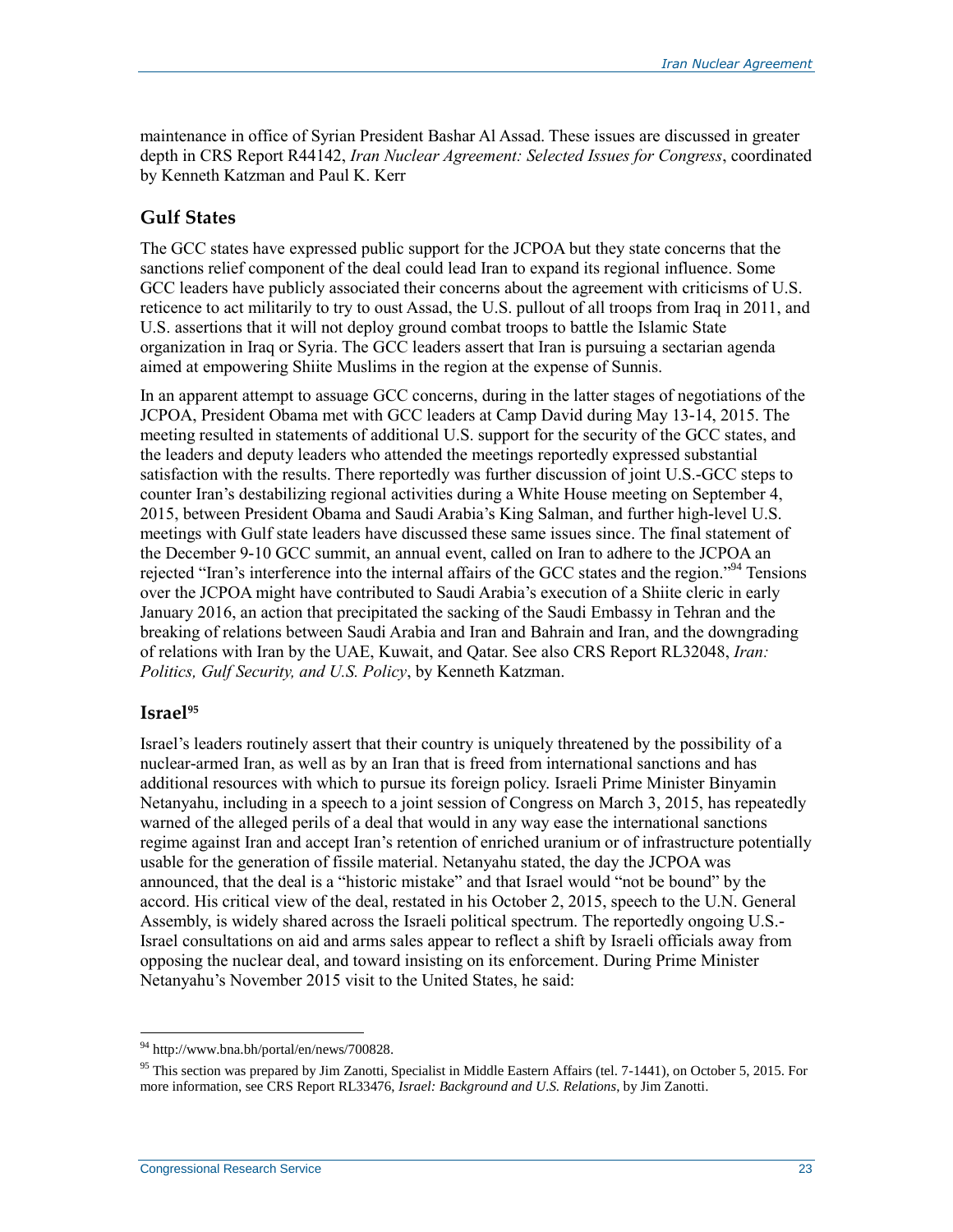I think that what is important is not merely President Obama's commitment to bolstering Israel's security for the next ten years, but also his commitment to maintain Israel's qualitative military edge so that Israel can defend itself by itself against any threat. That is the most important commitment. And despite our disagreement over the nuclear deal with Iran, I believe that America and Israel can and should work together now to ensure Iran complies with the deal, to curb Iran's regional aggression and to fight Iranian terrorism around the world. $96$ 

In connection with Implementation Day, Prime Minister Netanyahu said that Israel would strengthen its defenses, increase its intelligence resources, and "warn of any violation" of the agreement, while urging the United States and the other members of the United Nations Security Council to reimpose harsh sanctions on Iran if it violated the deal.<sup>97</sup>

However, some former officials from Israel's security establishment have publicly asserted that the deal has positive aspects, with some of them voicing concerns about possible damage that continued Israeli opposition to the deal might do to U.S.-Israel relations. With the deadline for Congress to pass a resolution of disapproval of the deal having expired in September 2015, some Israeli military leaders have reportedly urged Netanyahu "to begin working on a joint U.S.-Israeli strategy based on the deal's premise that Iran's nuclear program will indeed be frozen for 15 years.<sup>7,98</sup>

In its ultimately successful effort to avoid a congressional resolution of disapproval, the Obama Administration sent letters to several Members of Congress stipulating ongoing or planned steps to help Israel defend itself and counter Iran's regional influence.<sup>99</sup> Israel and the United States have reportedly begun preliminary consultations on an aid and arms sales package to assuage Israeli concerns regarding the deal and address requirements to uphold Israel's "qualitative military edge" with respect to recent and proposed U.S. arms sales to various Gulf Arab states.<sup>100</sup>

### **Implications for U.S.-Iran Relations<sup>101</sup>**

There has been debate over whether the JCPOA will alter the broader U.S.-Iran relationship. Iran and the United States have been mostly at odds since the February 1979 Islamic revolution, and came into limited naval conflict during the 1980-1988 Iran-Iraq War. In 1984, the United States placed Iran on its list of "state sponsors of terrorism" and has accused Iran of numerous acts of terrorism against the United States and its interests. However, the JCPOA contains no provisions on this or other bilateral U.S.-Iran issues. Iran continues to aid a wide range of groups in the Middle East, such as Hezbollah and Hamas, which are labeled Foreign Terrorist Organizations by

<sup>&</sup>lt;sup>96</sup> Israeli Prime Minister's Office, PM Netanyahu's Address to the Jewish Federations of North America General Assembly, November 10, 2015.

<sup>97</sup> See http://www.nytimes.com/2016/01/18/world/middleeast/netanyahu-asserts-israel-will-be-irans-watchdog.html.

<sup>98</sup> http://www.realclearpolitics.com/articles/2015/09/04/netanyahus\_next\_step\_127989.html.

<sup>99</sup> http://www.nytimes.com/interactive/2015/08/20/world/middleeast/document-obamas-letter-to-congressmannadler.html?\_r=1.

<sup>&</sup>lt;sup>100</sup> The sources for this paragraph are Amos Harel, "Washington, Jerusalem discussing massive compensation for Iranian nuclear deal," haaretz.com, May 20, 2015; and Leslie Susser, "The Challenge: Getting the US Back in Israel's Corner," Jerusalem Report, May 18, 2015. On May 19, 2015, the Defense Security Cooperation Agency published a notification of a proposed U.S. sale to Israel of \$1.879 billion worth of munitions and associated parts; and http://www.al-monitor.com/pulse/originals/2015/09/us-offer-anti-iran-bomb-israel.html#ixzz3mTwMXRzK.

<sup>101</sup> For detail on U.S.-Iran relations and Iranian policy in the Middle East, see CRS Report R44017, *Iran's Foreign Policy*, by Kenneth Katzman, and CRS Report RL32048, *Iran: Politics, Gulf Security, and U.S. Policy*, by Kenneth Katzman.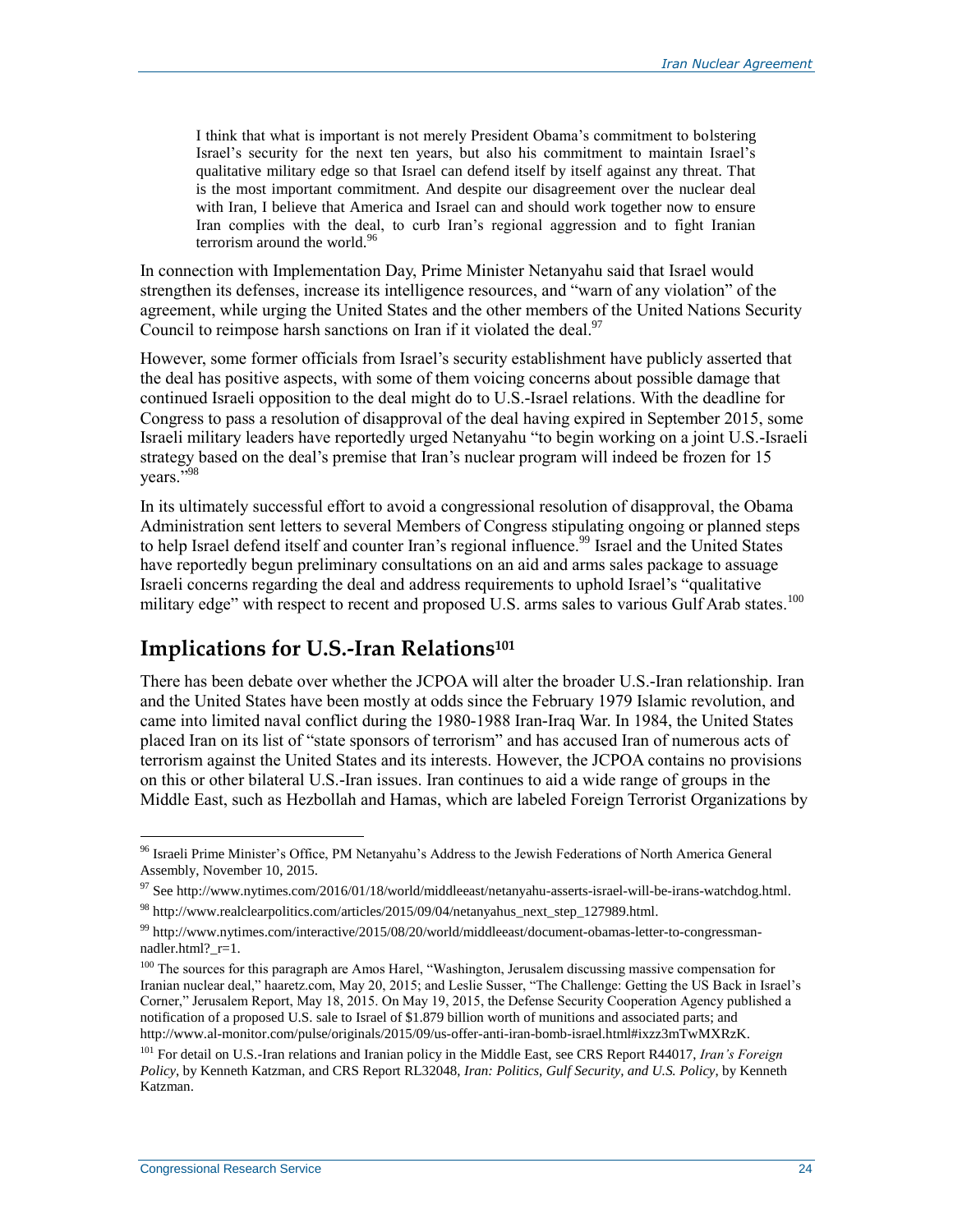the United States. Iran arms and trains Shiite militias operating in Iraq that are fighting the Islamic State but have also widened Sunni-Shiite sectarian rifts there. Iran also is a key supporter of President Bashar Al Assad of Syria, who the United States says cannot be part of a permanent political solution for the Syria conflict.

Still, the prospects for the JCPOA to set a new course in U.S.-Iran relations appeared to dim somewhat in the run-up to Implementation Day. In October 2015, Iran convicted U.S.-Iranian journalist Jason Rezaian and detained another dual national (Siamak Namazi).<sup>102</sup> As noted above, Iran conducted at least one ballistic missile test that the United States called a violation of U.N. Security Council Resolutions 1929 and vowed to continue to develop its missile program to preserve its national security. Iran also is widely reported to have cooperated with Russia's military intervention in Syria, perhaps even taking the lead in urging that intervention.

However, prospects for the JCPOA to produce an improved relationship turned again in connection with Implementation Day. In mid-January 2016, the United States and Iran quickly resolved the Iranian capture of ten U.S. sailors who had strayed into Iranian territorial waters in the Persian Gulf, near Farsi Island, and were taken into custody by the IRGC Navy. It was revealed on Implementation Day that separate negotiations had produced a mutual release of prisoners, under which four Iranian-American nationals were released, the three most notable of which were Washington Post reporter Jason Rezaian, pastor Saeed Abedini, and former U.S. marine Amir Hekmati. A fifth person, a U.S. student was also released by Iran separately. In exchange, the United States granted clemency to seven Iranian-Americans and Iranians who were convicted of violating U.S. laws by providing or attempting to provide weapons or WMD technology to Iran. The United States also dropped charges against 14 persons accused of similar violations, and announced the settlement of the long-standing dispute (arbitrated for 35 years at the U.S.-Iran Claims Tribunal in the Hague) over military equipment the Shah paid for but the U.S. impounded after his government fell to the Islamic revolution. The United States will pay Iran the \$400 million in a DOD escrow account plus \$1.3 billion in accrued interest. In a statement on January 17, 2016, President Obama cited the recent developments as evidence of the benefits of U.S.-Iran diplomacy and said:

Following the nuclear deal, you – especially young Iranians – have the opportunity to begin building new ties with the world. We have a rare chance to pursue a new path – a different, better future that delivers progress for both our peoples and the wider world. That's the opportunity before the Iranian people. We need to take advantage of that.<sup>103</sup>

Neither President Obama nor any other U.S. official indicated in connection with Implementation Day that any restoration of formal diplomatic relations is under discussion. However, many observers say that the Administration sees the sanctions relief as potentially helping Rouhani allies in upcoming Iranian parliamentary elections (February 26, 2016). A big victory by moderate candidates, if they are allowed by the clerics to run in the election, could potentially strengthen a bid by Rouhani, should he decide to do so, to pursue a broader reconciliation with the United States.

Critics of the Administration policy on Iran argued that the U.S. release of convicted sanctions violators was inappropriate in that the U.S.-Iranian persons held by Iran were held for no

<sup>&</sup>lt;sup>102</sup> Iran holds at least four U.S.-Iran nationals, and a fifth, Robert Levinson, has been missing since a visit to Iranian territory in 2007. He is believed alive but Tehran denies holding him or having knowledge of where he is held or by whom.

<sup>&</sup>lt;sup>103</sup> White House. Statement by the President on Iran. January 17, 2016.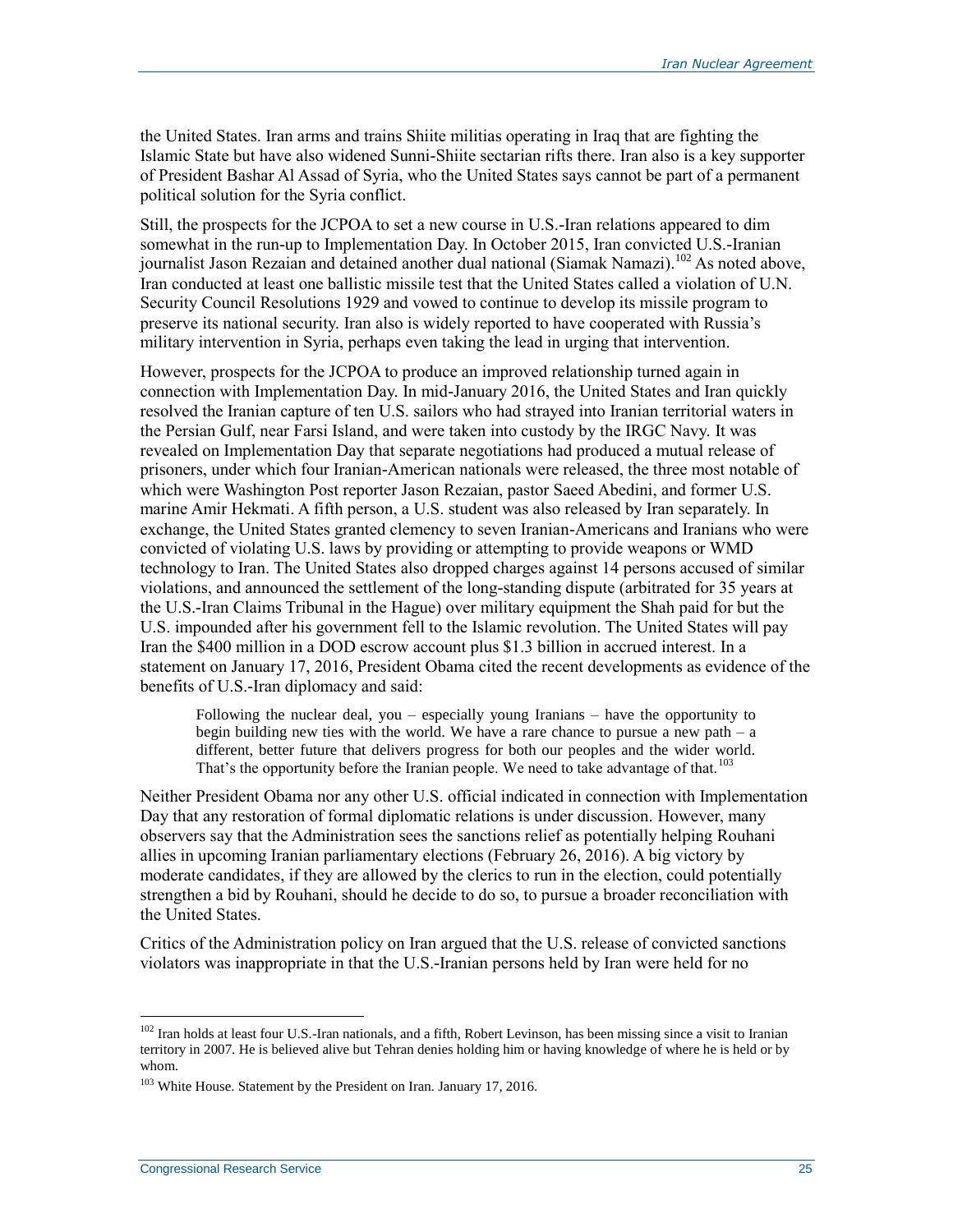justifiable reason. They also argued that the U.S. release could encourage Iran to take additional dual nationals into custody in hopes of purportedly trading them for future U.S. concessions.

Iran's Supreme Leader Ayatollah Ali Khamene'i, who reportedly is concerned that the nuclear deal could increase U.S. cultural, political, social, and economic influence in Iran, has asserted several times that the JCPOA will not be accompanied by a breakthrough in U.S.-Iran relations or any change in Iran's regional policies. However, in his speech to the U.N. General Assembly on September 29, 2015, President Rouhani expressed the hope that the JCPOA would lead to Iran's expanding relations with "various countries"—a formulation widely understood to refer to the United States. President Obama has stated that he hopes that a finalized deal "ushers in a new era in U.S.-Iran relations."<sup>104</sup> In appearances in Iran connected to Implementation Day, Rouhani generally touted the benefits of sanctions relief and downplayed the prisoner exchanges or any broader rapprochement with the United States.

Another hindrance to any post-JCPOA U.S.-Iran rapprochement is remaining U.S. sanctions and issues unrelated to nuclear issues. U.S. officials have stressed that no sanctions that address longstanding U.S. concerns about Iran's use of terrorism or its human rights abuses will be eased as part of a nuclear deal with Iran. U.S. officials also maintain that a nuclear deal will not cause the United States to cease its public criticism of Iran's human rights practices and its detention of U.S. citizens.

## **Formal Congressional Review and Oversight**

Legislation providing for congressional review was enacted as the Iran Nuclear Agreement Review Act of 2015 (INARA, P.L. 114-17).<sup>105</sup> Because the agreement was reached after July 10, the congressional review period was 60 days from the date of submission to Congress, which is to be within five days of finalization of the accord. The transmission of all required materials, according to the Administration, took place on July 19, 2015. No statutory sanctions could be waived during the review period which, according to the stipulated timetable, is to conclude on September 17. If a congressional resolution of disapproval were passed by both chambers, President Obama could not waive sanctions for another 12 days, during which he would presumably exercise his threat, stated on July 14, to veto a resolution of disapproval. Congress would then have 10 days to try to override the veto, during which sanctions could not be waived. So, the maximum period during which statutory sanctions could not be waived was 82 days after receipt of the agreement. The JCPOA did not provide for any sanctions relief earlier than 90 days from the July 20, 2015, adoption of U.N. Security Council Resolution 2231, which was calculated as October 18 (Adoption Day).

Joint resolutions of disapproval were introduced in each chamber: H.J.Res. 64 in the House, and S.Amdt. 2640 to H.J.Res. 61 in the Senate. However, the House acted on three bills: H.R. 3461 to *approve* the deal was voted down 162-269. Another bill, H.Res. 411, asserting that the President did not comply with P.L. 114-17 because the IAEA-Iran agreements were not submitted to Congress, passed the House 245-186. A third bill, H.R. 3460, denying the President the ability to waive any sanctions laws until January 2017, passed 247-186. None of the bills was taken up by the Senate. In that body, several cloture motions on the disapproval resolution (H.J.Res. 61) were defeated and the review process under P.L. 114-17 ended on September 17, 2015, with no resolution either approving or disapproving the JCPOA having passed both chambers.

<sup>104</sup> Roger Cohen. "U.S. Embassy, Tehran." *New York Times*, op-ed. April 8, 2015.

<sup>105</sup> For greater detail on all the provisions of that law, see CRS Report RS20871, *Iran Sanctions*, by Kenneth Katzman.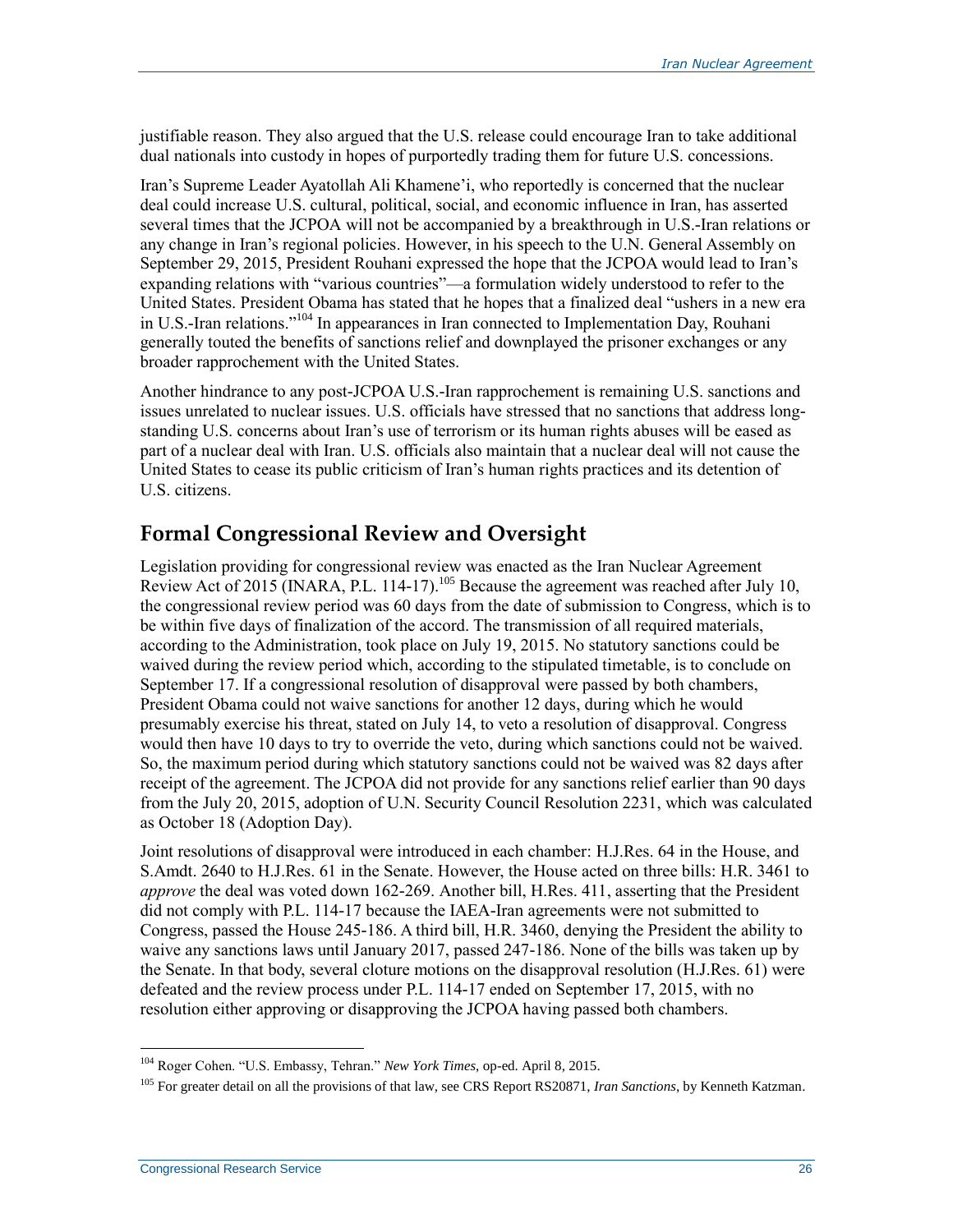Iranian leaders debated how they would formally review the accord. Supreme Leader Khamene'i stipulated that the Iranian Majles (parliament) should formally review the agreement, without stating clearly his own position on the JCPOA. President Rouhani reportedly sought to skirt a formal parliamentary vote, apparently concerned about hardliner reaction, instead suggesting that a review by the Supreme National Security Council (SNSC) would suffice. In August 2015, the Majles set up a 15-person committee to review the JCPOA. The committee issued its findings on October 4, 2015, finding "flaws" in the agreement but stopping well short of saying it should not be adopted.<sup>106</sup> Acting just before the deadline for Adoption Day, the *Majles* formally voted to approve the agreement, and the law doing so was subsequently accepted in review by the Council of Guardians. On October 21, 2015, Supreme Leader Khamene'i issued a letter to Rouhani formally accepting the *Majles* and Council of Guardians decisions, while stressing stipulations, reservations, and distrust of the U.S. intent to fully implement U.S. commitments under the JCPOA.<sup>107</sup> Some of his stipulations were also reflected in the Majles law that accepted the JCPOA. However, most experts assess that the Iranian statements of reservation reflected the long-standing distrust between the United States and Iran and would not affect Iran's implementation of the agreement.

#### **Ongoing Oversight under INARA**

INARA provides for Administration reporting to Congress under several scenarios and at differing intervals:

- **Material Breach Report**. INARA requires that the President report to Congress any information relating to a potentially significant Iranian breach of the JCPOA, within 10 days of receiving information on such a possible breach. Within 30 calendar days after submitting such a report, the Administration is to make a determination whether there has been a material breach of the JCPOA by Iran.
- **Compliance Certification**. Under INARA, The Administration is required to certify, within 90 days or less of the end of the INARA congressional review period (first report by December 16, 2015), and each 90 days thereafter, that Iran is fulfilling its commitments under the JCPOA. If the President does not make the required certification of Iranian compliance, or reports a material breach by Iran, Congress "may" initiate within 60 days "expedited consideration" of legislation that would reimpose any Iran sanctions that the President had suspended through use of waiver or other authority. As is any legislation, such "snap back" sanctions legislation would be subject to potential presidential veto.
- Semi-Annual Report. INARA requires an Administration report every 180 days after the finalization of the JCPOA on July 14, 2015, on Iran's nuclear program and Iran's compliance with the agreement during the period covered in the report. The report is to include not only Iran's compliance with its nuclear commitments but also whether Iranian banks are involved in terrorism financing; Iran's ballistic missile advances; and whether Iran continues to support terrorism. (First report is due by March 12, 2016.)

<sup>106</sup> http://news.yahoo.com/iran-nuclear-review-panel-says-deal-flawed-103101551.html.

<sup>&</sup>lt;sup>107</sup> Open Source Center. "Leader Issues Important Order to Ruhani on JCPOA." October 21, 2015.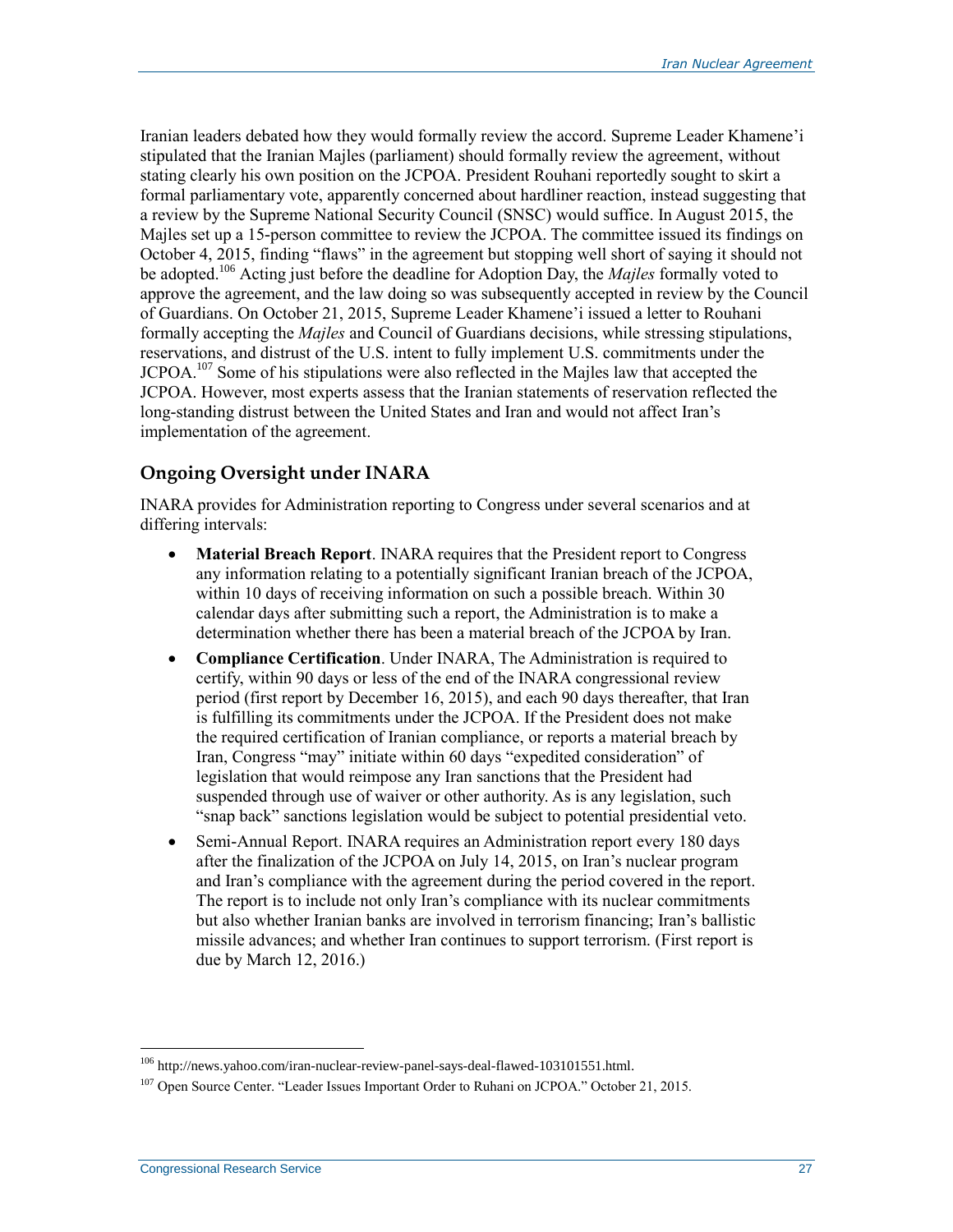## **Ongoing Implementation of the JCPOA and Further Legislation**

The Administration and the IAEA have said that Implementation Day is the start of the longterm process of ensuring that Iran complies with its commitments. On September 17, 2015, Secretary Kerry announced the appointment of Ambassador Stephen Mull as Lead Coordinator for Iran Nuclear Implementation, stating that Mull is to "lead the interagency effort to ensure that the nuclear steps Iran committed to in the JCPOA are fully implemented and verified, and that we and our partners are taking reciprocal action on sanctions." Mull reports directly to Kerry and Deputy Secretary of State Anthony Blinken. "Interagency coordination will involve the Departments of State, Treasury, Energy, Homeland Security, Commerce, Justice, and Defense, as well as others in the intelligence and law enforcement communities," Kerry explained.<sup>108</sup> IAEA Director Amano issued an Implementation Day statement that Implementation Day "paves the way for the IAEA to begin verifying and monitoring Iran's nuclear-related commitments under the agreement, as requested

Some post-congressional review legislation, introduced or reported to be under discussion, is asserted to redress the purported weaknesses of the agreement or address Iran-related issues that were not part of the JCPOA negotiations process. Critics of some or all of the proposed or possible legislation assert that some provisions would be interpreted by Iran as a violation of the letter or spirit of the JCPOA and would cause the agreement to fail. The bills include

- The Iran Policy Oversight Act (S. 2119). The bill contains a number of provisions, including adding certification requirements in order for the Administration to remove designations of Iranian entities sanctioned for proliferation or terrorism-related activities.
- The IRGC Terrorist Designation Act (H.R. 3646 and S. 2094). Requires a report on whether the IRGC meets the criteria for designation as a Foreign Terrorist Organization (FTO). Administration argues that the law that set up the FTO designations (Section 219 of the Immigration and Nationality Act [8 U.S.C. 1189]) applies such designations to groups, rather than duly constituted armed forces of a nation-state (which the IRGC is).
- Authorization of Use of Force against Iran Resolution (H.J.Res. 65 and H.J.Res. 62). The bills would authorize the President to "use the Armed Forces of the United States" if Iran violates the JCPOA or to achieve the goal of preventing Iran from obtaining nuclear weapons. The Administration argues that it has already articulated that "all options remain on the table" should Iran violate the JCPOA or seek to acquire a nuclear weapon after the JCPOA restrictions expire. A formal use of force authorization could, officials argue, run counter to the spirit of diplomatic resolution encapsulated in the JCPOA.
- Prohibiting Assistance to Nuclear Iran Act (H.R. 3273). The bill would prohibit the use of U.S. funds to provide technical assistance to Iran's nuclear program. Some might argue that the provision, if enacted, could cause budgetary difficulties for the IAEA in its attempts to monitor the implementation of the JCPOA.
- The Justice for Victims of Iranian Terrorism Act (H.R. 3457, S. 2086). The bill would prohibit the President from waiving U.S. sanctions in accordance with the

<sup>&</sup>lt;sup>108</sup> "Secretary of State John Kerry Appointment of Ambassador Stephen D. Mull as Lead Coordinator for Iran Nuclear Implementation," September 17, 2015.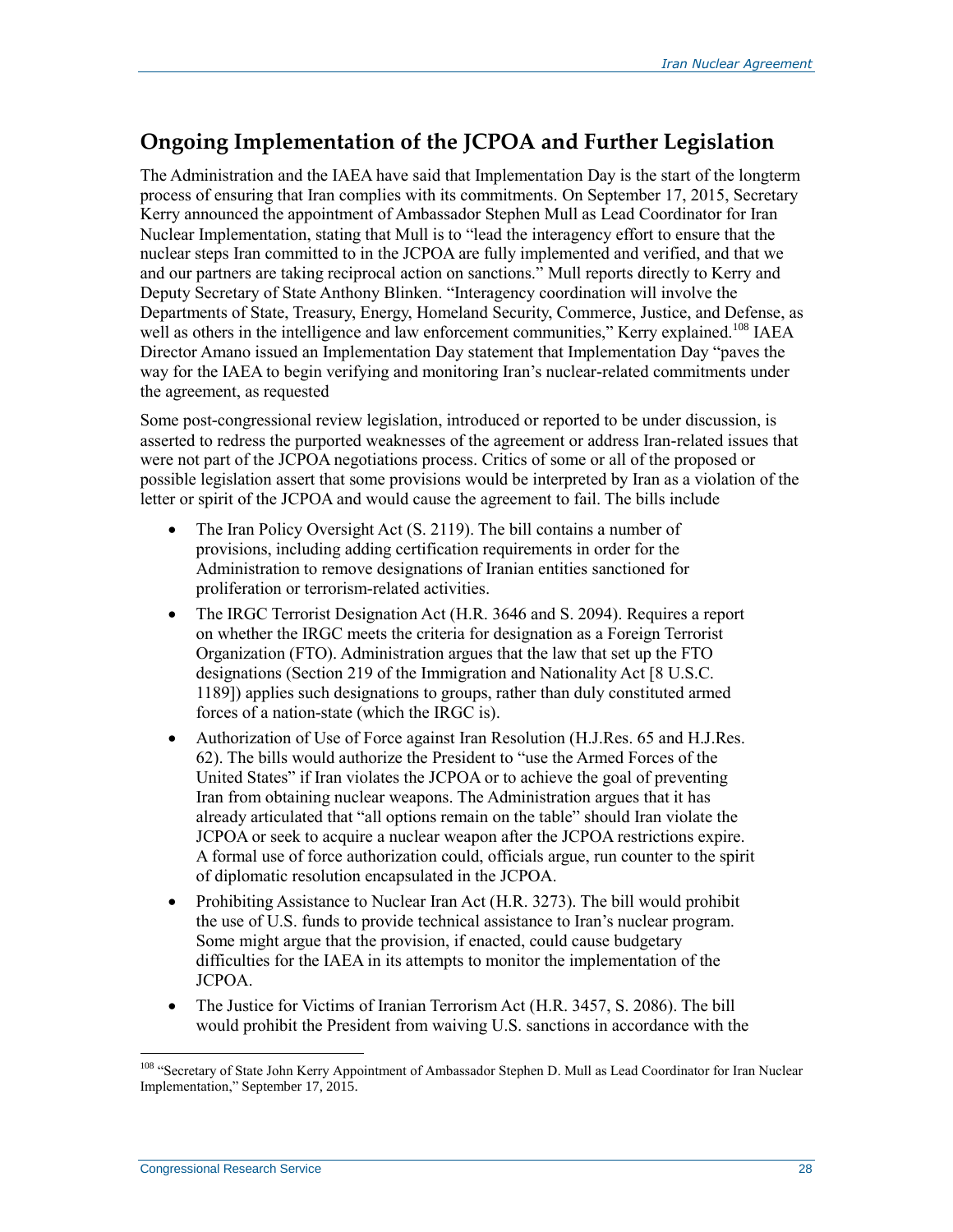JCPOA until Iran has completed paying judgments issued for victims of Iranian or Iran-backed acts of terrorism. House bill passed the House on October 1, 2015, by a vote of 251-173. Administration officials argue that this bill, if enacted, would impose additional requirements for sanctions relief that are not agreed in the JCPOA, and would likely therefore cause Iran to abrogate the deal.<sup>109</sup>

- H.R. 3728 would amend the Iran Threat Reduction and Syria Human Rights Act to impose mandatory (rather than voluntary) sanctions on allowing Iran's Central Bank and other sanctioned Iranian banks to use electronic bank transfer systems such as the Brussels-based SWIFT system. Iran would undoubtedly view imposition of that sanction as a violation of the JCPOA.
- The Iran Terror Finance Transparency Act (H.R. 3662). The bill would add certification requirements for the Administration to remove sanctioned Iranian entities from U.S. lists of Specially Designated Nationals and Blocked Persons. The bill was voted on and passed on January 13, 2016, but the vote was vacated by the House leadership and might be held again in late January.

<sup>&</sup>lt;sup>109</sup> For more information on the issue of judgments for victims of Iranian terrorism, see CRS Legal Sidebar WSLG1358, *Terrorism Victims Sue to Enjoin Sanctions Relief under the Iran Nuclear Agreement*, by Jennifer K. Elsea, and CRS Report RL31258, *Suits Against Terrorist States by Victims of Terrorism*, by Jennifer K. Elsea.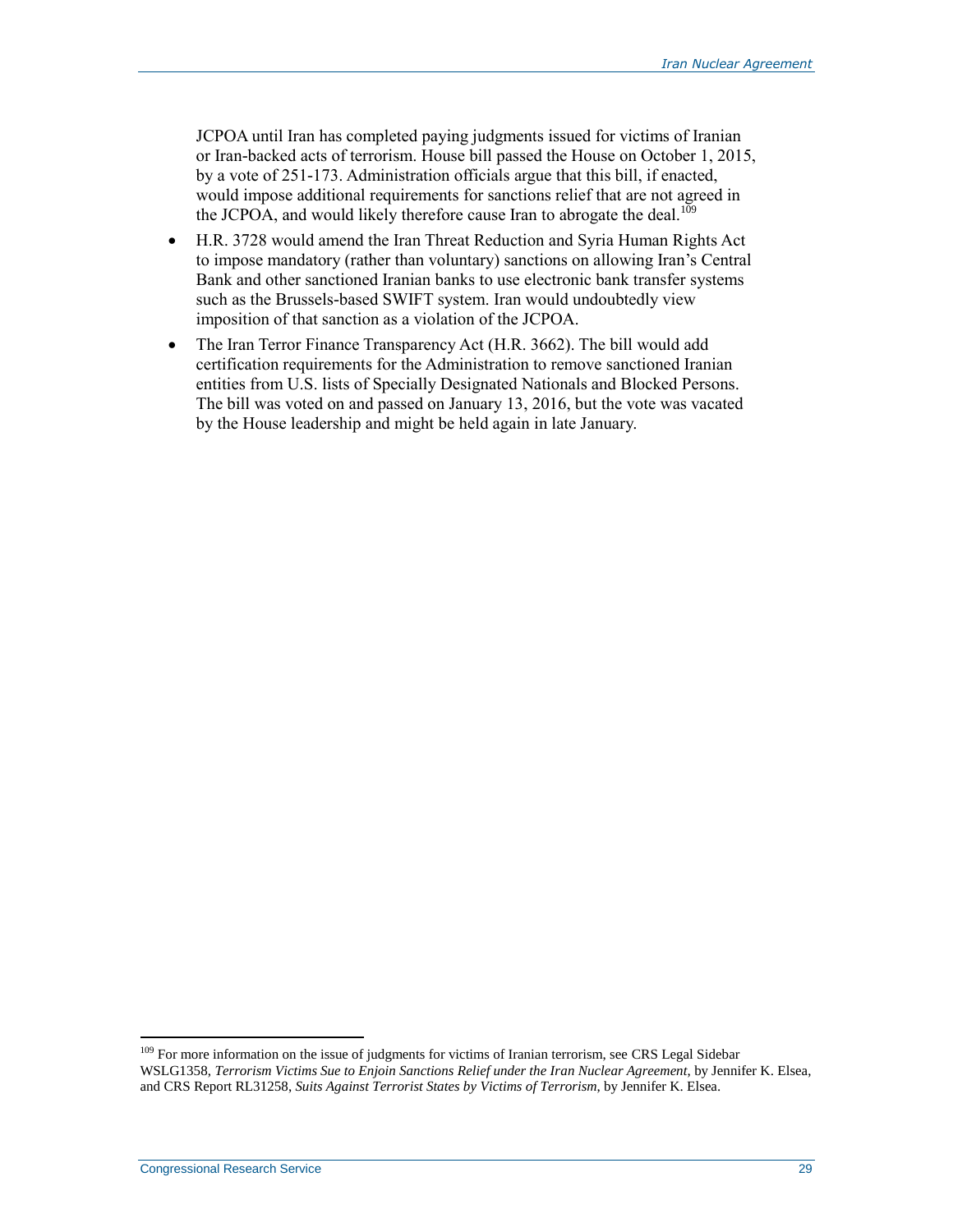## **Appendix A. Chart on the JCPOA<sup>110</sup>**

| <b>IMPLEMENTATION</b>                                         | <b>COMPONENTS</b>                                                                                                                                                                                                                                                                             | <b>DATE/EXPECTED</b>                                                                                                                                                     |
|---------------------------------------------------------------|-----------------------------------------------------------------------------------------------------------------------------------------------------------------------------------------------------------------------------------------------------------------------------------------------|--------------------------------------------------------------------------------------------------------------------------------------------------------------------------|
| <b>Finalization Day</b>                                       | Date on which JCPOA announced.<br>$\bullet$                                                                                                                                                                                                                                                   | July 14, 2015                                                                                                                                                            |
|                                                               | Joint Commission established comprised of representatives of<br>Iran and the P5+1, with the EU High Representative.                                                                                                                                                                           |                                                                                                                                                                          |
|                                                               | Coordination led by EU High Representative.                                                                                                                                                                                                                                                   |                                                                                                                                                                          |
|                                                               | Meet on quarterly basis or at request of any JCPOA<br>participant.                                                                                                                                                                                                                            |                                                                                                                                                                          |
|                                                               | Decision and work subject to U.N. rules of confidentiality.<br>٠                                                                                                                                                                                                                              |                                                                                                                                                                          |
|                                                               | Among other things, in charge of dispute resolution and<br>establishing procurement channel.                                                                                                                                                                                                  |                                                                                                                                                                          |
| JCPOA submitted to<br>U.N. Security Council                   | P5+1 will "promptly" send JCPOA to U.N. Security Council<br>(UNSC) for review and adoption "without delay."                                                                                                                                                                                   | <b>Resolution 2231</b><br>submitted on July 15<br>and adopted on<br>Monday, July 20, 2015                                                                                |
| <b>Adoption Day</b>                                           | 90 days (or earlier if agreed by P5+1 and Iran) after<br>endorsement of JCPOA by the UNSC. From this date,<br>participants start making preparations for implementing<br>commitments.                                                                                                         | October 18, 2015                                                                                                                                                         |
|                                                               | EU to adopt regulation terminating nuclear-related sanctions<br>with effect from Implementation Day.                                                                                                                                                                                          |                                                                                                                                                                          |
|                                                               | U.S. President to issue sanctions waivers to take effect on<br>Implementation Day.                                                                                                                                                                                                            |                                                                                                                                                                          |
|                                                               | Iran to prepare nuclear related commitments and notify IAEA<br>that it will apply Additional Protocol provisionally with effect<br>from Implementation Day.                                                                                                                                   |                                                                                                                                                                          |
| Implementation Day                                            | Simultaneously with IAEA report verifying implementation by<br>Iran of the nuclear-related measures, U.N. sanctions<br>terminate, EU sanctions terminate (in some cases only<br>suspended), U.S. "ceases" application of nuclear related<br>sanctions.                                        | Not tied to any date,<br>but expected to<br>occur within 4-6<br>months from<br>Adoption Day.<br>Roughly in the first<br>half of 2016.<br>Occurred on January<br>16, 2016 |
| <b>Transition Day</b>                                         | 8 years after Adoption Day or the date when IAEA submits a<br>report that all nuclear material in Iran remains in peaceful<br>activities (whichever is earlier). EU terminates remaining<br>sanctions. U.S. terminates or modifies remaining sanctions.<br>Iran ratifies Additional Protocol. | Expected mid-<br>October 2023                                                                                                                                            |
| U.N. Security Council<br><b>Resolution Termination</b><br>Day | 10 years from Adoption Day, the UNSC resolution endorsing<br>JCPOA terminates-provided no U.N. sanctions have been<br>reimposed. UNSC "would no longer be seized of the Iran<br>nuclear issue."                                                                                               | Expected mid-<br>October 2025                                                                                                                                            |

#### **Table A-1. Summary of Timeline**

<sup>&</sup>lt;sup>110</sup> Appendix prepared by Christopher Mann, Research Assistant, CRS; adapted from European Council on Foreign Relations.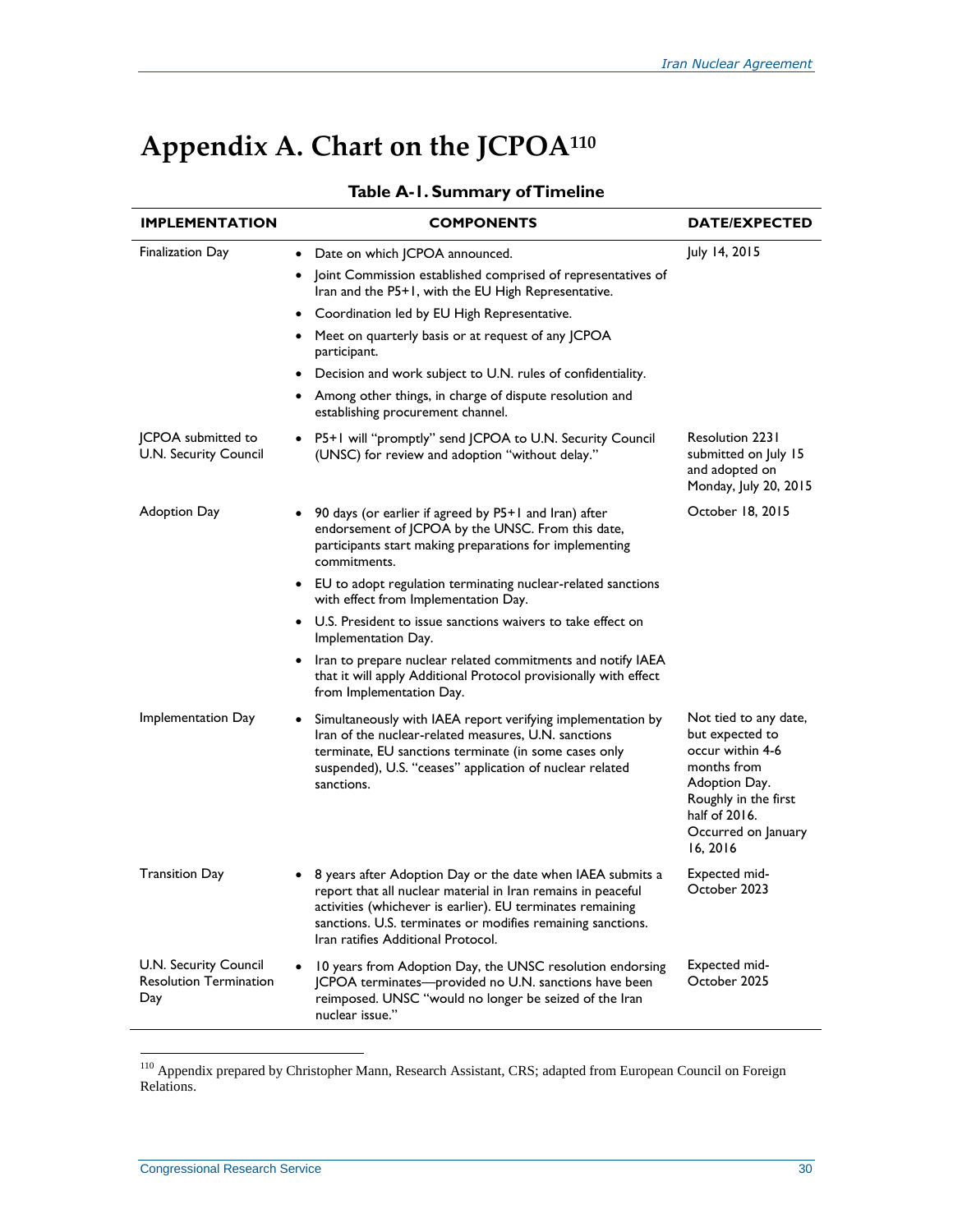| <b>COMMITMENTS</b>                                                                                     | <b>COMPONENTS</b>                                                                                                                                                                               | <b>TIMEFRAME</b>                                        |
|--------------------------------------------------------------------------------------------------------|-------------------------------------------------------------------------------------------------------------------------------------------------------------------------------------------------|---------------------------------------------------------|
| U.N. Security<br><b>Council Resolution</b><br>endorsing the<br><b>JCPOA</b>                            | • U.S. Congress will be faced with a UNSC Resolution endorsing<br>JCPOA before casting votes on the deal                                                                                        | <b>Resolution 2231</b><br>adopted on July 20,<br>2015.  |
|                                                                                                        |                                                                                                                                                                                                 | Comes into force<br>within 90 days.                     |
|                                                                                                        | Nuclear-Related: to be Carried Out by Iran                                                                                                                                                      |                                                         |
| Iran-IAEA Roadmap<br>on Possible Military                                                              | • Pursuant to Roadmap agreed between Iran and IAEA on 20 July<br>2015 (confidential document).                                                                                                  | Iran submits written<br>answers by August               |
| Dimension (PMD)                                                                                        | Iran will provide IAEA explanation on outstanding issues.<br>$\bullet$                                                                                                                          | 15, 2015.                                               |
|                                                                                                        | There will be technical and political meetings.<br>$\bullet$                                                                                                                                    | IAEA has one-month<br>review.                           |
|                                                                                                        | • Arrangements in place regarding the issue of Parchin (there has<br>been previous access to this military site).                                                                               | <b>IAEA</b> resolves<br>remaining PMD                   |
|                                                                                                        | All steps in Roadmap must be fulfilled before Implementation<br>date.                                                                                                                           | issues/questions by<br>October 15, 2015.                |
|                                                                                                        |                                                                                                                                                                                                 | IAEA presents report<br>on PMD by<br>December 15, 2015. |
| Enrichment only at<br>Natanz-preventing                                                                | For 10 years: centrifuges reduced to 5,060 IR-1. Excess<br>$\bullet$<br>centrifuges stored under IAEA monitoring.                                                                               | Implementation Day                                      |
| "uranium path to<br>weaponization"                                                                     | For 15 years: level of uranium enrichment capped at 3.67%.<br>$\bullet$                                                                                                                         |                                                         |
|                                                                                                        | For 15 years: Natanz is Iran's only enrichment facility.<br>$\bullet$                                                                                                                           |                                                         |
|                                                                                                        | Between years 11-15: Iran can replace IR-1 centrifuges at Natanz<br>with more advanced ones.                                                                                                    |                                                         |
| <b>Enriched Uranium</b><br>Stockpile-<br>preventing "uranium                                           | • For 15 years: stockpile kept under 300 kg up to 3.67% enriched<br>uranium hexafluoride (UF6) or the equivalent in other chemical<br>forms (this is a 98% reduction from existing stockpiles). | Implementation Day                                      |
| path to                                                                                                | • Excess sold based on international prices.                                                                                                                                                    |                                                         |
| weaponization"                                                                                         | Uranium oxide enriched 5-20% fabricated into fuel for Tehran<br>Research Reactor.                                                                                                               |                                                         |
| Fordow-"uranium<br>$\bullet$<br>path to<br>$\bullet$<br>weaponization"<br>$\bullet$<br>enrich uranium. | Converted to research facility.                                                                                                                                                                 | Implementation Day                                      |
|                                                                                                        | No more enrichment or R&D at this facility.                                                                                                                                                     |                                                         |
|                                                                                                        | 1,044 IR-1 centrifuges in six cascades will remain here, but cannot                                                                                                                             |                                                         |
| Research &<br>Development                                                                              | • For 10 years: R&D with uranium will only include IR-4, IR-5, IR-6<br>and IR-8 centrifuges.                                                                                                    | Implementation Day                                      |
|                                                                                                        | After 8 years: Iran starts manufacturing agreed numbers of IR-6<br>$\bullet$<br>and IR-8 centrifuges without rotors.                                                                            |                                                         |
|                                                                                                        | After 10 years: begin phasing out IR-1 centrifuges.<br>$\bullet$                                                                                                                                |                                                         |
|                                                                                                        | Manufacture advanced centrifuge machines only for the purposes<br>$\bullet$<br>specified with P5+1.                                                                                             |                                                         |

#### **Table A-2. JCPOA Commitments**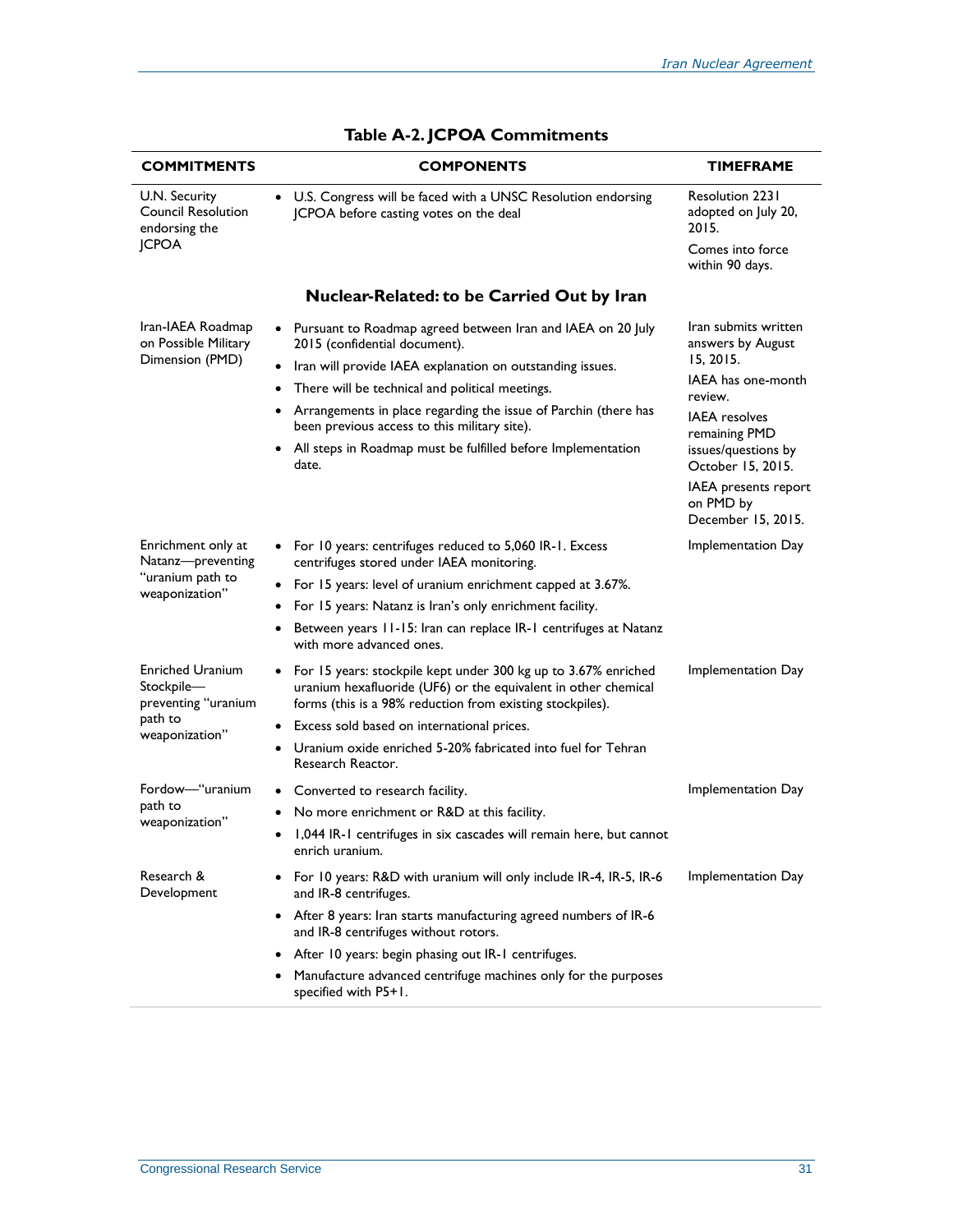| <b>COMMITMENTS</b>                             | <b>COMPONENTS</b>                                                                                                                                                                                                                       | <b>TIMEFRAME</b>                                           |
|------------------------------------------------|-----------------------------------------------------------------------------------------------------------------------------------------------------------------------------------------------------------------------------------------|------------------------------------------------------------|
| Arak Heavy Water<br>Reactor-<br>preventing     | • Iran will redesign and rebuild reactor into lower power research<br>reactor with P5+1 partnership.                                                                                                                                    | Implementation Day<br><b>Before</b>                        |
| "plutonium path to<br>weaponization"           | Iran would take out the original core of the reactor; this will<br>become unusable.                                                                                                                                                     | Implementation date,<br>Iran and P5+1 agree                |
|                                                | Permanent: Iran will not produce weapons grade plutonium.<br>٠                                                                                                                                                                          | on joint venture.                                          |
|                                                | For 15 years: no heavy water reactors in Iran.                                                                                                                                                                                          |                                                            |
|                                                | Permanent: Iran ships out all spent fuel from Arak reactor.<br>٠                                                                                                                                                                        |                                                            |
| Transparency-<br>preventing "covert<br>path to | By October 15, 2015: Iran clears up questions about its alleged<br>$\bullet$<br>past research on nuclear weapons (Possible Military Dimensions,<br>or PMD)                                                                              | Implementation Day<br>PMD measures by<br>October 15, 2015. |
| weaponization"                                 | Permanently: Additional Protocol measures-Iran will<br>$\bullet$<br>provisionally apply this and eventually its parliament will ratify it.                                                                                              |                                                            |
|                                                | • Permanently: full implementation of modified Code 3.1 of the<br>Subsidiary Arrangements to its Safeguards Agreement.                                                                                                                  |                                                            |
|                                                | • For 20-25 years: IAEA has access to Iran's supply chain for its<br>nuclear program and has continuous surveillance of centrifuge<br>manufacturing and storage facilities.                                                             |                                                            |
|                                                | • Procurement channel created for Iran's purchase of nuclear<br>related equipment and material.                                                                                                                                         |                                                            |
| Access                                         | Requests for access to suspect sites will be made in good faith by<br>٠<br>IAEA. Not aimed at interfering with Iranian military/national<br>security activities.                                                                        | Implementation Day                                         |
|                                                | IAEA provides Iran reasons for concerns regarding undeclared<br>nuclear materials or activities and request access to those<br>locations.                                                                                               |                                                            |
|                                                | • Iran may propose to the IAEA alternative means of resolving the<br>IAEA's concerns.                                                                                                                                                   |                                                            |
|                                                | • If cannot agree within 14 days of original IAEA request, the Joint<br>Commission will adjudicate and if needed decision made by<br>majority vote.                                                                                     |                                                            |
|                                                | • Consultation with, and voting by Joint Commission must happen<br>within 7 days.                                                                                                                                                       |                                                            |
|                                                | Iran would implement decision within 3 days (total of 24 days<br>$\bullet$<br>after original IAEA request).                                                                                                                             |                                                            |
|                                                | <b>Sanctions Relief to be Carried Out by P5+1</b>                                                                                                                                                                                       |                                                            |
| U.N.                                           | • UNSCR Resolution 223 lendorsing JCPOA goes into effect to<br>terminate all previous resolutions targeting Iran's nuclear<br>program-1696 (2006), 1737 (2006), 1747 (2007), 1803 (2008),<br>1835 (2008), 1929 (2010), and 2224 (2015). | Implementation Day                                         |
|                                                | • Subject to snap-back under dispute resolution process (Preamble<br>to agreement, paragraphs 36 and 37)                                                                                                                                |                                                            |
|                                                | • 15 days for review by the Joint Commission to assess the dispute.<br>Time for review can be extended by mutual consent.                                                                                                               |                                                            |
|                                                | • If unresolved, 15 days for review by Ministers of Foreign Affairs.<br>Any participant could refer the issue to the Ministers. Time for<br>review can be extended by mutual consent.                                                   |                                                            |
|                                                | If unresolved, 15 days for review by Advisory Board (three                                                                                                                                                                              |                                                            |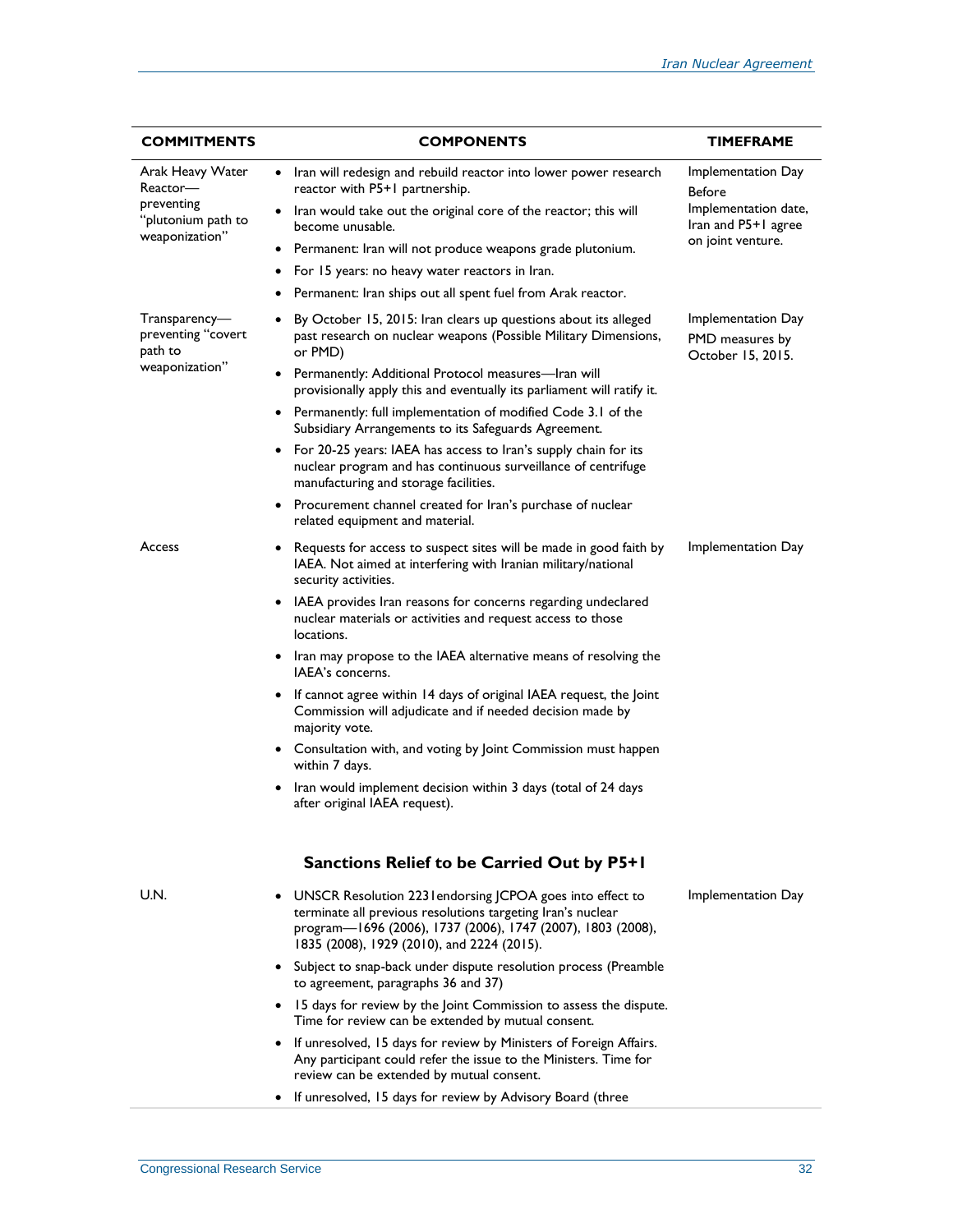| <b>COMMITMENTS</b> | <b>COMPONENTS</b>                                                                                                                                                                                                                                                                                    | <b>TIMEFRAME</b>   |
|--------------------|------------------------------------------------------------------------------------------------------------------------------------------------------------------------------------------------------------------------------------------------------------------------------------------------------|--------------------|
|                    | members, one each appointed by the participants in the dispute<br>and a third independent member). Will provide nonbinding<br>decision.                                                                                                                                                              |                    |
|                    | • Joint Commission has 5 days to review decision of Advisory<br>Board. If no resolution and complaining party sees action as<br>"significant non-performance"-unresolved issue can be treated<br>as grounds to cease performing commitments in whole or part.<br>Complaining party will notify UNSC. |                    |
|                    | • UNSC will then vote on a resolution as to continuing lifting of<br>sanctions. If resolution not adopted by 30 days, old UNSC<br>resolution sanctions snap-back. China and Russia cannot veto.<br>Iran will cease to perform its obligations if sanctions snap back.                                |                    |
|                    | • Sanctions snap-back not applicable with retroactive effect to<br>contracts signed between any party and Iran.                                                                                                                                                                                      |                    |
|                    | • After 5 years: U.N. sanctions on conventional weapons that were<br>linked to Iran's nuclear activities terminate.                                                                                                                                                                                  |                    |
|                    | • After 8 years: U.N. sanctions on Iran's missile program that were<br>linked to Iran's nuclear activities terminate.                                                                                                                                                                                |                    |
|                    | • U.S. and international sanctions on Iran's conventional weapons<br>and missile capabilities remain.                                                                                                                                                                                                |                    |
| <b>USA</b>         | Under easing of U.S. and EU sanctions, Iran will be allowed access<br>to roughly \$100 billion revenues frozen abroad in a special<br>escrow.                                                                                                                                                        | Implementation Day |
|                    | Cease the application of economic sanctions against Iran's oil<br>$\bullet$<br>and banking sector allowing Iranian banks and companies to<br>reconnect with international systems (see CRS Report RS20871,<br>Iran Sanctions).                                                                       |                    |
|                    | • Will remove designation of certain entities and individuals<br>(Attachment III).                                                                                                                                                                                                                   |                    |
|                    | • Allows for licensed non-U.S. persons that are owned or<br>controlled by a U.S. person to engage in activities with Iran<br>permitted under JCPOA.                                                                                                                                                  |                    |
|                    | Allows for the sale of commercial passenger aircraft to Iran.                                                                                                                                                                                                                                        |                    |
|                    | • Allows for license for importing Iranian-origin carpets and<br>foodstuffs into U.S.                                                                                                                                                                                                                |                    |
|                    | • U.S. takes appropriate measures to address laws at state or local<br>level preventing full implementation of JCPOA-U.S. will actively<br>encourage officials to adhere to JCPOA policy.                                                                                                            |                    |
|                    | • 8 years after Adoption date-if IAEA concludes that all nuclear<br>activity in Iran remains peaceful-U.S. will seek legislative action<br>to terminate/modify nuclear related sanctions.                                                                                                            |                    |
|                    | • U.S. sanctions on Iran targeting human rights, terrorism, and<br>missile activities remain.                                                                                                                                                                                                        |                    |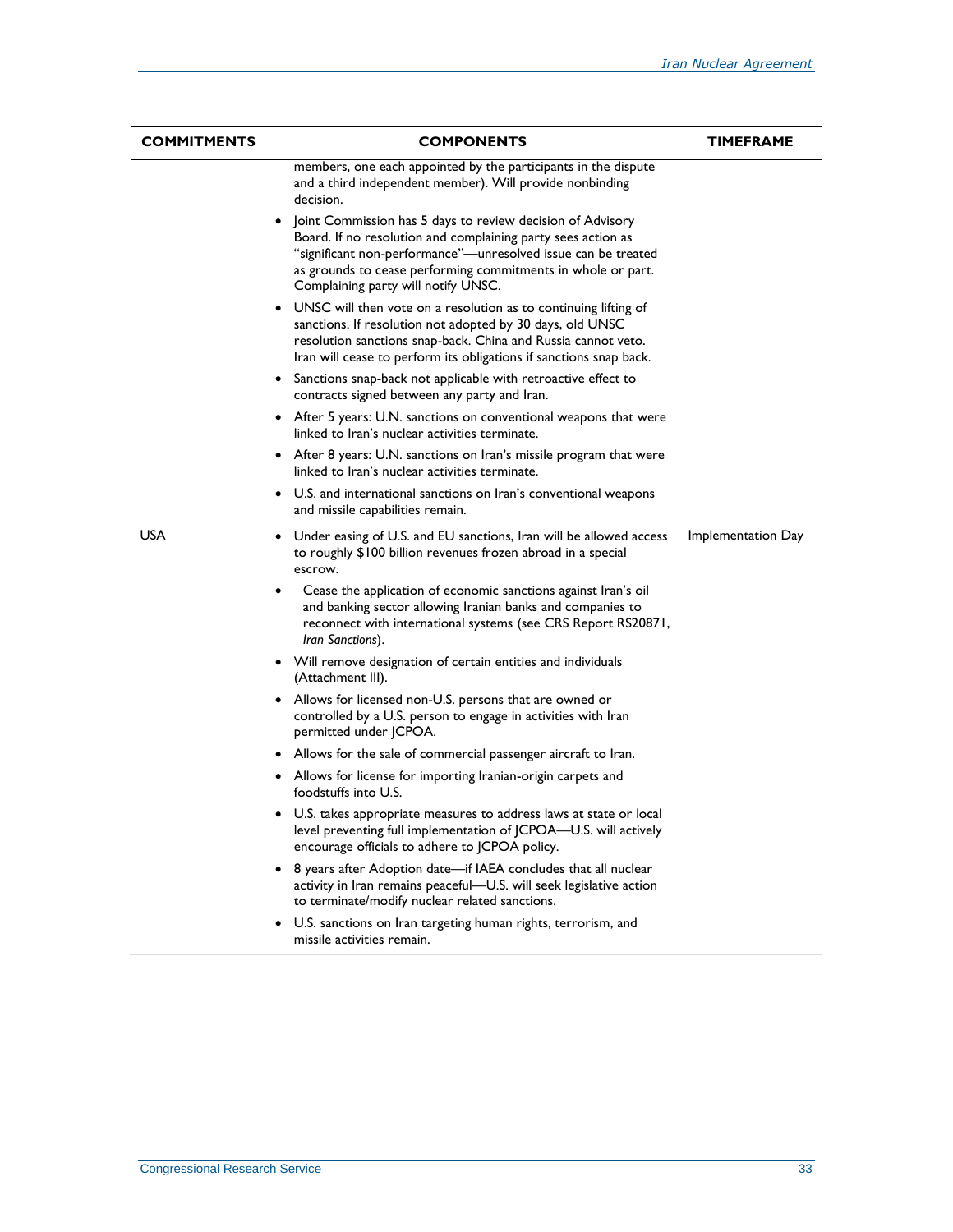| <b>COMMITMENTS</b>             | <b>COMPONENTS</b>                                                                                                                                                                                                                                                                                                                                                                                     | <b>TIMEFRAME</b>                                                                                                                                                |
|--------------------------------|-------------------------------------------------------------------------------------------------------------------------------------------------------------------------------------------------------------------------------------------------------------------------------------------------------------------------------------------------------------------------------------------------------|-----------------------------------------------------------------------------------------------------------------------------------------------------------------|
| EU                             | • Terminate all provisions of the EU Regulation related to Iran's<br>nuclear program.                                                                                                                                                                                                                                                                                                                 | Implementation Day                                                                                                                                              |
|                                | Includes: financial and banking transactions; transactions in Iranian<br>Rial; provision of U.S. banknotes to Iranian government; access to<br>SWIFT; insurance services; efforts to reduce Iran's crude oil and<br>petrochemical product sales; investment; transactions with Iran's<br>energy and shipping sector; trade in gold and other precious<br>metals; trade with Iran's automotive sector. |                                                                                                                                                                 |
|                                | Removes individuals and entities designated under sanctions<br>(Attachment I)                                                                                                                                                                                                                                                                                                                         |                                                                                                                                                                 |
|                                | EU refrains from reintroducing sanctions terminated under<br>JCPOA (Iran views any reintroduction as grounds to cease<br>performing its commitments).                                                                                                                                                                                                                                                 |                                                                                                                                                                 |
|                                | Refrain from policy intended to adversely affect normalization of<br>economic relations with Iran.                                                                                                                                                                                                                                                                                                    |                                                                                                                                                                 |
|                                | For 8 years after Implementation date: EU's arms embargo and<br>restrictions on transfer of ballistic missiles remain.                                                                                                                                                                                                                                                                                |                                                                                                                                                                 |
| Congressional<br><b>Review</b> | 60 days: Vote to approve or disapprove agreement.<br>12 days: President has 12 days to veto.<br>10 Days: Congress has 10 days to override presidential veto.<br>Every 90 days after the review period, the Administration is<br>$\bullet$                                                                                                                                                             | Thursday, September<br>$17, 2015$ :<br>congressional<br>approval/disapproval<br>deadline.<br>Tuesday, September<br>29, 2015: deadline for<br>presidential veto. |
|                                | required to certify Iran is fully complying with the agreement. If<br>such certification is not made, Congress has the opportunity to<br>enact a resolution snapping back U.S. statutory U.S. sanctions.                                                                                                                                                                                              |                                                                                                                                                                 |
|                                |                                                                                                                                                                                                                                                                                                                                                                                                       | Friday, October 9,<br>2015: congressional<br>deadline for<br>overriding<br>presidential veto.                                                                   |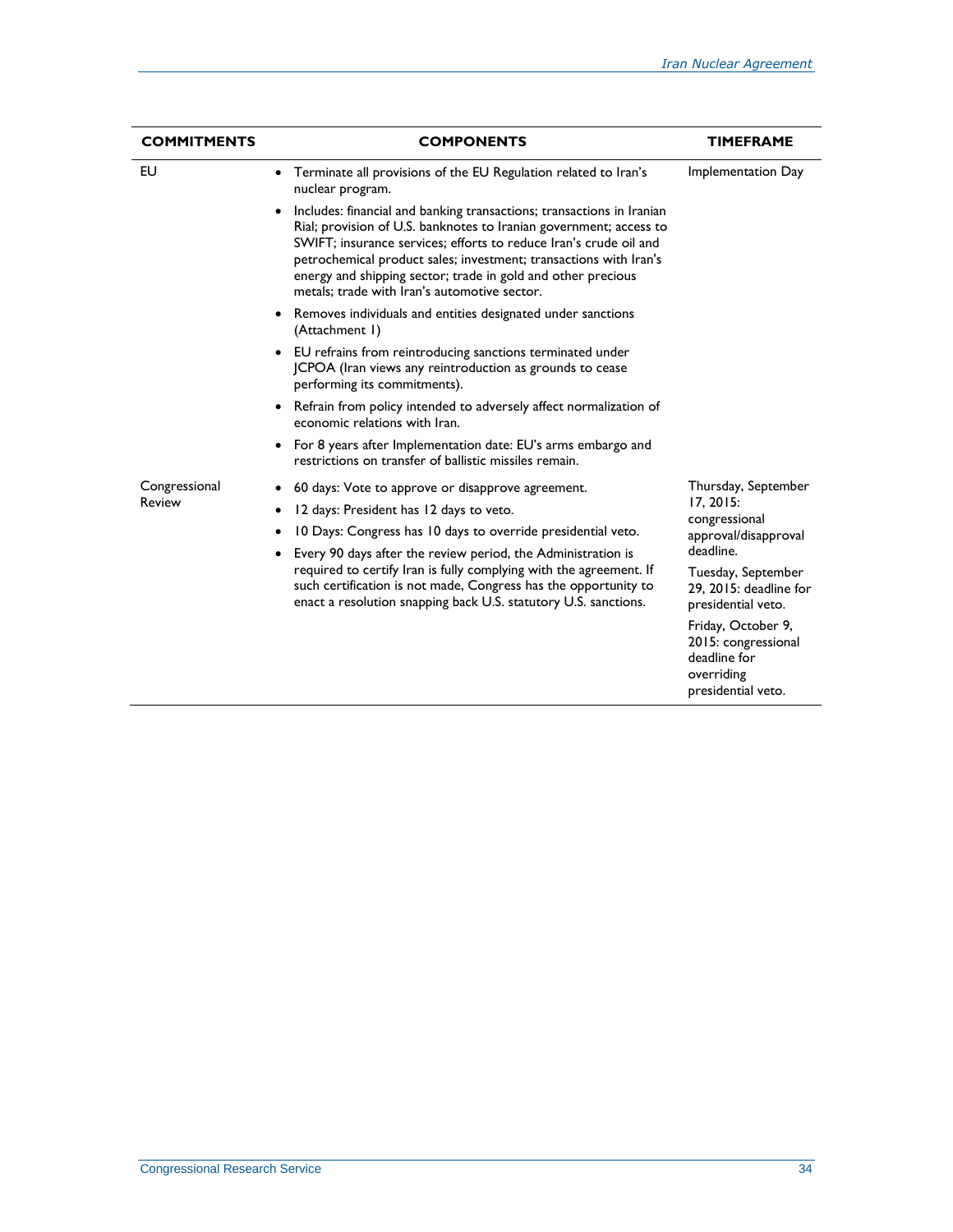## <span id="page-38-0"></span>**Appendix B. Nuclear Weapons Development<sup>111</sup>**

An effective nuclear weapons capability has three major elements: producing fissile material in sufficient quantity and quality for a nuclear explosive device; designing and weaponizing a survivable nuclear warhead; and producing an effective means for delivering the weapon, such as a ballistic missile.<sup>112</sup> The U.S. government assesses that, although Iran could eventually produce nuclear weapons, it has not yet decided to do so and has not mastered all of the necessary technologies for building a nuclear weapon. Tehran had a nuclear weapons program but halted it in 2003, according to U.S. government estimates. $113$ 

Under Secretary of State for Political Affairs Wendy Sherman explained during an October 3, 2013, Senate Foreign Relations Committee hearing that Iran would need as much as one year to produce a nuclear weapon if the government made the decision to do so.<sup>114</sup> This estimate takes into account the amount of time that Iran would need to produce a sufficient amount of weaponsgrade highly enriched uranium (HEU), which is widely regarded as the most difficult task in building nuclear weapons, as well as to develop the other components necessary for a nuclear weapon. This estimate does not include the time that Iran would need to be able to render a nuclear weapon deliverable by a ballistic missile. Then-Secretary of Defense Leon Panetta stated in January 2012 that Iran would need "possibly ... one to two years in order to put [a nuclear weapon] on a deliverable vehicle of some sort."<sup>115</sup>

A senior intelligence official explained during a December 2007 press briefing that the "acquisition of fissile material" was the "governing element in any timelines" regarding Iran's production of a "nuclear device."<sup>116</sup> However, the estimate articulated by Sherman assumes that Iran would need two to three months to produce enough weapons-grade HEU for a nuclear weapon.<sup>117</sup> This estimate also apparently assumes that Iran would use its declared nuclear facilities to produce fissile material for a weapon.<sup>118</sup> The other assumptions behind the estimate are not clear<sup> $119$ </sup>

Tehran would probably use covert enrichment facilities to produce fissile material for nuclear weapons—a tactic that would require a longer period of time, according to testimony from

 $\overline{a}$ <sup>111</sup> For more information about Iran's ballistic missile program, see CRS Report R42849, *Iran's Ballistic Missile and Space Launch Programs*, by Steven A. Hildreth.

<sup>112</sup> For a more detailed discussion, see Office of Technology Assessment, *Technologies Underlying Weapons of Mass Destruction* (OTA-BP-ISC-115), December 1993.

<sup>&</sup>lt;sup>113</sup> A 2007 National Intelligence Estimate defined "nuclear weapons program" as "nuclear weapon design and weaponization work and covert uranium conversion-related and uranium enrichment related work."

<sup>114</sup> "Reversing Iran's Nuclear Program," Hearing of the Senate Foreign Relations Committee, October 3, 2013.

<sup>&</sup>lt;sup>115</sup> Transcript of remarks by Secretary Panetta from CBS's 60 Minutes interview, January 29, 2012.

<sup>116</sup> "Unclassified Key Judgments of the National Intelligence Estimate: Iran: Nuclear Intentions and Capabilities," Background Briefing with Senior Intelligence Officials, December 3, 2007.

<sup>&</sup>lt;sup>117</sup> The White House. "Parameters for a Joint Comprehensive Plan of Action Regarding the Islamic Republic of Iran's Nuclear Program." April 2, 2015.

<sup>&</sup>lt;sup>118</sup> It is worth noting that no country has ever used a centrifuge facility designed and built for low-enriched uranium production to produce weapons-grade HEU. Therefore, Iran may need a trial-and-error period to determine the proper modifications for its own centrifuge facilities, were Tehran to adapt them for such a purpose.

<sup>119</sup> For a detailed discussion of the variables such estimates must take into account, see *Iran's Nuclear, Chemical, and Biological Capabilities: A Net Assessment*, International Institute for Strategic Studies, 2011, pp. 69-70 and William C. Witt, Christina Walrond, David Albright, and Houston Wood, *Iran's Evolving Breakout Potential*, Institute for Science and International Security, October 8, 2012.